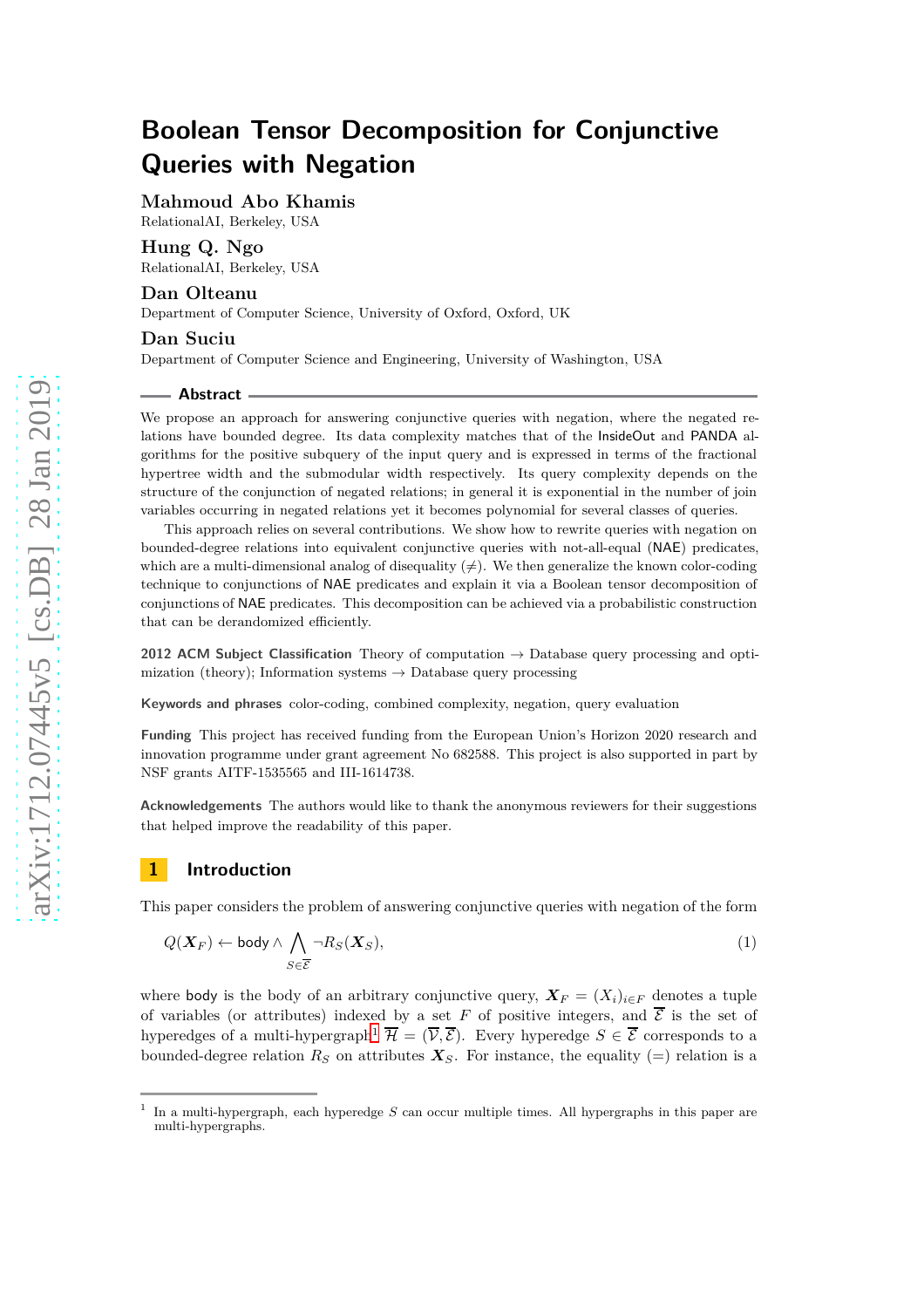bounded-degree (binary) relation, because every element in the active domain has degree one; the edge relation *E* of a graph with bounded maximum degree is also a bounded-degree relation. Section [2](#page-3-0) formalizes this notion of bounded degree.

We exemplify using three Boolean queries<sup>[2](#page-1-0)</sup> over a directed graph  $G = ([n], E)$  with *n* nodes and  $N = |E|$  edges: the *k*-walk query<sup>[3](#page-1-1)</sup>, the *k*-path query, and the induced (or chordless) *k*-path query. They have the same body and encode graph problems of increasing complexity:

$$
W \leftarrow E(X_1, X_2) \land E(X_2, X_3) \land \cdots \land E(X_k, X_{k+1}).
$$
  
\n
$$
P \leftarrow E(X_1, X_2) \land E(X_2, X_3) \land \cdots \land E(X_k, X_{k+1}) \land \bigwedge_{\substack{i,j \in [k+1] \\ i+1 < j}} X_i \neq X_j.
$$
\n
$$
(2)
$$

<span id="page-1-4"></span><span id="page-1-3"></span>
$$
I \leftarrow E(X_1, X_2) \land E(X_2, X_3) \land \cdots \land E(X_k, X_{k+1}) \land \bigwedge_{\substack{i,j \in [k+1] \\ i+1 < j}} (\neg E(X_i, X_j) \land X_i \neq X_j)).\tag{3}
$$

The hypergraph  $\overline{\mathcal{H}}$  for the *k*-walk query *W* is empty since it has no negated relations. This query can be answered in  $O(kN \log N)$  time using for instance the Yannakakis dynamic pro-gramming algorithm [\[46\]](#page-18-0). The *k*-path query *P* has the hypergraph  $\overline{\mathcal{H}} = ([k+1], \{(i, j) | i, j \in$  $[k+1], i+1 < j$ ). It can be answered in  $O(k^k N \log N)$ -time [\[40\]](#page-18-1) and even better in  $2^{O(k)}N$  log *N*-time using the color-coding technique [9]. The induced *k*-path query *I* has the hypergraph  $\overline{\mathcal{H}}$  similar to that of *P*, but every edge  $(i, j)$  has now multiplicity two due to the negated edge relation and also the disequality. This query is W[2]-hard [12]. However, if the graph *G* has a maximal degree that is bounded by some constant *d*, then the query can be answered in  $O(f(k, d) \cdot N \log N)$ -time for some function f that depends exponentially on k and *d* [\[40\]](#page-18-1). Our results imply the above complexities for the three queries.

#### **1.1 Main Contribution**

In this paper we propose an approach to answering conjunctive queries with negation on bounded-degree relations of arbitrary arities. Our approach is the first to exploit the bounded degree of the negated relations. The best known algorithms for positive queries such as InsideOut [\[2\]](#page-17-0) and PANDA [\[3\]](#page-17-1) can also answer queries with negation, albeit with much higher complexity since already one negation can increase their worst-case runtime. For example, the Boolean path queries with a disequality between the two end points takes linear time with our approach, but quadratic time with existing approaches [\[2,](#page-17-0) [3\]](#page-17-1). The data complexity of our approach matches that of InsideOut and PANDA for the positive subquery  $Q(X_F)$  ← body. To lower its query complexity, we use a range of techniques including colorcoding, probabilistic construction of Boolean tensor decompositions, and derandomization of this construction.

<span id="page-1-2"></span>**► Theorem 1.1.** Any query *Q* of the form [\(1\)](#page-0-1), where for each  $S \in \overline{\mathcal{E}}$  the relation  $R_S$ has bounded degree and  $f(.)$  is a function of  $Q$ , can be answered over a database of size *N* in time  $O(f(Q) \cdot \log N \cdot (N^{\text{fhtw}_F(\text{body})} + |\text{output}|)$  using a reduction to InsideOut and  $O(f(Q) \cdot (\text{poly}(\log N) \cdot N^{\text{subW}_F(\text{body})} + \log N \cdot |\text{output}|))$  using a reduction to PANDA.

The complexities of InsideOut [\[2\]](#page-17-0) and PANDA [\[3\]](#page-17-1) depend on the fractional hypertree width fhtw [21] and respectively the submodular width subw [\[29\]](#page-18-2). The widths fhtw<sub>F</sub> and

<sup>&</sup>lt;sup>2</sup> We denote Boolean queries  $Q(\boldsymbol{X}_F)$  where  $F = \emptyset$  by *Q* instead of *Q*(). We also use  $[n] = \{1, \ldots, n\}.$ 

<span id="page-1-1"></span><span id="page-1-0"></span><sup>3</sup> Unlike a path, in a walk some vertices may repeat.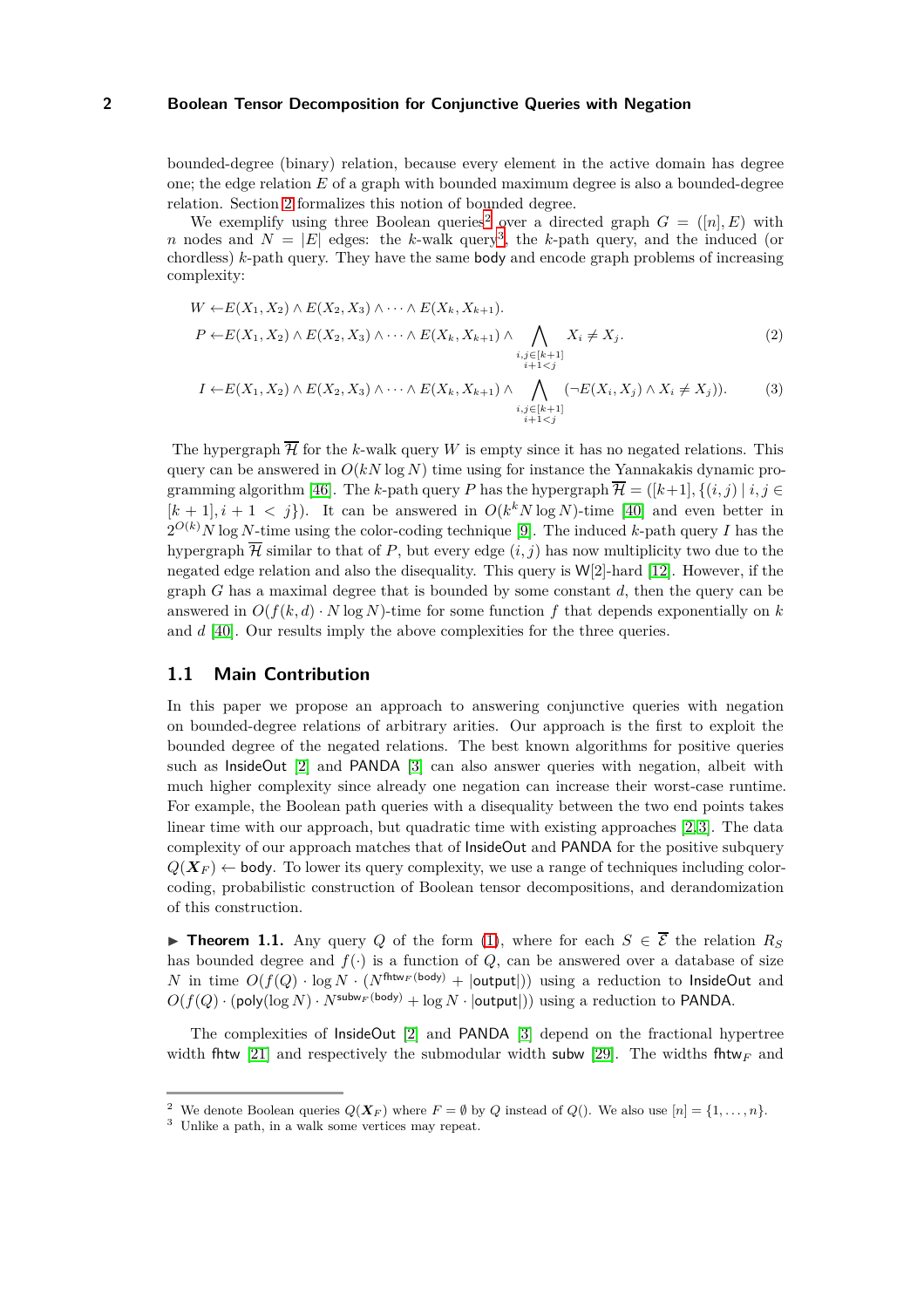subw<sub>F</sub> are fit and respectively subw computed on the subset of hypertree decompositions of the positive subquery of *Q* for which the set *F* of free variables form a connected subtree. The dependency of the function *f* on the structure of *Q*, and in particular on the hypergraph  $\overline{\mathcal{H}}$  of the negated relations in  $Q$ , is an important result of this paper.

Theorem [1.1](#page-1-2) draws on three contributions:

- **1.** A rewriting of queries of the form [\(1\)](#page-0-1) into equivalent conjunctive queries with not-allequal predicates, which are a multi-dimensional analog of disequality  $\neq$  (Proposition [4.3\)](#page-9-0);
- **2.** A generalization of color-coding [9] from cliques of disequalities to arbitrary conjunctions of not-all-equal predicates; and
- **3.** An alternative view of color coding via Boolean tensor decomposition of conjunctions of not-all-equal predicates (Lemma [5.1\)](#page-10-0). This decomposition admits a probabilistic construction that can be derandomized efficiently (Corollary [5.7\)](#page-12-0).

Contribution 1 (Section [4\)](#page-8-0) gives a rewrite of the query *Q* into an equivalent disjunction of queries  $Q_i$  of the form (cf. Proposition [4.3\)](#page-9-0)

$$
Q_i(\boldsymbol{X}_F) \leftarrow \textsf{body}_i \land \bigwedge_{S \in \mathcal{E}_i} \textsf{NAE}(\boldsymbol{Z}_S).
$$

For each query  $Q_i$ , body<sub>*i*</sub> may be different from body in  $Q$ , since fresh variables  $\mathbf{Z}_S$  and unary predicates may be introduced. Its fractional hypertree and submodular widths remain however at most that of body. We thus rewrite the conjunction of the negated relations into a much simpler conjunction of NAE predicates without increasing the data complexity of *Q*. The number of such queries  $Q_i$  depends exponentially on the arities and the degrees of the negated relations, which is the reason why we need the constant bound on these degrees.

Contribution 2 (Section [5\)](#page-10-1) is based on the observation that a conjunction of NAE predicates can be answered by an adaptation of the color-coding technique [9], which has been used so far for checking cliques of disequalities. The crux of this technique is to randomly color each value in the active domain with one color from a set whose size is much smaller than the size of the active domain, and to use these colors instead of the values themselves to check the disequalities. We generalize this idea to conjunctions of NAE predicates and show that such conjunctions can be expressed equivalently as disjunctions of simple queries over the different possible colorings of the variables in these queries.

Contribution 3 (Section [5\)](#page-10-1) explains color coding by providing an alternative view of it: Color coding is a (Boolean) tensor decomposition of the (Boolean) tensor defined by the conjunction  $\bigwedge_S \text{NAE}(Z_S)$ . As a tensor,  $\bigwedge_S \text{NAE}(Z_S)$  is a multivariate function over variables in the set  $U = \bigcup_{S} Z_{S}$ . The tensor decomposition rewrites it into a disjunction of conjunctions of *univariate* functions over individual variables  $Z_i$  (Lemma [5.1\)](#page-10-2). That is,

$$
\bigwedge_{S} \mathsf{NAE}(\mathbf{Z}_{S}) \equiv \bigvee_{j \in [r]} \bigwedge_{i \in U} f_{i}^{(j)}(Z_{i}),
$$

where *r* is the (Boolean tensor) rank of the tensor decomposition, and for each  $j \in [r]$ , the inner conjunction  $\bigwedge_{i \in U} f_i^{(j)}(Z_i)$  can be thought of as a rank-1 tensor of inexpensive Boolean univariate functions  $f_i^{(j)}$  $i^{(J)}(.)$  ( $\forall i \in U$ ). The key advantages of this tensor decomposition are that (i) the addition of univariate conjuncts to body*<sup>i</sup>* does not increase its (fractional hypertree and submodular) width and (ii) the dependency of the rank r on the database size  $N$  is only a log  $N$  factor. Lemma [5.1](#page-10-2) shows that the rank  $r$  depends on two quantities:  $r = P(\mathcal{G}, c) \cdot |\mathcal{F}|$ . The first is the chromatic polynomial of the hypergraph of  $\bigwedge_S \mathsf{NAE}(\mathbf{Z}_S)$ using *c* colors. The second is the size of a family of hash functions that represent proper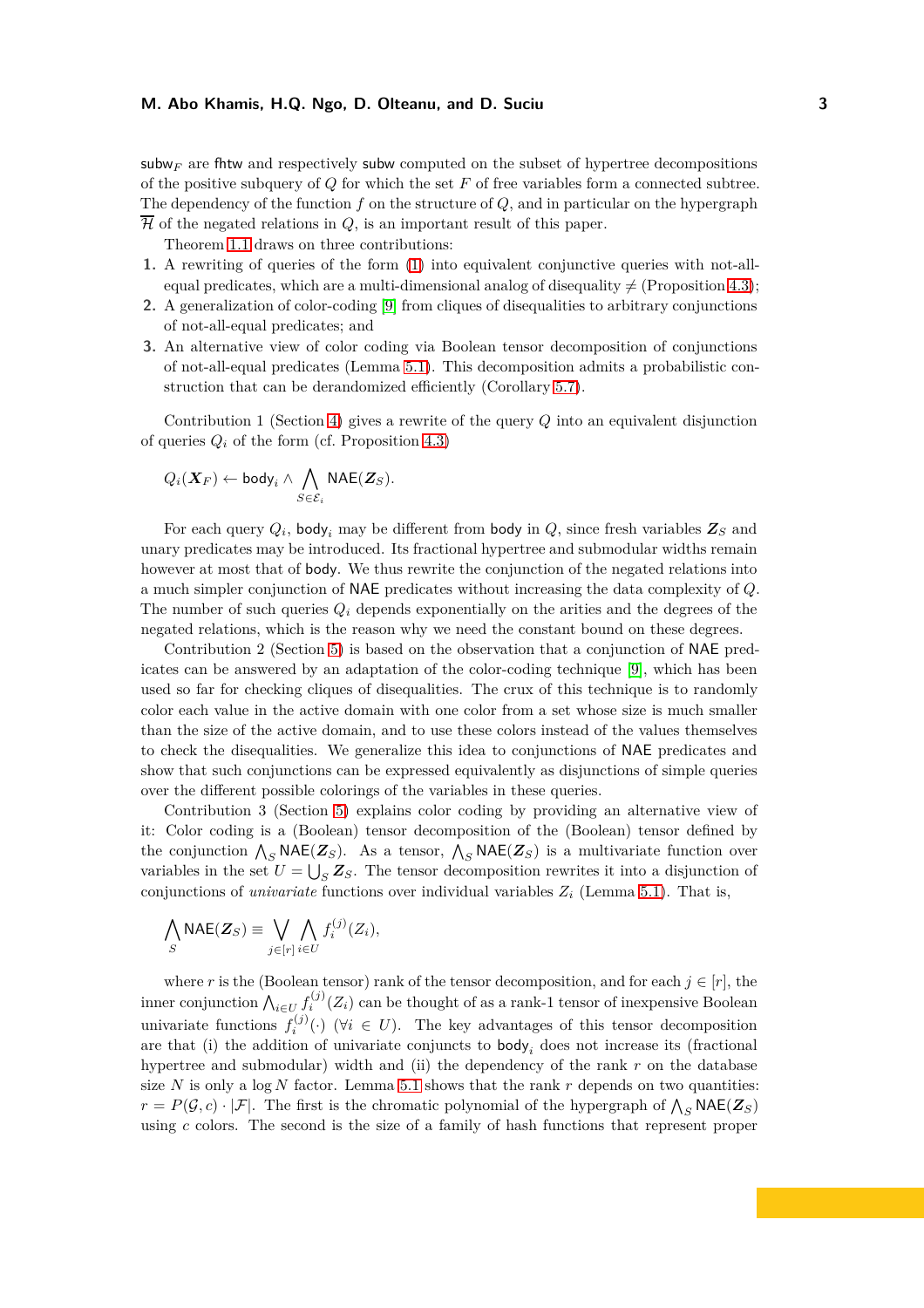*c*-colorings of homomorphic images of the input database. The number *c* of needed colors is at most the number |*U*| of variables in  $\Lambda_S$  **NAE(***Z*<sub>*S*</sub>). We show it to be the maximum chromatic number of a hypergraph defined by any homomorphic image of the database.

We give a probabilistic construction of the tensor decomposition that generalizes the construction used by the color-coding technique. It selects a color distribution dependent on the query structure, which allows the rank of  $\bigwedge_S \mathsf{NAE}(\mathbf{Z}_S)$  to take a wide range of query complexity asymptotics, from polynomial to exponential in the query size. This is more refined than the previously known bound [9], which amounts to a tensor rank that is exponential in the query size. We further derandomize this construction by adapting ideas from derandomization for *k*-restrictions [7] (with *k* being related to the Boolean tensor rank).

Section [6](#page-13-0) shows how to use the Boolean tensor decomposition in conjunction with InsideOut [\[2\]](#page-17-0) and PANDA [\[3\]](#page-17-1) to evaluate queries of the form [\(1\)](#page-0-1) with the complexity given by Theorem [1.1.](#page-1-2) The query complexity captured by the function *f* is given by the number of NAE predicates and the rank of the tensor decomposition of their conjunction.

# <span id="page-3-0"></span>**2 Preliminaries**

In this paper we consider arbitrary conjunctive queries with negated relations of the form [\(1\)](#page-0-1). We make use of the following naming convention. Capital letters with subscripts such as  $X_i$  or  $A_j$  denote variables. For any set *S* of positive integers,  $X_S = (X_i)_{i \in S}$  denote a tuple of variables indexed by *S*. Given a relation *R* over variables  $X_S$  and  $J \subseteq S$ ,  $\pi_J R$ denotes the projection of *R* onto variables  $\mathbf{X}_J$ , i.e., we write  $\pi_J R$  instead of  $\pi_{\mathbf{X}_J} R$ . If  $X_i$ is a variable, then the corresponding lower-case  $x_i$  denotes a value from the active domain Dom(*X<sub>i</sub>*) of *X<sub>i</sub>*. Bold-face  $x_S = (x_i)_{i \in S}$  denotes a tuple of values in  $\prod_{i \in S} \text{Dom}(X_i)$ .

We associate a hypergraph  $\mathcal{H}(R)$  with a relation  $R(X_S)$  as follows. The vertex set is  $\{(i, v) \mid i \in S, v \in \text{Dom}(X_i)\}\.$  Each tuple  $\mathbf{x}_S = (x_i)_{i \in S} \in R$  corresponds to a (hyper)edge  $\{(i, x_i)|i \in S\}$ .  $\mathcal{H}(R)$  is a |*S*|-uniform hypergraph (all hyperedges have size |*S*|).

#### **2.1 Hypergraph coloring and bounded-degree relations**

**Hypergraph coloring.** Let  $\mathcal{G} = (U, \mathcal{A})$  denote a multi-hypergraph and k be a positive integer. A *proper c*-coloring of G is a mapping  $h: U \to [c]$  such that for every edge  $S \in \mathcal{A}$ , there exists  $u, v \in S$  with  $u \neq v$  such that  $h(u) \neq h(v)$ . The *chromatic polynomial*  $P(\mathcal{G}, c)$ of G is the number of proper *c*-colorings of G [\[23\]](#page-18-3). A vertex (edge) coloring of G is an assignment of colors to the vertices (edges) of  $\mathcal G$  so that no two adjacent vertices (incident edges) have the same color. The *chromatic number*  $\chi(\mathcal{G})$  and the *chromatic index*  $\chi'(\mathcal{G})$  are the smallest numbers of colors needed for a vertex coloring and respectively an edge coloring of  $\mathcal G$ . Coloring a (hyper)graph is equivalent to coloring it without singleton edges.

**Bounded-degree relation.** The maximum degree of a vertex in a hypergraph  $\mathcal{G} = (U, \mathcal{A})$  is denoted by  $\Delta(\mathcal{G})$ :  $\Delta(\mathcal{G}) = \max_{v \in U} |\{S \in \mathcal{A} \mid v \in S\}|$ . For a relation  $R_S(\mathbf{X}_S)$ , its maximum degree  $\Delta(\mathcal{H}(R_S))$  is the maximum number of tuples in  $R_S$  with the same value for a variable  $X \in \mathbf{X}_S$ :  $\Delta(\mathcal{H}(R_S)) = \max_{v \in \text{Dom}(X_i)} |\{x_S \in R_S \mid x_i = v\}|$ . We will use a slightly different notion of *degree* of a relation denoted by  $deg(R_S)$ , which also accounts for the arity |*S*| of the relation *RS*. Proposition [2.3](#page-4-0) connects the two notions.

 $\triangleright$  **Definition 2.1** (Matching). A *k*-ary relation  $M(X_S)$  is called a (*k*-dimensional) *matching* if for every two tuples  $x_S, x'_S \in M$ , either  $x_S = x'_S$ , i.e.,  $x_S$  and  $x'_S$  are the same tuple, or it holds that  $x_i \neq x'_i, \forall i \in S$ .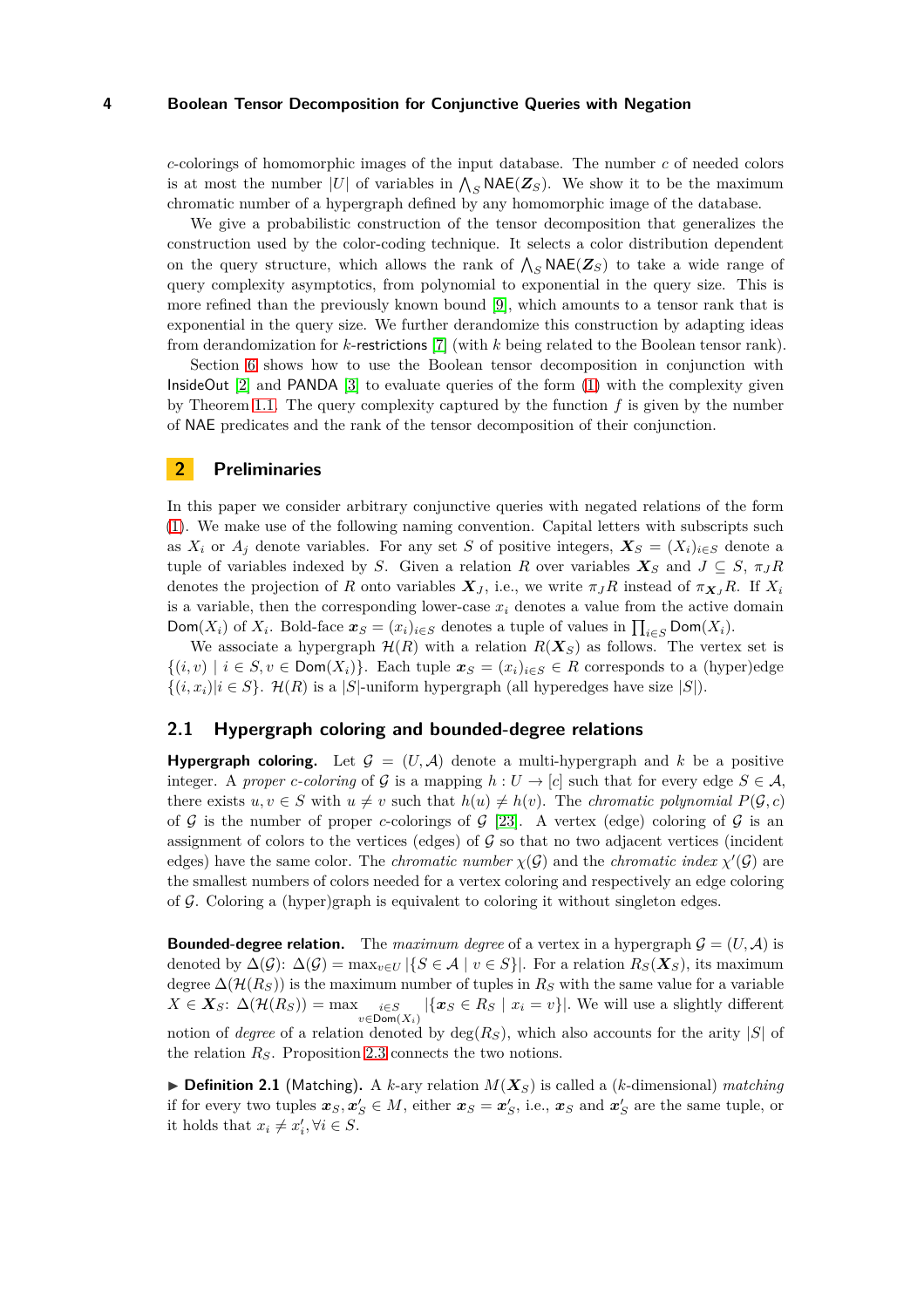$\triangleright$  **Definition 2.2** (Degree). The *degree* of a relation  $R_S(\mathbf{X}_S)$ , denoted by deg( $R_S$ ), is the smallest integer *d* for which *R<sup>S</sup>* can be written as the disjoint union of *d* matchings. The degree  $deg(R_S)$  is *bounded* if there is a constant  $d_S$  such that  $deg(R_S) \leq d_S$ .

It is easy to see that  $deg(R_S) = \chi'(\mathcal{H}(R_S))$ . If  $R_S$  is a binary relation, then  $\mathcal{H}(R_S)$  is a bipartite graph and  $deg(R_S) = \chi'(\mathcal{H}(R_S)) = \Delta(\mathcal{H}(R_S))$ . This follows from König's line coloring theorem [\[25\]](#page-18-4), which states that the chromatic index of a bipartite graph is equal to its maximum degree. When the arity *k* is higher than two, to the best of our knowledge there does not exist such a nice characterization of the chromatic index of *R<sup>S</sup>* in terms of the maximum degree of individual vertices in the graph, although there has been some work on bounding the chromatic index of (linear) uniform hypergraphs [\[6,](#page-17-2) [17,](#page-17-3) [27,](#page-18-5) [39, 39\]](#page-18-6). In our setting, we are willing to live with sub-optimal decomposition of a bounded-degree relation into matchings as long as it can be done in linear time.

<span id="page-4-0"></span>► **Proposition 2.3.** Let  $R_S(X_S)$  denote a *k*-ary relation of size *N* and  $\ell = \Delta(\mathcal{H}(R_S))$ . Then:  $\ell \leq \deg(R_S) \leq k(\ell-1)+1;$ 

We can compute in  $O(N)$ -time disjoint *k*-ary matchings  $M_1, \ldots, M_{k\ell-k+1}$  such that  $R_S = \bigcup_{j=1}^{k(\ell-1)+1} M_j.$ 

**Proof.** The fact that  $\ell \leq \deg(R_S)$  is obvious. To show that  $\deg(R_S) \leq k(\ell-1)+1$ , note that any edge in  $\mathcal{H}(R_S)$  is adjacent to at most  $k(\ell-1)$  other edges of  $\mathcal{H}(R_S)$ , hence greedy coloring can color the edges of  $\mathcal{H}(R_S)$  in time  $O(N)$  using  $k(\ell-1)+1$  colors.

The two notions of degree of a relation are thus equivalent up to a constant factor given by the arity of the relation.

#### <span id="page-4-2"></span>**2.2** FAQ**, width parameters, and corresponding algorithms**

▶ **Definition 2.4** (The FAQ problem [\[2\]](#page-17-0)). The input to FAQ is a set of functions and the output is a function which is a series of aggregations (e.g. sums) over the product of input functions. In particular, the input to FAQ consists of the following:

- A multi-hypergraph  $\mathcal{H} = (\mathcal{V} = [n], \mathcal{E})$ .
- Each vertex  $i \in \mathcal{V} = [n]$  corresponds to a variable  $X_i$  over a discrete domain  $\text{Dom}(X_i)$ .
- For each hyperedge  $S \in \mathcal{E}$ , there is a corresponding input function (also called a *factor*)  $\psi_S: \prod_{i \in S} \textsf{Dom}(X_i) \to \mathbf{D}$  for some fixed  $\mathbf{D}$ .
- A number  $f \in [n]$ . Let  $F := [f]$ . Variables in  $\mathbf{X}_F$  are called *free variables*, while variables  $\blacksquare$ in *X*[*n*]−*<sup>F</sup>* are called *bound variables*.
- For each  $i \in [n] F$ , there is a commutative semiring  $(D, \bigoplus_{i \in \mathbb{N}}^{(i)}, \bigotimes)$ . (All the semirings share the same **D** and  $\otimes$  but can potentially have different  $\bigoplus^{(i)}$ .<sup>[4](#page-4-1)</sup>

The FAQ problem is to compute the following function  $\varphi(\boldsymbol{x}_F) : \prod_{i \in F} \textsf{Dom}(X_i) \to \mathbf{D}$ 

$$
\varphi(\boldsymbol{x}_F) := \bigoplus_{x_{f+1}}^{(f+1)} \dots \bigoplus_{x_n} \bigotimes_{S \in \mathcal{E}} \psi_S(\boldsymbol{x}_s). \tag{4}
$$

<span id="page-4-1"></span><sup>4</sup> More generally, instead of  $(D, \oplus^{(i)}, \otimes)$  being a semiring, we also allow some  $\oplus^{(i)}$  to be identical to  $\otimes$ .

◭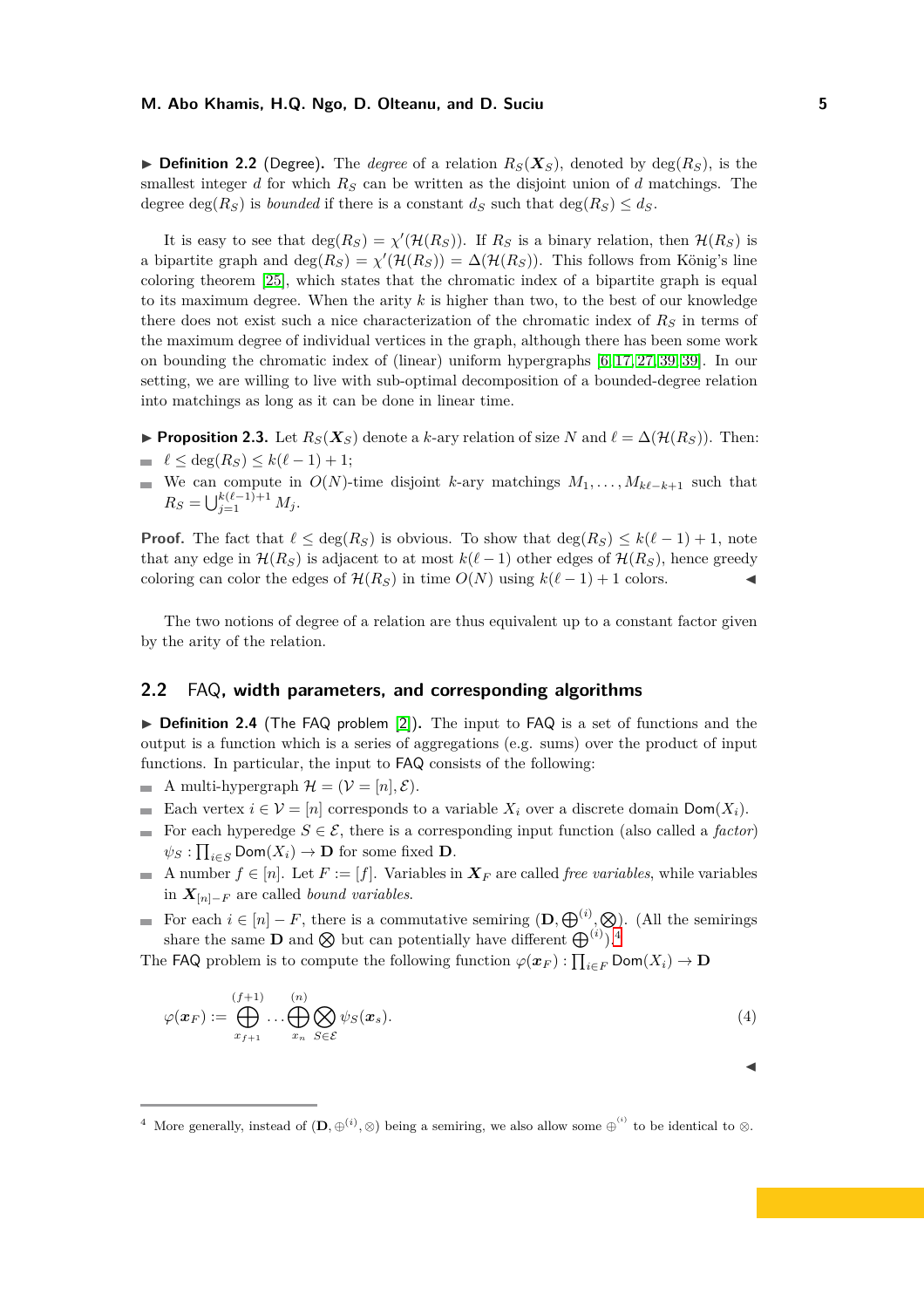Consider the conjunctive query  $Q(X_F) \leftarrow \bigwedge_{S \in \mathcal{E}} R_S(X_S)$  where  $X_F$  is the set of free variables. The FAQ framework models each input relation  $R<sub>S</sub>$  as a Boolean function  $\psi<sub>S</sub>(\mathbf{x}<sub>S</sub>)$ , called a "factor", in which  $\psi_S(\mathbf{x}_S) = \text{true}$  iff  $\mathbf{x}_S \in R_S$ . Then, computing the output  $Q(\mathbf{X}_F)$  is  $\phi(\bm{x}_F) = \bigvee_{x_{f+1}} \cdots \bigvee_{x_n} \bigwedge_{S \in \mathcal{E}} \psi_S(\bm{x}_S).$ Instead of Boolean functions, this expression can be defined in SumProd form over functions on a commutative semiring  $(D, \oplus, \otimes)$ :

<span id="page-5-1"></span>
$$
\varphi(\boldsymbol{x}_F) = \bigoplus_{x_{f+1}} \cdots \bigoplus_{x_n} \bigotimes_{S \in \mathcal{E}} \psi_S(\boldsymbol{x}_S). \tag{5}
$$

The semiring ({true*,* false}*,* ∨*,* ∧) was used for *Q* above.

We next define tree decompositions and the fhtw and subw parameters. We refer the reader to the recent survey by Gottlob et al. [19] for more details and a historical context. In what follows, the hypergraph  $H$  should be thought of as the hypergraph of the input FAQ query, although the notions of tree decomposition and width parameters are defined independently of queries.

<span id="page-5-2"></span> $\triangleright$  **Definition 2.5** (Tree decomposition). A *tree decomposition* of a hypergraph  $\mathcal{H} = (\mathcal{V}, \mathcal{E})$  is a pair  $(T, \chi)$ , where *T* is a tree and  $\chi : V(T) \to 2^{\mathcal{V}}$  maps each node *t* of the tree to a subset  $\chi(t)$  of vertices such that:

- (a) Every hyperedge  $S \in \mathcal{E}$  is a subset of some  $\chi(t), t \in V(T)$  (i.e. every edge is covered by some bag);
- (b) For every vertex  $v \in V$ , the set  $\{t \mid v \in \chi(t)\}$  is a non-empty (connected) sub-tree of *T*. This is called the *running intersection property*.

The sets  $\chi(t)$  are often called the *bags* of the tree decomposition. Let  $TD(H)$  denote the set of all tree decompositions of  $H$ . When  $H$  is clear from context, we use TD for brevity.

 $\triangleright$  **Definition 2.6** (*F*-connex tree decomposition [\[11,](#page-17-4)[43\]](#page-18-7)). Given a hypergraph  $\mathcal{H} = (\mathcal{V}, \mathcal{E})$  and a set  $F \subseteq V$ , a tree decomposition  $(T, \chi)$  of  $H$  is  $F$ *-connex* if there is a subset  $V' \subseteq V(T)$ that forms a connected subtree of *T* and satisfies  $\bigcup_{t \in V'} \chi(t) = F$ . We use  $\text{TD}_F$  to denote the set of all *F*-connex tree decompositions of H. (Note that when  $F = \emptyset$ ,  $\mathsf{TD}_F = \mathsf{TD}$ .)

To define width parameters, we use the polymatroid characterization from [\[3\]](#page-17-1). A function  $f: 2^{\mathcal{V}} \to \mathbb{R}_+$  is called a (non-negative) *set function* on V. A set function f on V is *modular* if  $f(S) = \sum_{v \in S} f({v})$  for all  $S \subseteq V$ , it is *monotone* if  $f(X) \le f(Y)$  whenever  $X \subseteq Y \subseteq V$ , and it is *submodular* if  $f(X \cup Y) + f(X \cap Y) \leq f(X) + f(Y)$  for all  $X, Y \subseteq V$ . A monotone, submodular set function  $h: 2^{\mathcal{V}} \to \mathbb{R}_+$  with  $h(\emptyset) = 0$  is called a *polymatroid*. Let  $\Gamma_n$  denote the set of all polymatroids on  $V = [n]$ .

Given a hypergraph  $\mathcal{H} = (\mathcal{V}, \mathcal{E})$ , define the set of *edge dominated* set functions, denoted by  $ED_{\mathcal{H}}$  or ED when  $\mathcal{H}$  is clear from the context, as follows:

$$
ED := \{ h \mid h : 2^{\mathcal{V}} \to \mathbb{R}_+, h(S) \le 1, \forall S \in \mathcal{E} \}. \tag{6}
$$

We can now define the submodular width and fractional hypertree width of a given hypergraph  $H$  (or of a given FAQ query with hypergraph  $H$ ): <sup>[5](#page-5-0)</sup>

$$
\begin{array}{ll}\text{fhtw}(\mathcal{H}):= \min\limits_{(T,\chi)\in \text{TD}\,h\in \text{ED}\cap \Gamma_n}\max\limits_{t\in V(T)}h(\chi(t)), & \text{fhtw}_F(\mathcal{H}):= \min\limits_{(T,\chi)\in \text{TD}_F}\max\limits_{h\in \text{ED}\cap \Gamma_n}\sum\limits_{t\in V(T)}h(\chi(t)),\\ \text{subw}(\mathcal{H}):= \max\limits_{h\in \text{ED}\cap \Gamma_n}\min\limits_{(T,\chi)\in \text{TD}\,t\in V(T)}\max\limits_{t\in V(T)}h(\chi(t)), & \text{subw}_F(\mathcal{H}):= \max\limits_{h\in \text{ED}\cap \Gamma_n}\min\limits_{(T,\chi)\in \text{TD}_F}\max\limits_{t\in V(T)}h(\chi(t)).\end{array}
$$

<span id="page-5-0"></span><sup>5</sup> Although this definition for fhtw differs from the original one [19, 21], the two definitions have been shown to be equivalent [\[3\]](#page-17-1).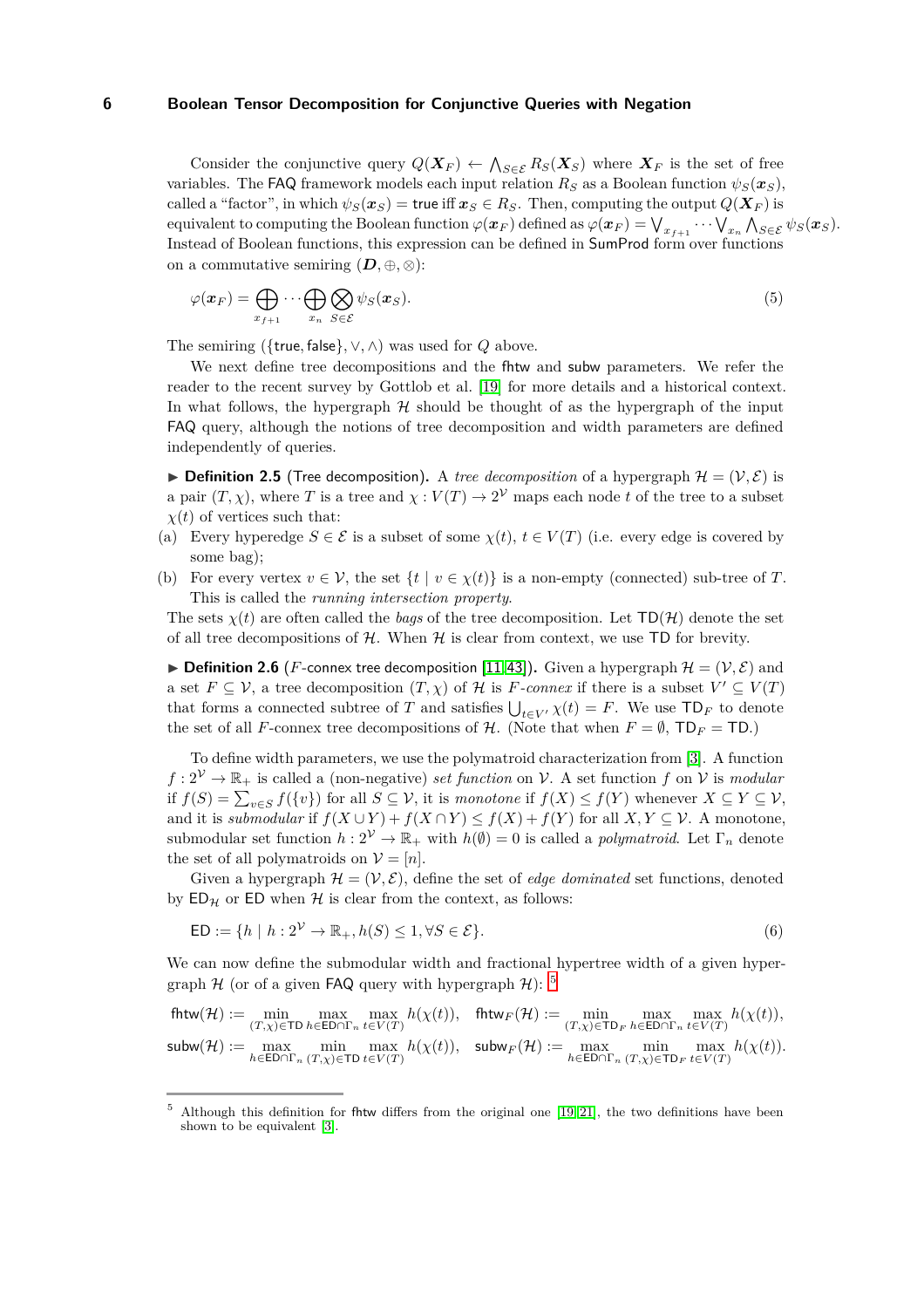It is known that  $\mathsf{subw}(\mathcal{H}) \leq \mathsf{fhtw}(\mathcal{H})$ , and there are classes of hypergraphs with bounded subw and unbounded fhtw [\[29\]](#page-18-2). Furthermore, fhtw is strictly less than other width notions such as (generalized) hypertree width and tree width.

<span id="page-6-3"></span>**Theorem 2.7** ( [\[2\]](#page-17-0)). Given an FAQ  $\varphi$  over a single semiring with hypergraph  $\mathcal{H} = (\mathcal{V}, \mathcal{E})$ and free variables  $F \subseteq V$  over a database of size N, the InsideOut algorithm can answer  $\varphi$ in time  $O(|\mathcal{E}| \cdot |\mathcal{V}|^2 \cdot \log N \cdot (N^{\text{fhtw}_F(\mathcal{H})} + |\text{output}|)).$ 

<span id="page-6-4"></span>**Theorem 2.8** ( [\[3\]](#page-17-1)). Given an FAQ  $\varphi$  over the Boolean semiring with hypergraph  $\mathcal{H} =$  $(V, \mathcal{E})$  and free variables  $F \subseteq V$  over a database of size *N*, the PANDA algorithm can answer  $\varphi$  in time  $O(|\mathcal{V}| \cdot 2^{2^{|\mathcal{V}|}} \cdot (\textsf{poly}(\log N) \cdot N^{\textsf{subw}_F(\mathcal{H})} + \log N \cdot |\textsf{output}|)).$ 

#### **3 Example**

We illustrate our approach using the following Boolean query<sup>[6](#page-6-0)</sup>:

<span id="page-6-2"></span>
$$
C \leftarrow R(X, Y), S(Y, Z), \neg T(X, Z) \tag{7}
$$

where all input relations have sizes upper bounded by *N* and thus the *active* domain of any variable *X* has size at most *N*. The query *C* can be answered trivially in time  $O(N^2)$  by joining *R* and *S* first, and then, for each triple  $(x, y, z)$  in the join, by verifying whether  $(x, z) \notin T$  with a (hash) lookup. Suppose we know that the degree of relation *T* is less than two. Can we do better than  $O(N^2)$  in that case? The answer is YES.

#### **Rewriting to not-all-equal predicates**

By viewing *T* as a bipartite graph of maximum degree two, it is easy to see that *T* can be written as a disjoint union of two relations  $M_1(X, Z)$  and  $M_2(X, Z)$  that represent *matchings* in the following sense: for any  $i \in [2]$ , if  $(x, z) \in M_i$  and  $(x', z') \in M_i$ , then either  $(x, z) =$  $(x', z')$  or  $x \neq x'$  and  $z \neq z'$ . Let  $Dom(Z)$  denote the active domain of the variable *Z*. Define, for each  $i \in [2]$ , a singleton relation  $W_i(Z) \leftarrow \text{Dom}(Z) \land \neg(\pi_Z M_i)(Z)$ . Clearly,  $|W_i| \leq N$ and given  $M_i$ ,  $W_i$  can be computed in  $O(N)$  preprocessing time. For each  $i \in [2]$ , create a new variable  $X_i$  with domain  $Dom(X_i) = Dom(X)$ . Then,

<span id="page-6-1"></span>
$$
\neg M_i(X, Z) \equiv W_i(Z) \lor \exists X_i \big[ M_i(X_i, Z) \land \mathsf{NAE}(X, X_i) \big]. \tag{8}
$$

The predicate NAE stands for not-all-equal: It is the negation of the conjunction of pairwise equality on its variables. For arity two as in the rewriting of  $\neg M_i(X, Z)$ , NAE $(X, X_i)$ stands for the disequality  $X \neq X_i$ .

From  $T = M_1 \vee M_2$  and [\(8\)](#page-6-1), we can rewrite the original query C from [\(7\)](#page-6-2) into a disjunction of Boolean conjunctive queries without negated relations but with one or two extra existential variables that are involved in *disequalities* ( $\neq$ ):  $C \equiv \bigvee_{i \in [4]} C_i$ , where

 $C_1 \leftarrow R(X, Y) \wedge S(Y, Z) \wedge W_1(Z) \wedge W_2(Z)$ . *C*<sub>2</sub> ← *R*(*X, Y*) ∧ *S*(*Y, Z*) ∧ *W*<sub>1</sub>(*Z*) ∧ *M*<sub>2</sub>(*X*<sub>2</sub>, *Z*) ∧ *X* ≠ *X*<sub>2</sub>. *C*<sub>3</sub> ← *R*(*X, Y*) ∧ *S*(*Y, Z*) ∧ *W*<sub>2</sub>(*Z*) ∧ *M*<sub>1</sub>(*X*<sub>1</sub>, *Z*) ∧ *X* ≠ *X*<sub>1</sub>.  $C_4 \leftarrow R(X, Y) \wedge S(Y, Z) \wedge M_1(X_1, Z) \wedge M_2(X_2, Z) \wedge X \neq X_1 \wedge X \neq X_2.$ 

<span id="page-6-0"></span><sup>&</sup>lt;sup>6</sup> If *R*, *S*, and *T* would record direct train connections between cities, then this query would ask whether there exists a pair of cities with no direct train connection but with connections via another city.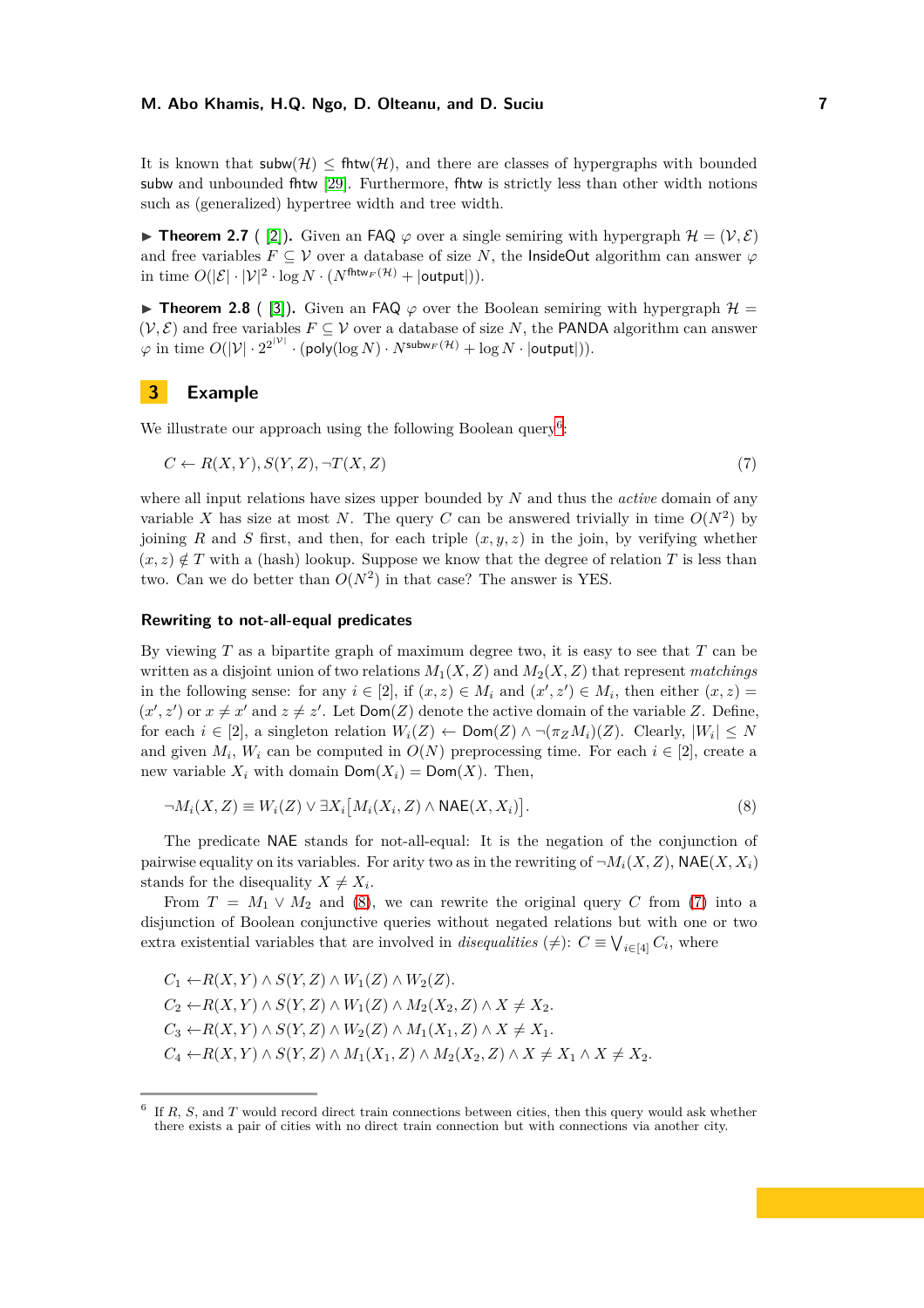It takes linear time to compute the matching decomposition of  $T$  into  $M_1$  and  $M_2$  since:  $(1)$  the relation *T* is a bipartite graph with degree at most two, and it is thus a union of even cycles and paths; and (2) we can traverse the cycles and paths and add alternative edges to  $M_1$  and  $M_2$ . In general, when the maximum degree is higher and when *T* is not a binary predicate, Proposition [2.3](#page-4-0) shows how to decompose a relation into high-dimensional matchings efficiently. The number of queries  $C_i$  depends exponentially on the arities and degrees of the negated relations.

#### **Boolean tensor decomposition**

The acyclic query  $C_1$  can be answered in  $O(N \log N)$  time using for instance InsideOut [\[2\]](#page-17-0); this algorithm first sorts the input relations in time  $O(N \log N)$ . The query  $C_2$  can be answered as follows. Let  $\forall i \in [\log N], f_i : \text{Dom}(X) \to \{0,1\}$  denote the function such that  $f_i(X)$  is the *i*th bit of *X* in its binary representation. Then, by noticing that

$$
X \neq X_2 \equiv \bigvee_{b \in \{0,1\}} \bigvee_{i \in [\log N]} f_i(X) = b \land f_i(X_2) \neq b \tag{9}
$$

we can break up the query  $C_2$  into the disjunction of  $2 \log N$  acyclic queries of the form

<span id="page-7-0"></span>
$$
C_2^{b,i} \leftarrow R(X,Y) \land S(Y,Z) \land W_1(Z) \land M_2(X_2,Z) \land f_i(X) = b \land f_i(X_2) \neq b. \quad (10)
$$

For a fixed *b*, both  $f_i(X) = b$  and  $f_i(X_2) \neq b$  are singleton relations on X and  $X_2$ , respectively. Then,  $C_2$  can be answered in time  $O(N \log^2 N)$ . The same applies to  $C_3$ . We can use the same trick to answer  $C_4$  in time  $O(N \log^3 N)$ . However, we can do better than that by observing that when viewed as a Boolean tensor in [\(9\)](#page-7-0), the disequality tensor has the Boolean rank bounded by  $O(\log N)$ . In order to answer  $C_4$  in time  $O(N \log^2 N)$ , we will show that the three-dimensional tensor  $(X \neq X_1) \wedge (X \neq X_2)$  has the Boolean rank bounded by  $O(\log N)$  as well. To this end, we extend the color-coding technique. We can further shave off a log  $N$  factor in the complexities of  $C_2$ ,  $C_3$ , and  $C_4$ , as explained in Section [6.](#page-13-0)

#### **Construction of the Boolean tensor decomposition**

We next explain how to compute a tensor decomposition for the conjunction of disequalities in  $C_4$ . We show that there exists a family  $\mathcal F$  of functions  $f : \text{Dom}(X) \to \{0,1\}$  satisfying the following conditions:

- (i)  $|\mathcal{F}| = O(\log |\text{Dom}(X)|) = O(\log N),$
- (ii) For every triple  $(x, x_1, x_2) \in \text{Dom}(X)^3$  for which  $x \neq x_1 \land x \neq x_2$ , there is a function *f* ∈ *F* such that  $f(x) \neq f(x_1) \land f(x) \neq f(x_2)$ , and

(iii)  $\mathcal F$  can be constructed in time  $O(N \log N)$ .

We think of each function  $f$  as a "coloring" that assigns a "color" in  $\{0, 1\}$  to each element of  $Dom(X)$ . Assuming (*i*) to (*iii*) hold, it follows that

$$
X \neq X_1 \land X \neq X_2 \equiv \bigvee_{(c,c_1,c_2)} \bigvee_{f \in \mathcal{F}} f(X) = c \land f(X_1) = c_1 \land f(X_2) = c_2, \quad (11)
$$

where  $(c, c_1, c_2)$  ranges over all triples in  $\{0, 1\}^3$  such that  $c \neq c_1$  and  $c \neq c_2$ . Given this Boolean tensor decomposition, we can solve  $C_4$  in time  $O(N \log^2 N)$ .

We prove (*i*) to (*iii*) using a combinatorial object called the *disjunct matrices*. These matrices are the central subject of combinatorial group testing [\[15,](#page-17-5) [31\]](#page-18-8).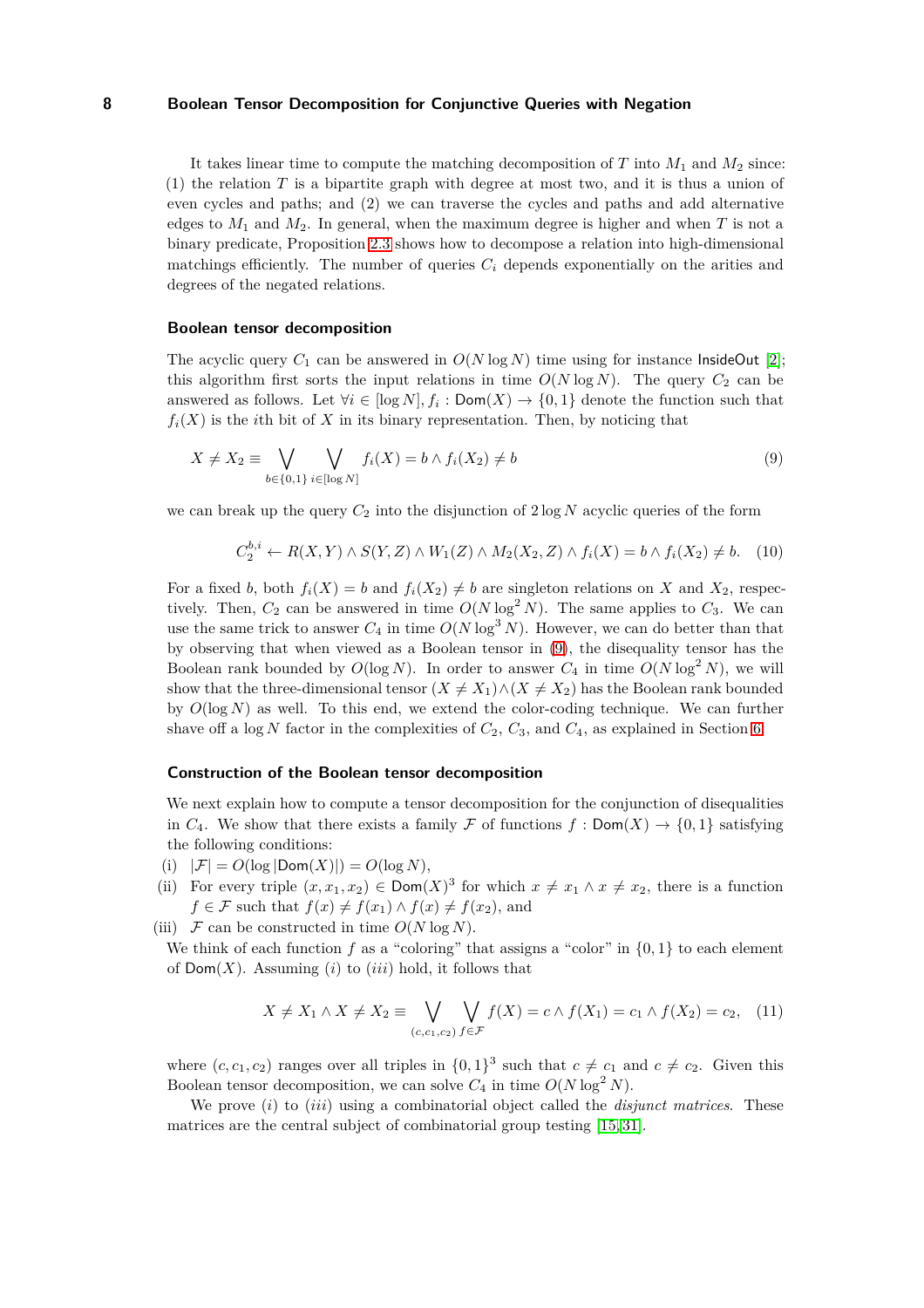$\blacktriangleright$  **Definition 3.1** (*k*-disjunct matrix). A  $t \times N$  binary matrix  $A = (a_{ij})$  is called a *k*-disjunct *matrix* if for every column  $j \in [N]$  and every set  $S \subseteq [N]$  such that  $|S| \leq k$  and  $j \notin S$ , there exists a row  $i \in [t]$  for which  $a_{ij} = 1$  and  $a_{ij'} = 0$  for all  $j' \in S$ .

It is known that for every integer  $k < \sqrt{N}$ , there exists a *k*-disjunct matrix (or equiva-lently a combinatorial group testing [\[31\]](#page-18-8)) with  $t = O(k^2 \log N)$  rows that can be constructed in time  $O(k^2 N \log N)$  [41]. (If  $k \ge \sqrt{N}$ , we can just use the identity matrix.) In particular, for  $N = |Dom(X)|$  and  $k = 2$ , a 2-disjunct matrix  $\mathbf{A} = (a_{ij})$  of size  $O(log N) \times N$  can be constructed in time  $O(N \log N)$ . From the matrix we define the function family  $\mathcal F$  by associating a function  $f_i$  to each row *i* of the matrix, and every member  $x \in Dom(X)$  to a distinct column  $j_x$  of the matrix. Define  $f_i(x) = a_{i,j_x}$  and  $(i)$ – $(iii)$  straightforwardly follow.

# <span id="page-8-0"></span>**4 Untangling bounded-degree relations**

In this section we introduce a rewriting of queries of the form [\(1\)](#page-0-1) into queries with so-called *not-all-equal* predicates, under the assumption that the relation  $R<sub>S</sub>(X<sub>S</sub>)$  for every hyperedge  $S \in \overline{\mathcal{E}}$  has bounded degree deg( $R_S$ ).

▶ **Definition 4.1** (Not-all-equal). Let  $k \geq 2$  be an integer, and *S* be a set of *k* integers. The relation  $\mathsf{NAE}_k(\mathbf{X}_S)$ , or  $\mathsf{NAE}(\mathbf{X}_S)$  for simplicity, holds true iff not all variables in  $\mathbf{X}_S$  are  $\text{equal: } \mathsf{NAE}(\bm{X}_S) = \neg \bigwedge_{\{i,j\} \in {S \choose 2}} X_i = X_j.$ 

The disequality  $(\neq)$  relation is exactly NAE<sub>2</sub>. The negation of a matching is connected to NAE predicates as follows.

▶ **Proposition 4.2.** Let  $M(X_S)$  be a *k*-ary matching, where  $k = |S| \geq 2$ . For any  $i, j \in S$ , define the unary relation  $W_i(X_i) \leftarrow \text{Dom}(X_i) \wedge \neg (\pi_i M)(X_i)$  and the binary relation  $M_{ij} =$  $\pi_{i,j}M$ . For any  $\ell \in S$ , it holds that

<span id="page-8-1"></span>
$$
\neg M(\boldsymbol{X}_S) \equiv \left(\bigvee_{i \in S \setminus \{\ell\}} W_i(X_i)\right) \vee \exists \boldsymbol{Y}_{S \setminus \{\ell\}} \left[\mathsf{NAE}(X_{\ell}, \boldsymbol{Y}_{S \setminus \{\ell\}}) \wedge \bigwedge_{j \in S \setminus \{\ell\}} M_{\ell j}(Y_j, X_j)\right]. \tag{12}
$$

**Proof.** The intuition for this rewriting is as follows. A value  $x_i \in \text{Dom}(X_i)$  occurs in at most one tuple in the matching *M*. Therefore, any value in a tuple determines the rest of the tuple. The rewriting in [\(12\)](#page-8-1) first turns every tuple in *M* into a tuple whose values are all the same, i.e., all-equal values. The negation of *M* consists of tuples with at least two different values, i.e., not-all-equal values.

We next prove that the rewriting is correct.

In one direction, consider a tuple  $x_S \notin M$ , i.e.,  $\neg M(x_S)$  holds, and suppose  $x_i \notin W_i$  for all  $i \in S \setminus \{\ell\}$ . This means, for every  $i \in S \setminus \{\ell\}$ , there is a unique tuple  $\mathbf{t}^{(i)} = (t_j^{(i)})_{j \in S} \in M$ such that  $x_i = t_i^{(i)}$  $y_j = t_{\ell}^{(j)}$  $\mathbf{y}^{(j)}$  for all  $j \in S \setminus \{\ell\}$ . The tuple  $\mathbf{y}_{S \setminus \{\ell\}}$  satisfies  $(y_j, x_j) =$  $(t_{\ell}^{(j)}$  $(y^{(j)}, t^{(j)}_j) \in M_{\ell j}$ , for all  $j \in S \setminus \{\ell\}$ . Moreover, one can verify that  $\mathsf{NAE}(x_\ell, \mathbf{y}_{S \setminus \{\ell\}})$  holds. In particular, if  $y_j = x_\ell$  for all  $j \in S \setminus \{\ell\}$ , then all tuples  $t^{(j)} \in M$  are the same tuple (since *M* is a matching) and that tuple is  $x_S$ . Hence  $x_S \in M$  which is a contradiction.

Conversely, suppose there exists a tuple  $(x_S, y_{S \setminus \{\ell\}})$  satisfying the right hand side of [\(12\)](#page-8-1). If  $x_i \in W_i$  for any  $i \in S \setminus \{\ell\}$ , then  $x_S \notin M$ , i.e.,  $x_S$  satisfies the left hand side of [\(12\)](#page-8-1). Now, suppose  $x_i \notin W_i$  for all  $i \in S \setminus \{\ell\}$ . Suppose to the contrary that  $x_S \in M$ . Then, for all  $j \in S \setminus \{\ell\}$  we have  $y_j = x_\ell$  since  $M_{\ell j}(y_j, x_j)$  must hold. This means that  $\mathsf{NAE}(x_\ell, \mathbf{y}_{S \setminus \{\ell\}})$  $\neg \wedge_{j \in S \setminus \{\ell\}} x_{\ell} = y_j$  does not hold. This contradicts our hypothesis.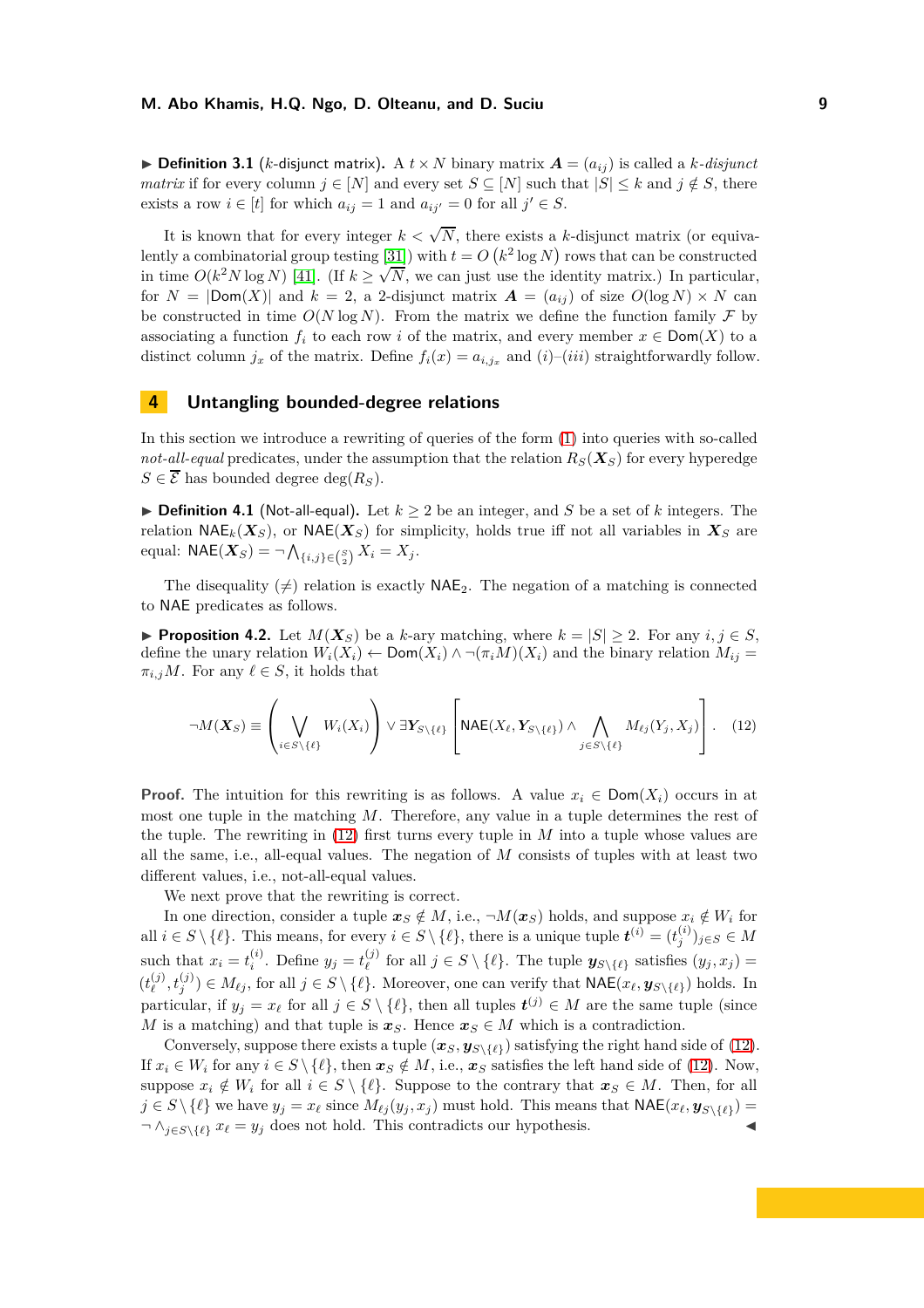We use the connection to **NAE** predicates to decompose a query containing a conjunction of negated bounded-degree relations into a disjunction of positive terms, as given next by Proposition [4.3.](#page-9-0) We call this rewriting *untangling*.

Let fhtw<sub>F</sub> and subw<sub>F</sub> denote the fractional hypertree width and respectively the submodular width of the conjunctive query  $Q(\mathbf{X}_F) \leftarrow$  body (These notions are defined in Section [2.2\)](#page-4-2).

▶ **Proposition 4.3.** Let *Q* be the query defined in Eq. [\(1\)](#page-0-1):  $Q(X_F)$  ← body $\land \bigwedge_{S \in \overline{\mathcal{E}}} \neg R_S(X_S)$ . We can compute in linear time a collection of *B* hypergraphs  $\mathcal{H}_i = (\mathcal{V}_i, \mathcal{E}_i)$  such that

<span id="page-9-0"></span>
$$
Q(\boldsymbol{X}_F) \equiv \bigvee_{i \in [B]} Q_i(\boldsymbol{X}_F), \qquad \text{where } \forall i \in [B] : Q_i(\boldsymbol{X}_F) \leftarrow \text{body}_i \land \bigwedge_{S \in \mathcal{E}_i} \text{NAE}(\boldsymbol{Z}_S), \qquad (13)
$$

and  $\text{body}_i$  is the body of a conjunctive query satisfying

 $fhtw_F(\text{body}_i) \leq fhtw_F(\text{body})$ , and  $\text{subw}_F(\text{body}_i)$  $\mathsf{subw}_F(\mathsf{body}_i) \leq \mathsf{subw}_F(\mathsf{body}).$ 

Furthermore, the number *B* of queries is bounded by  $B \le \prod_{S \in \overline{\mathcal{E}}}(|S|)^{|S|(\deg(R_S)-1)+1}$ .

**Proof.** From Proposition [2.3,](#page-4-0) each relation  $R_S(X_S)$  can be written as a disjoint union of  $D_S \leq |S|(\deg(R_S) - 1) + 1$  matchings  $M_S^{\ell}$ ,  $\ell \in [D_S]$ . These matchings can be computed in linear time. Hence, the second half of the body of query *Q* can be rewritten equivalently as

$$
\bigwedge_{S \in \overline{\mathcal{E}}} \neg R_S(\mathbf{X}_S) \equiv \bigwedge_{S \in \overline{\mathcal{E}}} \neg \bigvee_{\ell \in [D_S]} M_S^{\ell}(\mathbf{X}_S) \equiv \bigwedge_{\substack{S \in \overline{\mathcal{E}} \\ \ell \in [D_S]}} \neg M_S^{\ell}(\mathbf{X}_S).
$$

To simplify notation, let  $\overline{\mathcal{E}}_1$  denote the multiset of edges obtained from  $\overline{\mathcal{E}}$  by duplicating the edge  $S \in \overline{\mathcal{E}}$  exactly  $D_S$  times. Furthermore, for the  $\ell$ -th copy of *S*, associate the matching  $M_S^{\ell}$  with the copy of *S* in  $\overline{\mathcal{E}}_1$ ; use  $M_S$  to denote the matching corresponding to that copy. Then, we can write Q equivalently  $Q(\boldsymbol{X}_F) \leftarrow \text{body} \wedge \bigwedge_{S \in \overline{\mathcal{E}}_1} \neg M_S(\boldsymbol{X}_S)$ .

For each  $S \in \overline{\mathcal{E}}_1$ , fix an arbitrary integer  $\ell_S \in S$ . From Proposition [4.2,](#page-8-1) the negation of *M<sup>S</sup>* can be written as

$$
\neg M_S(\boldsymbol{X}_S) \equiv \bigg(\bigvee_{i \in S \setminus \{\ell_S\}} W_i^S(X_i)\bigg) \lor \exists \boldsymbol{Y}_{S \setminus \{\ell_S\}}^S \bigg[\bigwedge_{j \in S \setminus \{\ell_S\}} (\pi_{\ell_S, j} M_S)(Y_j^S, X_j) \land \text{NAE}(X_{\ell_S}, \boldsymbol{Y}_{S \setminus \{\ell_S\}}^S)\bigg],
$$

where  $W_i^S$  is a unary relation on variable  $X_i$ , and  $\boldsymbol{Y}_{S\setminus\{\ell_S\}}^S = (Y_i^S)_{i \in S \setminus \{\ell_S\}}$  is a tuple of fresh variables, only associated with (the copy of) *S*. In particular, if *S* and *S* ′ are two distinct items in the multiset  $\overline{\mathcal{E}}_1$ , then  $Y_i^S$  and  $Y_i^{S'}$  are two distinct variables.

Each negated term  $\neg M_S(X_S)$  is thus expressed as a disjunction of  $|S|$  positive terms. We can then express the conjunction of  $|\overline{\mathcal{E}}_1|$  negated terms as the disjunction of  $\prod_{S \in \overline{\mathcal{E}}_1} |S|$ conjunctions. For this, define a collection of tuples  $\mathcal{T} = \prod_{S \in \overline{\mathcal{E}}_1} S$ . In particular, every member  $T \in \mathcal{T}$  is a tuple  $T = (t_S)_{S \in \overline{\mathcal{E}}_1}$  where  $t_S \in S$ . The second half of the body of query *Q* can be rewritten equivalently as

$$
\begin{split}\n&\bigwedge_{S\in\overline{\mathcal{E}}} \neg R_{S}(X_{S}) \equiv \bigwedge_{S\in\overline{\mathcal{E}}_{1}} \neg M_{S}(X_{S}) \\
&\equiv \bigwedge_{S\in\overline{\mathcal{E}}_{1}} \left( \bigvee_{i\in S\backslash\{\ell_{S}\}} W_{i}^{S}(X_{i}) \vee \exists \mathbf{Y}_{S\backslash\{\ell_{S}\}}^{S} \left[ \bigwedge_{j\in S\backslash\{\ell_{S}\}} (\pi_{\ell_{S},j}M_{S})(Y_{j}^{S},X_{j}) \wedge \text{NAE}(X_{\ell_{S}},Y_{S\backslash\{\ell_{S}\}}^{S}) \right] \right) \\
&\equiv \bigvee_{\mathbf{T}\in\mathcal{T}} \bigwedge_{\substack{S\in\overline{\mathcal{E}}_{1} \\ \mathbf{t}_{S}\neq\ell_{S}} W_{i_{S}}^{S}(X_{t_{S}}) \wedge \bigwedge_{\substack{S\in\overline{\mathcal{E}}_{1} \\ \mathbf{t}_{S}= \ell_{S}}} \exists \mathbf{Y}_{S\backslash\{\ell_{S}\}}^{S} \left[ \bigwedge_{j\in S\backslash\{\ell_{S}\}} (\pi_{\ell_{S},j}M_{S})(Y_{j}^{S},X_{j}) \wedge \text{NAE}(X_{\ell_{S}},Y_{S\backslash\{\ell_{S}\}}^{S}) \right]\n\end{split}
$$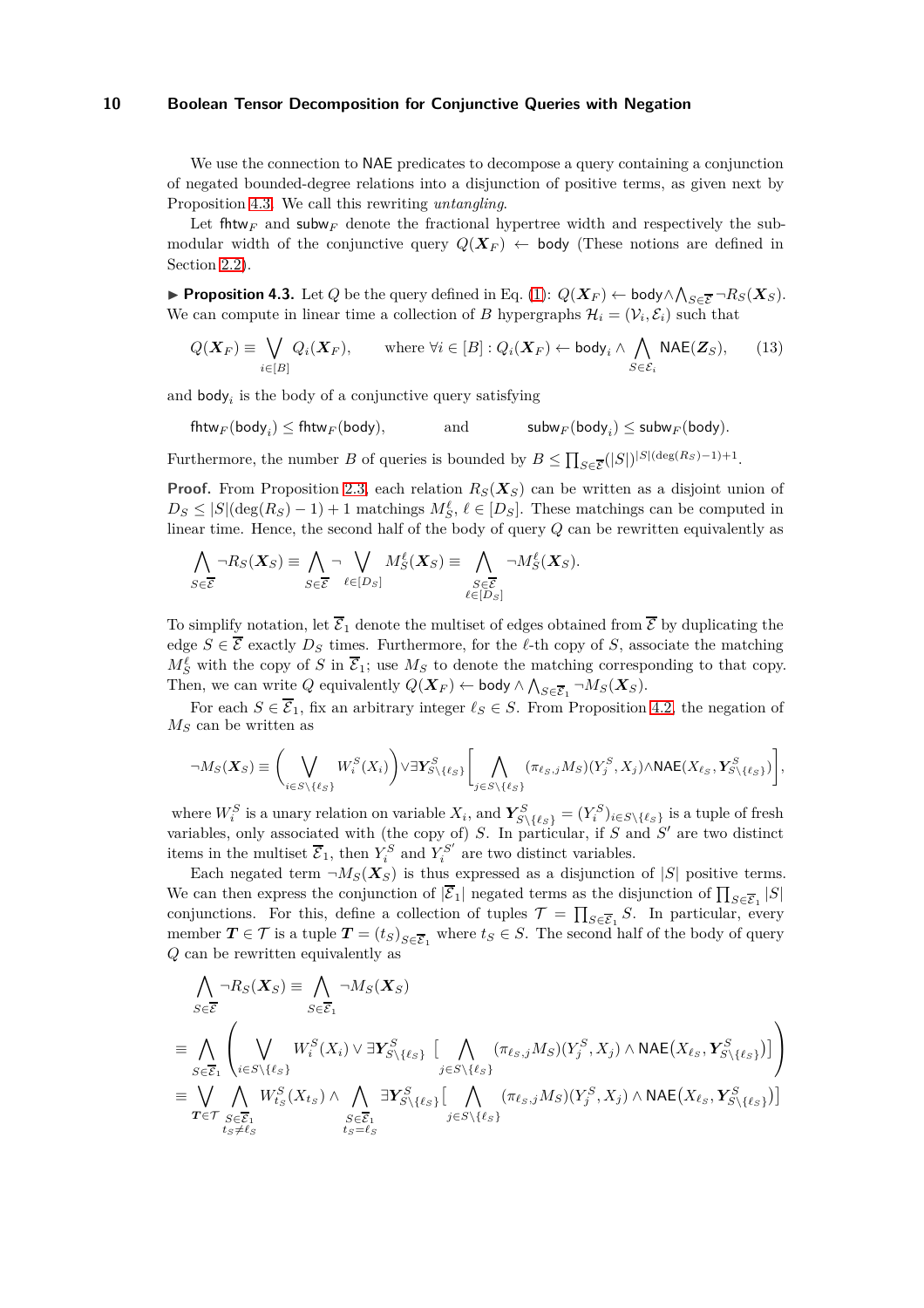The original query *Q* is equivalent to the disjunction

$$
Q(\boldsymbol{X}_F) \equiv \bigvee_{\boldsymbol{T} \in \mathcal{T}} Q_{\boldsymbol{T}}(\boldsymbol{X}_F)
$$

of up to  $\prod_{S \in \overline{\mathcal{E}}_1} |S|$  queries  $Q_T$  defined by

<span id="page-10-3"></span>body 
$$
\wedge \bigwedge_{\substack{S \in \overline{\mathcal{E}}_1 \\ t_S \neq \ell_S}} W^S_{t_S}(X_{t_S}) \wedge \bigwedge_{\substack{S \in \overline{\mathcal{E}}_1 \\ t_S = \ell_S \\ j \in S \setminus \{\ell_S\}}} (\pi_{\ell_S, j} M_S)(Y^S_j, X_j) \wedge \bigwedge_{\substack{S \in \overline{\mathcal{E}}_1 \\ t_S = \ell_S \\ t_S = \ell_S}} \text{NAE}(X_{\ell_S}, Y^S_{S \setminus \{\ell_S\}}) \tag{14}
$$

In the above definition of  $Q_T$ , let us denote all but the last conjunction of NAE predicates by  $\text{body}_i$ . It holds that  $\text{fhtw}_F(\text{body}_i) \leq \text{fhtw}_F(\text{body})$ , and  $\text{subw}_F(\text{body}_i) \leq \text{subw}_F(\text{body})$  by Lemma [A.13.](#page-23-0) We now turn to the conjunction of NAE predicates in [\(14\)](#page-10-3). Since each  $S \in \overline{S}$ is repeated at most  $|S|(\deg(R_S) - 1) + 1$  times in  $\overline{\mathcal{E}}_1$ , it follows that the number  $\prod_{S \in \overline{\mathcal{E}}_1} |S|$ of conjunctive queries  $Q_T$  is at most  $\prod_{S \in \overline{\mathcal{E}}} |S|^{|S|(\deg(R_S) - 1) + 1}$ . ◭

# <span id="page-10-1"></span>**5 Boolean tensor decomposition**

Thanks to the untangling result in Proposition [4.3,](#page-9-0) we only need to concentrate on answering queries of the form [\(13\)](#page-9-0). To deal with the conjunction of NAE predicates, this section describes the construction of a Boolean tensor decomposition of a conjunction  $\bigwedge_{S \in \mathcal{A}} \mathsf{NAE}(\boldsymbol{X_S})$ of NAE predicates. The multi-hypergraph of this conjunction has the query variables as vertices and the NAE predicates as hyperedges.

<span id="page-10-0"></span>► Lemma 5.1. Let  $G = (U, A)$  be the multi-hypergraph of a conjunction  $\bigwedge_{S \in A} \textsf{NAE}(X_S)$ ,  $N$ an upper bound on the domain sizes for variables  $(X_i)_{i \in U}$ , and c a positive integer. Suppose there exists a family F of functions  $f : [N] \to [c]$  satisfying the following property

<span id="page-10-4"></span>for any proper N-coloring 
$$
h: U \to [N]
$$
 of  $\mathcal{G}$  there exists a function  $f \in \mathcal{F}$  (15)

such that  $f \circ h$  is a proper *c*-coloring of  $\mathcal{G}$ .

Then, the following holds:

<span id="page-10-2"></span>
$$
\bigwedge_{S \in \mathcal{A}} \text{NAE}(X_S) \equiv \bigvee_{g} \bigvee_{f \in \mathcal{F}} \bigvee_{i \in U} f(X_i) = g(i),\tag{16}
$$

where *g* ranges over all proper *c*-colorings of G. In particular, the Boolean tensor rank of the left-hand side of [\(16\)](#page-10-2) is bounded by  $r = P(\mathcal{G}, c) \cdot |\mathcal{F}|$ .

**Proof.** Let  $x_U$  denote any tuple satisfying the LHS of [\(16\)](#page-10-2). Define  $h: U \to [N]$  by setting  $h(i) = x_i$ . Then *h* is a proper *N*-coloring of G, which means there exists  $f \in \mathcal{F}$  such that  $q = f \circ h$  is a proper *c*-coloring of G. Then the conjunct on the RHS corresponding to this particular pair (*g, f*) is satisfied.

Conversely, let  $x_U$  denote any tuple satisfying the RHS of [\(16\)](#page-10-2). Then, there is a pair  $(q, f)$  whose corresponding conjunct on the RHS of [\(16\)](#page-10-2) is satisfied, i.e.,  $f(x_i) = q(i)$  for all *i* ∈ *U*. Recall that *g* is a proper *c*-coloring of *G*. If there exists *S* ∈ A such that NAE( $x_S$ ) does *not* hold, then  $x_i = x_j$  for all  $i, j \in S$ , implying  $g(i) = f(x_i) = f(x_j) = g(j)$  for all  $i, j \in S$ , contradicting the fact that *g* is a proper coloring.

For the Boolean tensor rank statement, note that [\(16\)](#page-10-2) is a Boolean tensor decomposition of the formula  $\bigwedge_{S \in \mathcal{A}} \textsf{NAE}(X_S)$ , because  $f(X_i) = g(i)$  is a unary predicate on variable  $X_i$ . This predicate is of size bounded by *N*.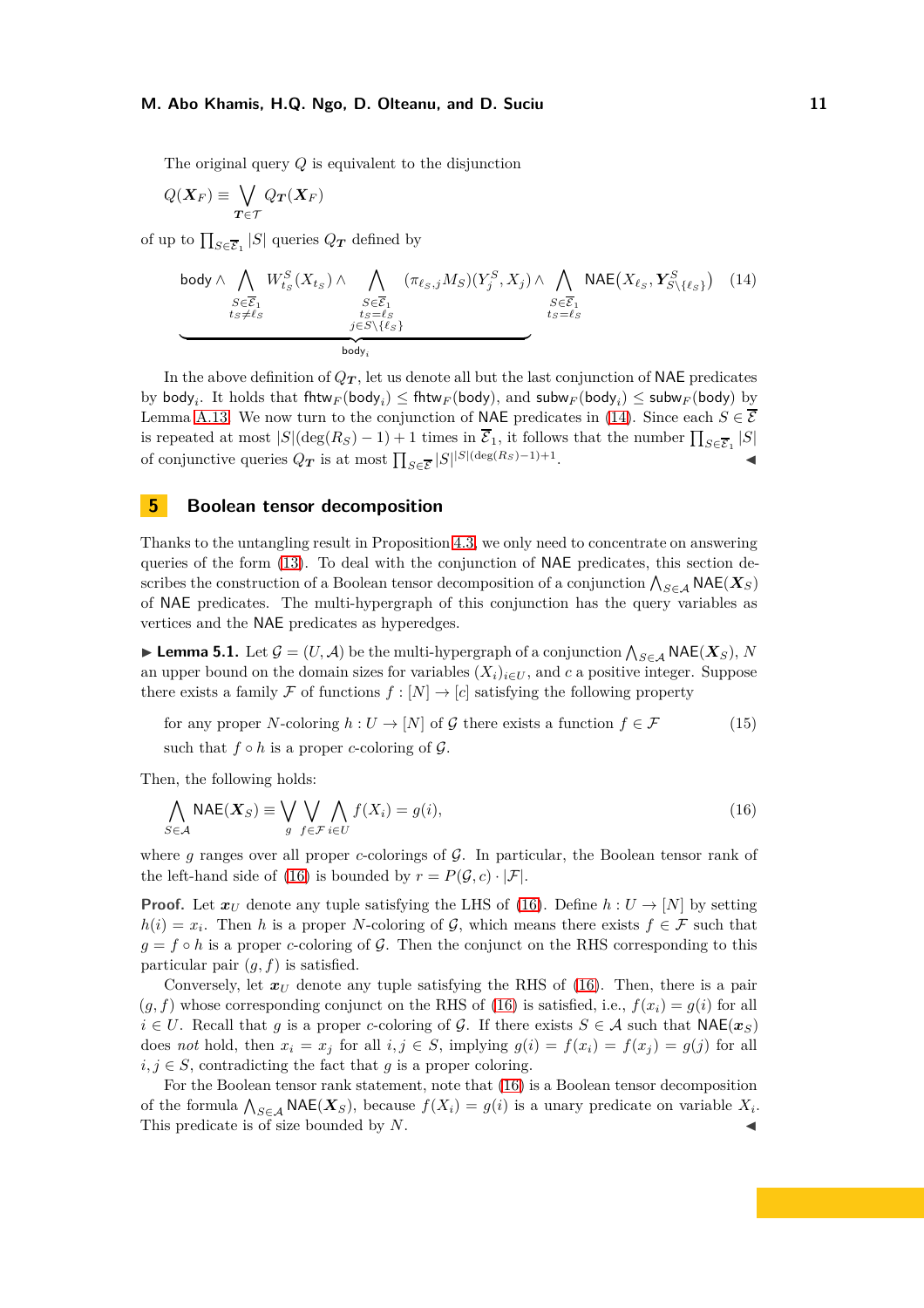To explain how Lemma [5.1](#page-10-2) can be applied, we exemplify two techniques, showing the intimate connections of our Boolean tensor decomposition problem to combinatorial group testing and perfect hashing.

<span id="page-11-0"></span>**Example 5.2** (Connection to group testing). Consider the case when the graph  $G$  is a *k*-*star*, i.e., a tree with a center vertex and *k* leaf vertices. Let *A* be a  $O(k^2 \log N) \times N$ binary *k*-disjunct matrix, which can be constructed in time  $O(kN \log N)$  (This is due to known results on *k*-restriction and error codes, recalled in Appendix [A.4\)](#page-24-0). We can assume  $k < \sqrt{N}$  to avoid triviality. Consider a family  $\mathcal F$  of functions  $f : [N] \to \{0,1\}$  constructed as follows: there is a function *f* for every row *i* of *A*, where  $f(j) = a_{ij}$ , for all  $j \in [N]$ . The family F has size  $O(k^2 \log N)$ . We show that F satisfies condition [\(15\)](#page-10-4). Let  $h: U \to [N]$ denote any coloring of the star. Let  $j \in [N]$  be the color *h* assigns to the center, and *S* be the set of colors assigned to the leaf nodes. Clearly  $j \notin S$ . Hence, there is a function  $f \in \mathcal{F}$ for which  $f(j) = 1$  and  $f(j') = 0$  for all  $j' \in S$ , implying  $f \circ h$  is a proper 2-coloring of  $\mathcal{G}$ .

A consequence of our observation is that for a *k*-star G the conjunction  $\bigwedge_{S \in \mathcal{A}} \mathsf{NAE}(X_S)$ has Boolean rank bounded by *O*(*k* 2  $\log N$ ).

**Example 5.3** (Connection to perfect hashing). Consider now the case when the graph  $\mathcal{G}$ is a *k*-clique. Let  $\mathcal F$  denote any  $(N, c, k)$ -perfect hash family, i.e., a family of hash functions from  $[N] \rightarrow [c]$  such that for every subset  $S \subseteq [N]$  of size k, there is a function f in the family for which its image is also of size *k*. It is easy to see that this hash family satisfies [\(15\)](#page-10-4). From [7], it is known that we can construct in polytime an  $(N, k^2, k)$ -perfect hash family of size  $O(k^4 \log N)$ . However, it is not clear what the runtime exponent of their construction is. What we need for our application is that the construction should run in linear data complexity and in polynomial query complexity. We use a result from [41] to exhibit such a construction in Theorem [5.6;](#page-12-1) furthermore, our hash family has size only  $O(k^2 \log N)$ .

We next construct the smallest family  $\mathcal F$  satisfying Lemma [5.1.](#page-10-0) We first bound the size of  $\mathcal F$  using the probabilistic method [\[8\]](#page-17-6) and then specify how to derandomize the probabilistic construction of  $\mathcal F$  to obtain a deterministic algorithm. For this, we need some terminology.

Every coloring  $h: U \to [N]$  of  $\mathcal{G} = (U, \mathcal{A})$  induces a homomorphic image  $h(\mathcal{G}) =$  $(h(U), h(\mathcal{A}))$ , which is the graph on vertex set  $h(U)$  and edge set  $h(\mathcal{A})$  defined by

$$
h(U) = \{h(v) \mid v \in U\} \subseteq [N], \qquad h(\mathcal{A}) = \{h(S) = \{h(v) \mid v \in S\} \mid S \in \mathcal{A}\} \subseteq 2^{[N]}.
$$

Here, we overload notation to allow h range over sets and graphs. Let  $col(G, N)$  denote the set of proper *N*-colorings *h* of G. Each such proper *N*-coloring is a homomorphic image of G. Define *c* as the maximum chromatic number over all homomorphic images of  $G: c = \max_{h \in \text{col}(G, N)} \chi(h(G)).$  For a given  $h \in \text{col}(G, N)$ , let  $g : h(U) \to [c]$  be a proper *c*-coloring of  $h(G)$ . The *multiplicity* of a color  $i \in [c]$  is the number of vertices colored *i* by *g*. The *signature* of *g* is the vector  $\mu(g) = (\mu_i)_{i \in [c]}$ , where  $\mu_i$  is the multiplicity of color *i*. Let  $T_c(h)$  denote the collection of all signatures of proper *c*-colorings of  $h(\mathcal{G})$ . For a given signature  $\mu = (\mu_1, \ldots, \mu_c) \in T_c(h)$ , let  $n(\mu, h)$  denote the number of proper *c*-colorings of  $h(\mathcal{G})$  whose signature is  $\mu$ .

**Example 5.4.** Suppose G is the k-clique and  $c = k$ . Then, every proper k-coloring of  $h(G)$ has signature  $\mu = \mathbf{1}_k = (1, 1, \ldots, 1)$ :  $T_c(h)$  has only one member, but  $n(\mathbf{1}, h) = k!$ . If G is the *k*-star then  $c = 2$  and for any  $h \in \text{col}(\mathcal{G}, N)$ ,  $h(\mathcal{G})$  is an  $\ell$ -star for some  $\ell \in [k]$ . Then,  $T_2(h)$ has two signatures:  $\boldsymbol{\mu} = (\ell, 1)$  and  $\boldsymbol{\mu}' = (1, \ell)$ ; furthermore,  $n(\boldsymbol{\mu}, h) = n(\boldsymbol{\mu}', h) = 1$ .

▶ **Definition 5.5** (Strongly Explicit Construction). A family F of functions  $f : [N] \rightarrow [c]$  is said to be *strongly explicit* if there is an algorithm that, given an index to a function  $f$  in  $\mathcal F$ and a number  $j \in [N]$ , returns  $f(j)$  in poly(log  $|\mathcal{F}|$ , log N)-time.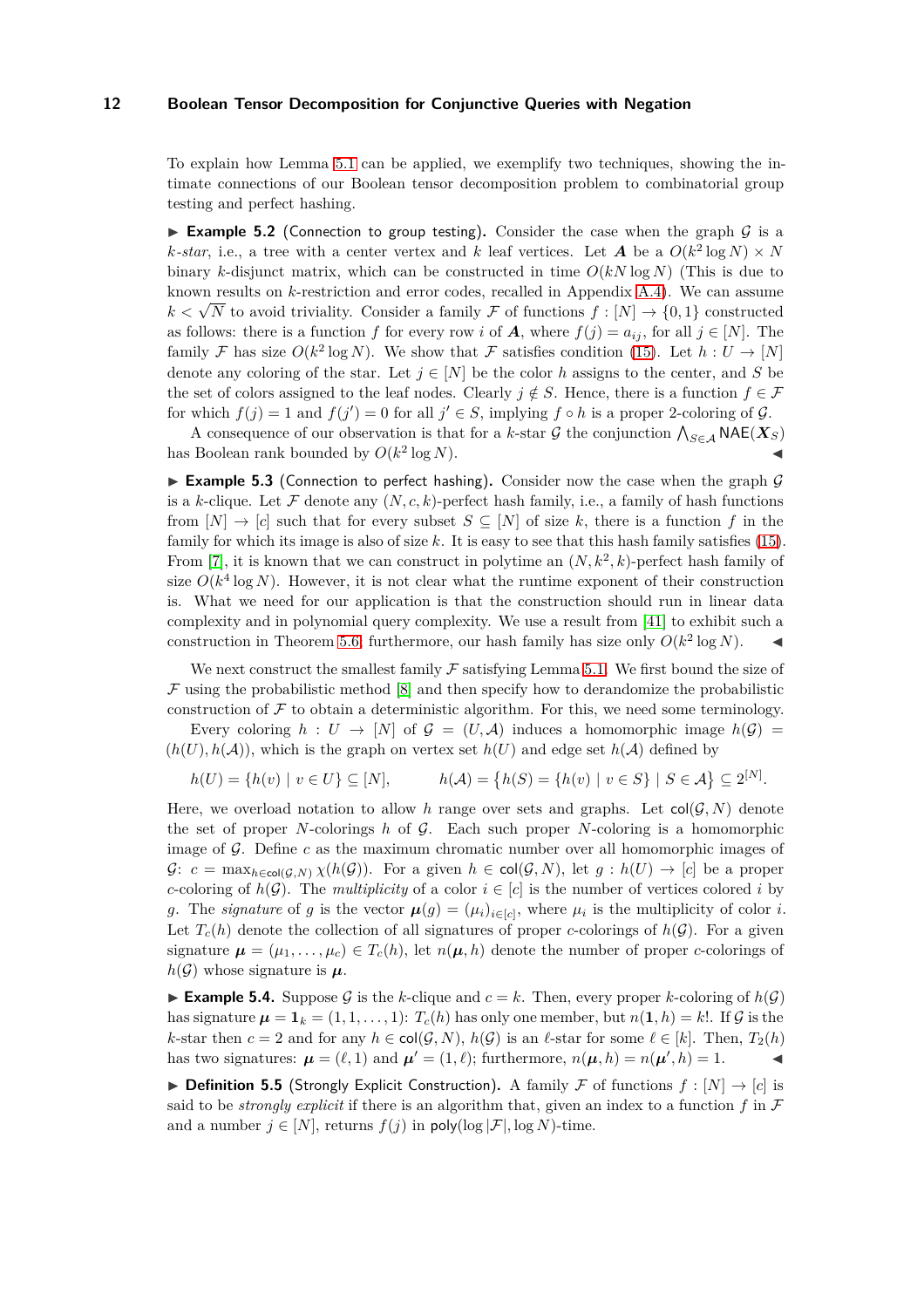The next theorem gives two upper bounds on the size of a family of hash functions satisfying [\(15\)](#page-10-4) that we use to define the rank of our Boolean tensor decomposition: The first bound is for such families in general, whereas the second is for strongly explicit families that we can use effectively.

► **Theorem 5.6.** Let  $\mathcal{G} = (U, \mathcal{A})$  be a multi-hypergraph,  $c = \max_{h \in \text{col}(\mathcal{G}, N)} \chi(h(\mathcal{G}))$ , and  $p = (p_1, \ldots, p_c) \in \mathbb{R}^c_+$  be a fixed non-negative real vector such that  $||p||_1 = 1$ . Define

<span id="page-12-2"></span>
$$
\theta(\mathbf{p}) = \min_{h \in \text{col}(\mathcal{G}, N)} \sum_{\mathbf{\mu} \in T_c(h)} n(\mathbf{\mu}, h) \prod_{i=1}^c p_i^{\mu_i}
$$
\n(17)

Then, the following hold:

(a) There exists a family F of functions  $f : [N] \to [c]$  satisfying [\(15\)](#page-10-4) such that

<span id="page-12-3"></span>
$$
|\mathcal{F}| \le \left\lceil \frac{\ln P(\mathcal{G}, N)}{\theta(p)} \right\rceil \le \frac{|U| \log N}{\theta(p)}.
$$
\n(18)

(b) There is a strongly explicit family  $\mathcal{F}'$  of functions  $f : [N] \to [c]$  satisfying [\(15\)](#page-10-4) such that

<span id="page-12-1"></span><span id="page-12-0"></span>
$$
|\mathcal{F}'| = O\left(\frac{|U|^3 \cdot \log|U| \cdot \log N}{\theta(\mathbf{p})}\right). \tag{19}
$$

The next corollary follows immediately from Lemma [5.1](#page-10-2) and Theorem [5.6.](#page-12-1)

► Corollary 5.7. Let  $\mathcal{G} = (U, \mathcal{A})$  be a multi-hypergraph,  $c = \max_{h \in col(\mathcal{H}, N)} \chi(h(\mathcal{G}))$ , and

$$
\theta^* = \max_{\boldsymbol{p}: \|\boldsymbol{p}\|_1 = 1, \boldsymbol{p} \ge \mathbf{0}} \theta(\boldsymbol{p}),\tag{20}
$$

where  $\theta(\mathbf{p})$  is defined in [\(17\)](#page-12-2). The following hold:

- (a) The Boolean rank of the function  $\bigwedge_{F \in \mathcal{A}} \mathsf{NAE}(X_F)$  is upper bounded by  $\frac{P(\mathcal{G}, c) \cdot \ln P(\mathcal{G}, N)}{\theta^*}$ .
- (b) Given  $p$ , there is a strongly explicit Boolean tensor decomposition of  $\bigwedge_{F \in \mathcal{A}} \mathsf{NAE}(X_F)$ whose rank is upper bounded by  $P(\mathcal{G}, c) \cdot \frac{|U|^3 \cdot \log |U| \cdot \log N}{\theta(\mathbf{p})}$  $\frac{\log |U| \cdot \log N}{\theta(p)}$ .

To apply the above result, we need to specify  $p$  to maximize  $\theta(p)$ . We do not know how to compute the optimizer  $p^*$  in closed form. We next discuss several observations that allow us to bound  $\theta^*$  from below or compute it exactly. In the following, for any tuple  $\mu = (\mu_1, \dots, \mu_\ell)$  of positive integers, let  $K_\mu$  denote the complete  $\ell$ -partite graph defined as follows. For every  $i \in [\ell]$  there is an independent set  $I_i$  of size  $\mu_i$ . All independent sets are disjoint. The vertex set is  $\bigcup_{i \in [\ell]} I_i$  and the vertices not belonging to the same independent set are connected. Without loss of generality, we assume  $\mu_1 \geq \cdots \geq \mu_\ell$  when specifying the graph  $K_{\mu}$ . For example,  $K_{1_k}$  is the *k*-clique, and  $K_{(k,1)}$  is the *k*-star.

<span id="page-12-4"></span>▶ **Proposition 5.8.** The following hold:

- (a) Given a multi-hypergraph  $\mathcal{G} = (U, \mathcal{A})$  with  $|U| = k$  and  $c = \max_{h \in \text{col}(\mathcal{G}, N)} \chi(h(\mathcal{G}))$ , it holds that  $\theta^* \geq \frac{1}{c^c} \geq \frac{1}{k^k}$ .
- (b) Suppose  $\mathcal{G} = K_{\mu}$  for some positive integer tuple  $\mu = (\mu_1, \dots, \mu_{\ell}),$  where  $\mu_1 \geq \dots \geq$  $\mu_{\ell} \geq 1$ . Let  $S_{\ell}$  denote the set of all permutations of  $[\ell]$ , and  $\mathsf{FP}(\mu)$  denote the number of permutations  $\pi \in S_{\ell}$  for which  $\mu_i = \mu_{\pi(i)}, \forall i \in [\ell]$ . Then,

$$
\theta^* = \max_{\mathbf{p}} \sum_{\pi \in S_\ell} \prod_{i=1}^\ell p_i^{\mu_{\pi(i)}} \ge \sum_{\pi \in S_\ell} \prod_{i=1}^\ell \left(\frac{\mu_i}{\|\boldsymbol{\mu}\|_1}\right)^{\mu_{\pi(i)}} \ge \text{FP}(\boldsymbol{\mu}) \prod_{i=1}^\ell \left(\frac{\mu_i}{\|\boldsymbol{\mu}\|_1}\right)^{\mu_i}.
$$
 (21)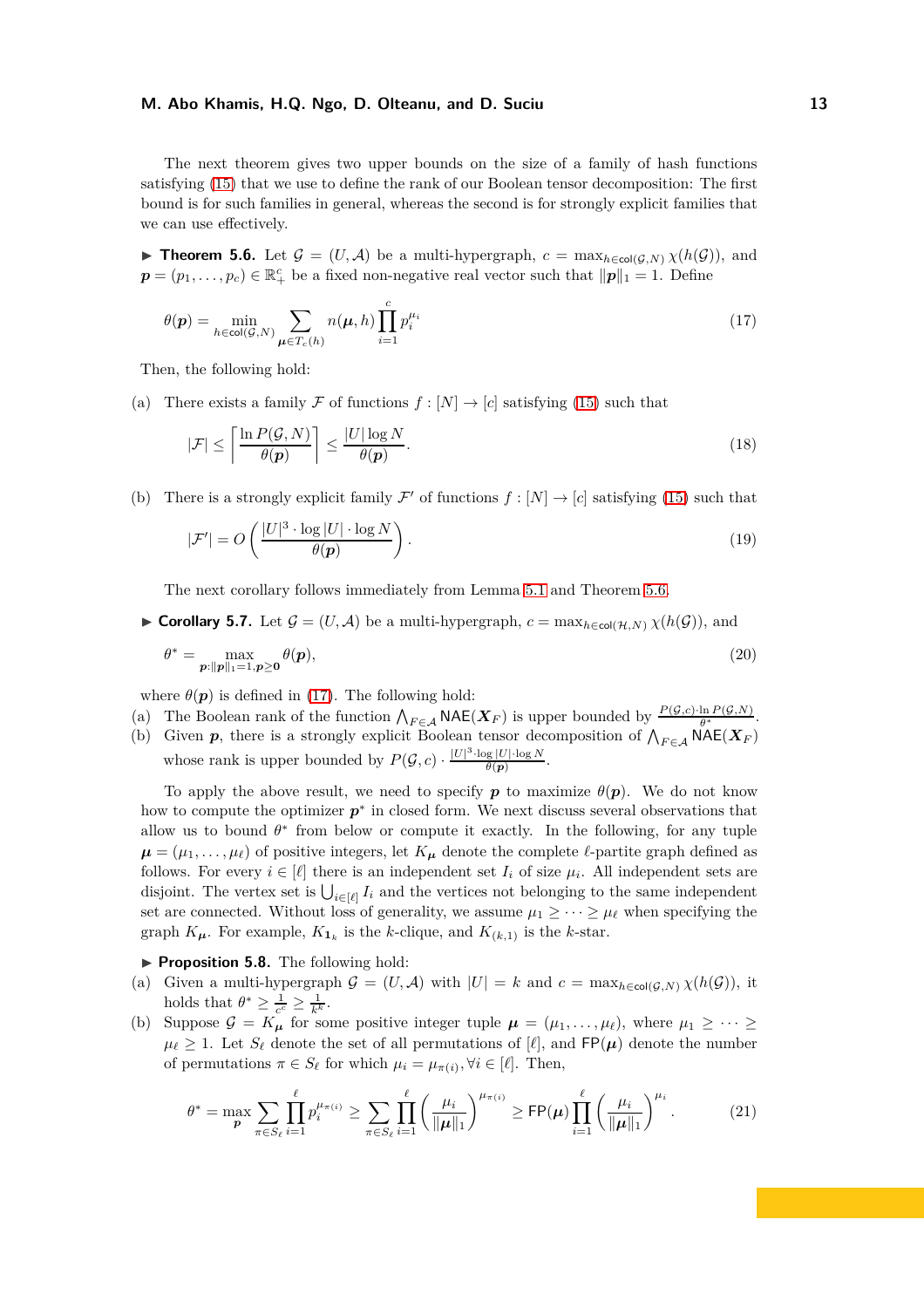► Corollary 5.9. Let  $\ell \in [k]$  be an integer. Let  $\mu = (k - \ell, 1)$ . Then, when  $\mathcal{G} = K_{\mu}$  we have

$$
\theta^* \ge \frac{\ell!}{k^{\ell}} \left(\frac{k-\ell}{k}\right)^{k-\ell} \ge \frac{\ell!}{e^{\ell}} \frac{1}{k^{\ell}},
$$

where  $e = 2.7$ *..* is the base of the natural log. In particular, G is a  $(k-1)$ -star when  $\ell = 1$ and the bound is  $\theta^* \geq \frac{1}{e^k}$ . When  $\ell = k$ , then  $\mathcal G$  is a *k*-clique and the bound is  $\theta^* = k!/k^k$ .

For any constant  $\ell \in [k]$ , the bound for  $\theta^*$  is  $\Omega(1/k^{\ell})$ ; in particular, the lower bound for  $\theta^*$ ranges anywhere between  $\Omega(1/k)$ ,  $\Omega(1/k^2)$ , up to  $\Omega(k!/k^k)$ . There is a spectrum of these bounds, leading to a spectrum of Boolean tensor ranks for our decomposition.

**Example 5.10.** From [\(18\)](#page-12-3) and the above corollary, it follows that when  $G$  is a  $k$ -star, the corresponding Boolean rank is bounded by  $O(k^2 \log N)$ , matching the group testing connection from Example [5.2.](#page-11-0) The reason is twofold. We need two colors to color a *k*-star and the chromatic polynomial of a *k*-star using two colors is two. The size of the family F of hash functions is upper bounded by  $\frac{|U|\log N}{\theta^*}$  where  $\theta^*$  is at least  $\frac{1}{ek}$  and  $|U| = k + 1$ . Then,  $|\mathcal{F}| \leq e \cdot k \cdot (k+1) \log N = O(k^2 \log N)$ . This matches the tailor-made construction from Example [5.2.](#page-11-0) However, our strongly explicit construction in Theorem [5.6\(](#page-12-1)b) yields a slightly larger Boolean tensor decomposition of rank  $O(k^4 \log k \log N)$ .

When applying part (b) of Proposition [5.8](#page-12-4) to the problem of detecting *k*-paths in a graph, i.e., the query *P* in the introduction, we obtain the Boolean rank  $O(\frac{k^{k+3}}{k})$  $\frac{k!}{k!} \cdot \log k \cdot \log N$ . This is because (1) we would need two colors and the chromatic polynomial for the *k*-path hypergraph using two colors is two, and (2) the size of the family of strongly explicit functions is  $O(\frac{(k+1)^3 \log(k+1) \log N}{\theta^*})$  $\frac{\theta^{(k+1)\log N}}{\theta^*}$  ) with  $\theta^* = k!/k^k$ . ◭

#### <span id="page-13-0"></span>**6 How to use the tensor decomposition**

Sections [4](#page-8-0) and [5](#page-10-1) introduced two rewriting steps. The first step transforms a conjunctive query with negation of the form [\(1\)](#page-0-1) into a disjunction of conjunctive queries with NAE predicates of the form [\(13\)](#page-9-0). The second step transforms a conjunction of NAE predicates into a disjunction of conjunctions of one-variable-conditions of the form [\(16\)](#page-10-2). The first step exploited the bounded degrees of the negated relations to bound from above the number of disjuncts and independently of the database size. The second step uses a generalization of the color-coding technique to further rewrite a conjunction of NAE predicates into a Boolean tensor decomposition whose rank depends on the structure of the multi-hypergraph of the conjunction. Both rewriting steps preserve the equivalence of the queries.

In this section, we show that the query obtained after the two rewriting steps can be evaluated efficiently. This query has the form  $Q(\boldsymbol{X}_F) \leftarrow \bigvee_{j \in [B]} Q_j(\boldsymbol{X}_F)$  where  $\forall j \in [B]$ :

<span id="page-13-1"></span>
$$
Q_j(\boldsymbol{X}_F) \leftarrow \bigvee_{g \in \text{col}(\mathcal{G}_j, c_j)} \bigvee_{f \in \mathcal{F}_j} \underbrace{\left[ \bigwedge_{S \in \mathcal{E}_j} R_S(\boldsymbol{X}_S) \land \bigwedge_{i \in U_j} f(X_i) = g(i) \right]}_{Q_j^{(g,f)}(\boldsymbol{X}_F)}
$$
(22)

In particular, we will show that the data complexity of any conjunctive query with negation of the form [\(1\)](#page-0-1) is the same as for its positive subquery  $Q(\boldsymbol{X}_F) \leftarrow$  body.

The subsequent development in this section uses the InsideOut algorithm and the FAQ framework (see Section [2.2](#page-4-2) and [\[2\]](#page-17-0)). For each  $j \in [B]$ , we distinguish two multi-hypergraphs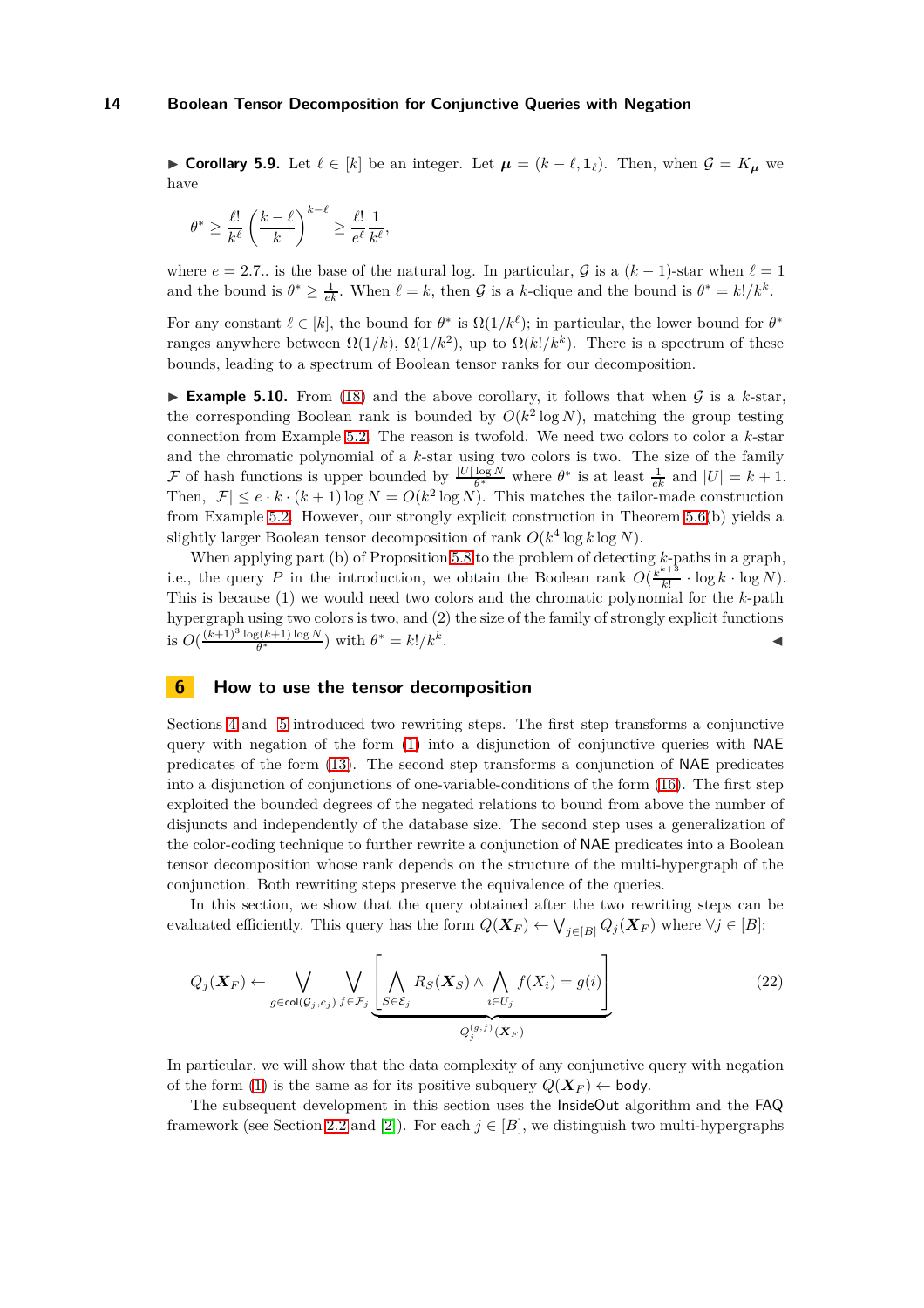for the query  $Q_j(\boldsymbol{X}_F)$ :  $\mathcal{H}_j = (V_j, \mathcal{E}_j)$  and associated relations  $(R_S)_{S \in \mathcal{E}_j}$  for  $\bigwedge_{S \in \mathcal{E}_j} R_S(\boldsymbol{X}_S)$ ; and  $\mathcal{G}_j = (U_j, \mathcal{A}_j)$  for  $\bigwedge_{i \in U_j} f(X_i) = g(i)$ , where  $U_j \subseteq V_j$ . For the rest of this section, we will fix some  $j \in [B]$  and drop the subscript *j* for brevity. In particular, we will use  $\mathcal{H} = (V, \mathcal{E}), \mathcal{G} = (U, \mathcal{A}), \mathcal{F}$  to denote  $\mathcal{H}_j = (V_j, \mathcal{E}_j), \mathcal{G}_j = (U_j, \mathcal{A}_j), \mathcal{F}_j$  respectively.

#### **A better semiring for shaving off a** log *N* **factor**

Let  $r = P(\mathcal{G}, c) \cdot |\mathcal{F}|$  denote the Boolean tensor rank in the decomposition [\(16\)](#page-10-2). If we were only interested in bounding the rank, we can use the bound on  $|\mathcal{F}|$  from Part (a) of Theorem [5.6.](#page-12-1) However, for the purpose of using the Boolean tensor decomposition in an algorithm, we have to be able to explicitly and efficiently construct the family  $\mathcal F$  of functions. We thus need to use the bound on  $|\mathcal{F}|$  from Part (b) of Theorem [5.6.](#page-12-1) To facilitate the explanations below, define  $w = |\mathcal{F}| / \log N$  so that the Boolean rank is decomposed into  $r = P(\mathcal{G}, c) \cdot w \cdot \log N$ ; that is,  $w = \frac{|U|^3 \cdot \log |U|}{\theta(\mathbf{p})}$  $\frac{\log |U|}{\theta(p)}$  from Part (b) of Theorem [5.6.](#page-12-1)

By Theorem [2.7,](#page-6-3) we can answer query [\(22\)](#page-13-1) by running *r* instantiations of InsideOut, each of which computes  $Q_j^{(g,f)}$  for some fixed pair  $(g, f)$ , and then take the disjunction of  $Q_j^{(g,f)}$ over *g* and *f*. The runtime is

$$
O(P(\mathcal{G}, c) \cdot w \cdot (|\mathcal{E}| + |U|) \cdot |V|^2 \cdot (\log N)^2 \cdot (N^{\text{fhtw}_F(\mathcal{H})} + |\text{output}|)).
$$
\n(23)

The atoms  $f(X_i) = g(i)$  are singleton factors, i.e., factors on one variable, and thus do not increase the fractional hypertree width or the submodular width of the query.

These *r* instantiations of InsideOut are run on sum-product instances over the Boolean semiring. We can however reformulate the problem as sum-product over a different semiring, which helps reduce the runtime. The new semiring  $(D, \oplus, \otimes, \mathbf{0}, \mathbf{1})$  is defined as follows. The domain  $D$  is set to  $D = \{0,1\}^r$ , the collection of all *r*-bit vectors. The "addition" and "multiplication" operators  $\oplus$  and  $\otimes$  are bit-wise max and min (essentially, bit-wise ∨ and  $\wedge$ ). The additive identity is **0** = **0**<sub>*r*</sub>, the *r*-bit all-0 vector. The multiplicative identity is  $\mathbf{1} = \mathbf{1}_r$ , the *r*-bit all-1 vector. To each input relation  $R_S$ , we associate a function  $\psi_S(\boldsymbol{X}_S): \prod_{i \in S} \textsf{Dom}(X_i) \to \boldsymbol{D}$ , where  $\psi_S(\boldsymbol{x}_S) = 1$  if  $\boldsymbol{x}_S \in R_S$  and **0** otherwise. Also, define  $|U|$  extra singleton factors  $\psi_i : \textsf{Dom}(X_i) \to \textbf{D}$  ( $\forall i \in U$ ), where

$$
\overline{\psi}_i(x_i) = (b_{g,f})_{g \in \text{col}(\mathcal{G},c), f \in \mathcal{F}}, \quad \text{where} \quad b_{g,f} = \begin{cases} 1 & \text{if } f(x_i) = g(i) \\ 0 & \text{if } f(x_i) \neq g(i). \end{cases} \tag{24}
$$

► **Proposition 6.1.** The query [\(22\)](#page-13-1) is equivalent to the following SumProd expression

$$
\varphi(\boldsymbol{x}_F) = \bigoplus_{x_{|F|+1}} \cdots \bigoplus_{x_{|V|}} \bigotimes_{S \in \mathcal{E}} \psi_S(\boldsymbol{x}_S) \otimes \bigotimes_{i \in U} \overline{\psi}_i(x_i). \tag{25}
$$

The runtime of InsideOut for the expression  $\varphi(x_F)$  is

<span id="page-14-0"></span>
$$
O(P(\mathcal{G}, c) \cdot w \cdot (|\mathcal{E}| + |U|) \cdot |V|^2 \cdot \log N \cdot (N^{\text{fhtw}_F(\mathcal{H})} + |\text{output}|)).
$$
\n(26)

**Proof.** For any  $x_F$ , we have  $Q(x_F) =$  true iff  $\varphi(x_F) \neq 0$ . This is because for each  $x_F$ , the value  $\varphi(\boldsymbol{x}_F) \in \mathbf{D}$  is an *r*-bit vector where each bit represents the answer to  $Q_j^{(g,f)}$  $j^{(g, J)}(\boldsymbol{X}_F)$  for some pair  $(g, f)$  (There are exactly  $r = P(\mathcal{G}, c) \cdot |\mathcal{F}|$  such pairs).

The runtime of InsideOut follows from the observation that each operation  $\oplus$  or  $\otimes$  can be done in  $O(r/\log N)$ -time, because those are bit-wise  $\vee$  or  $\wedge$  and the *r*-bit vector can be stored in  $O(r/\log N)$  words in memory. Bit-wise  $\vee$  and  $\wedge$  of two words are done in  $O(1)$ -time.  $O(1)$ -time.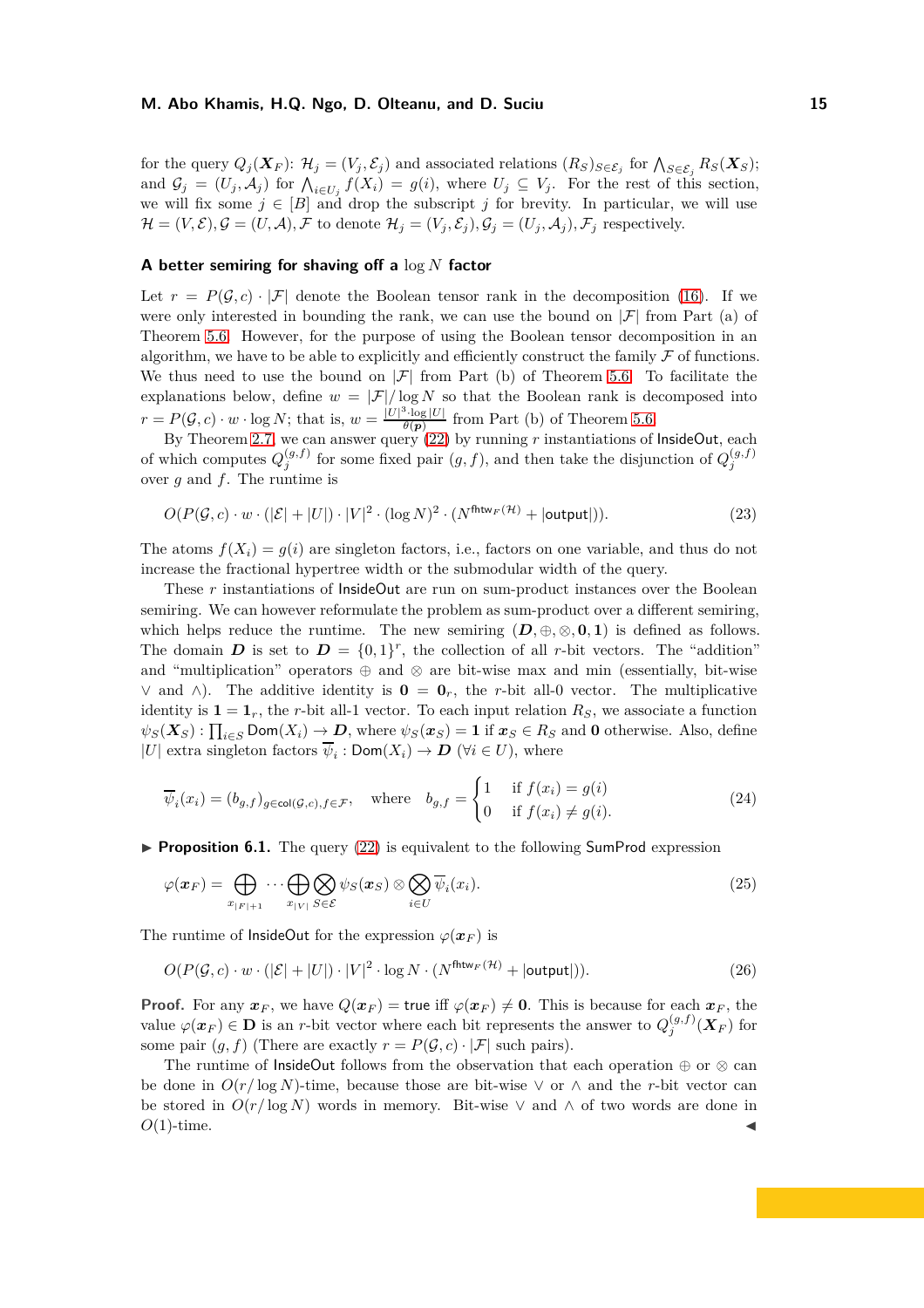We can further lower the data complexity of our approach using **PANDA** (See Section [2.2](#page-4-2)) and [\[3\]](#page-17-1)). By Theorem [2.8,](#page-6-4) the complexity from [\(26\)](#page-14-0) becomes:

<span id="page-15-0"></span> $O(P(\mathcal{G}, c) \cdot w \cdot |V| \cdot 2^{2^{|V|}} \cdot (\textsf{poly}(\log N) \cdot N^{\textsf{subw}_F(\mathcal{H})} + \log N \cdot |\textsf{output}|)).$  (27)

#### **The data complexity for conjunctive queries with negation**

We are now ready to prove Theorem [1.1.](#page-1-2) From Proposition [4.3,](#page-9-0) we untangle *Q* into a disjunction of *B* different queries  $Q_j$  for  $j \in [B]$  of the form [\(13\)](#page-9-0) where  $B \le \prod_{S \in \overline{\mathcal{E}}}(|S|)^{|S|(d_S-1)+1} =$ *O*(1) in data complexity. From [\(16\)](#page-10-2), each of these queries is equivalent to query [\(22\)](#page-13-1). For a fixed  $g \in \text{col}(\mathcal{G}, c)$  and  $f \in \mathcal{F}$ , the inner conjunction  $Q_j^{(g,f)}(\boldsymbol{X}_F)$  in [\(22\)](#page-13-1) has at most the widths fhtw<sub>F</sub> and subw<sub>F</sub> of body in the original query [\(1\)](#page-0-1). Query [\(22\)](#page-13-1) can be solved in time [\(26\)](#page-14-0) using InsideOut or [\(27\)](#page-15-0) using PANDA.

# **7 Related Work**

**Color-coding.** The color-coding technique [9] underlies existing approaches to answering queries with disequalities  $[11, 26, 37]$  $[11, 26, 37]$  $[11, 26, 37]$ , the homomorphic embedding problem  $[18]$ , and motif finding and counting in computational biology [5]. This technique has been originally proposed for checking cliques of inequalities. It is typically used in conjunction with a dynamic programming algorithm, whose analysis involves combinatorial arguments that make it difficult to apply and generalize to problems beyond the path query from Eq. [\(2\)](#page-1-3). For example, it is unclear how to use color coding to recover the Plehn and Voigt result [\[40\]](#page-18-1) for the induced path query from Eq. [\(3\)](#page-1-4). In this paper, we generalize the technique to arbitrary conjunctions of NAE predicates and from graph coloring to hypergraph coloring.

**Queries with disequalities.** Our work also generalizes prior work on answering queries with disequalities, which are a special case of queries with negated relations of bounded degree.

Papadimitriou and Yannakakis [\[37\]](#page-18-10) showed that any acyclic join query *Q* with an arbitrary set of disequalities on *k* variables can be evaluated in time  $2^{O(k \log k)} \cdot |D| \cdot |Q(D)| \cdot \log^2 |D|$ over any database *D*. This builds on, yet uses more colors than the color-coding technique.

Bagan et al [\[11\]](#page-17-4) extended this result to free-connex acyclic queries; they also shaved off a  $\log|D|$  factor by using a RAM model of computation differently from ours, where sorting can be done in linear time.

Koutris et al [\[26\]](#page-18-9) introduced a practical algorithm for conjunctive queries with disequalities: Given a select-project-join (SPJ) plan for the conjunctive query without disequalities, the disequalities can be solved uniformly using an extended projection operator. The reliance on SPJ plans is a limitation, since it is known that such plans are suboptimal for join processing [\[35\]](#page-18-11) and are inadequate to achieve the fhtw and subw complexity bounds. Our approach uses the InsideOut [\[2\]](#page-17-0) and PANDA [\[3\]](#page-17-1) query evaluation algorithms and inherits their low data complexity, thus achieving both bounds as stated in Theorem [1.1.](#page-1-2)

Differently from prior work and in line with our work, Koutris et al [\[26\]](#page-18-9) also investigated query structures for which the combined complexity becomes polynomial: This is the case for queries whose augmented hypergraphs have bounded treewidth (an augmented hypergraph is the hypergraph of the skeleton conjunctive query extended with one hyperedge per disequality). Koutris et al [\[26\]](#page-18-9) further proposed an alternative query answering approach that uses the probabilistic construction of the original color-coding technique coupled with any query evaluation algorithm. When restricted to queries with disequalities, our query com-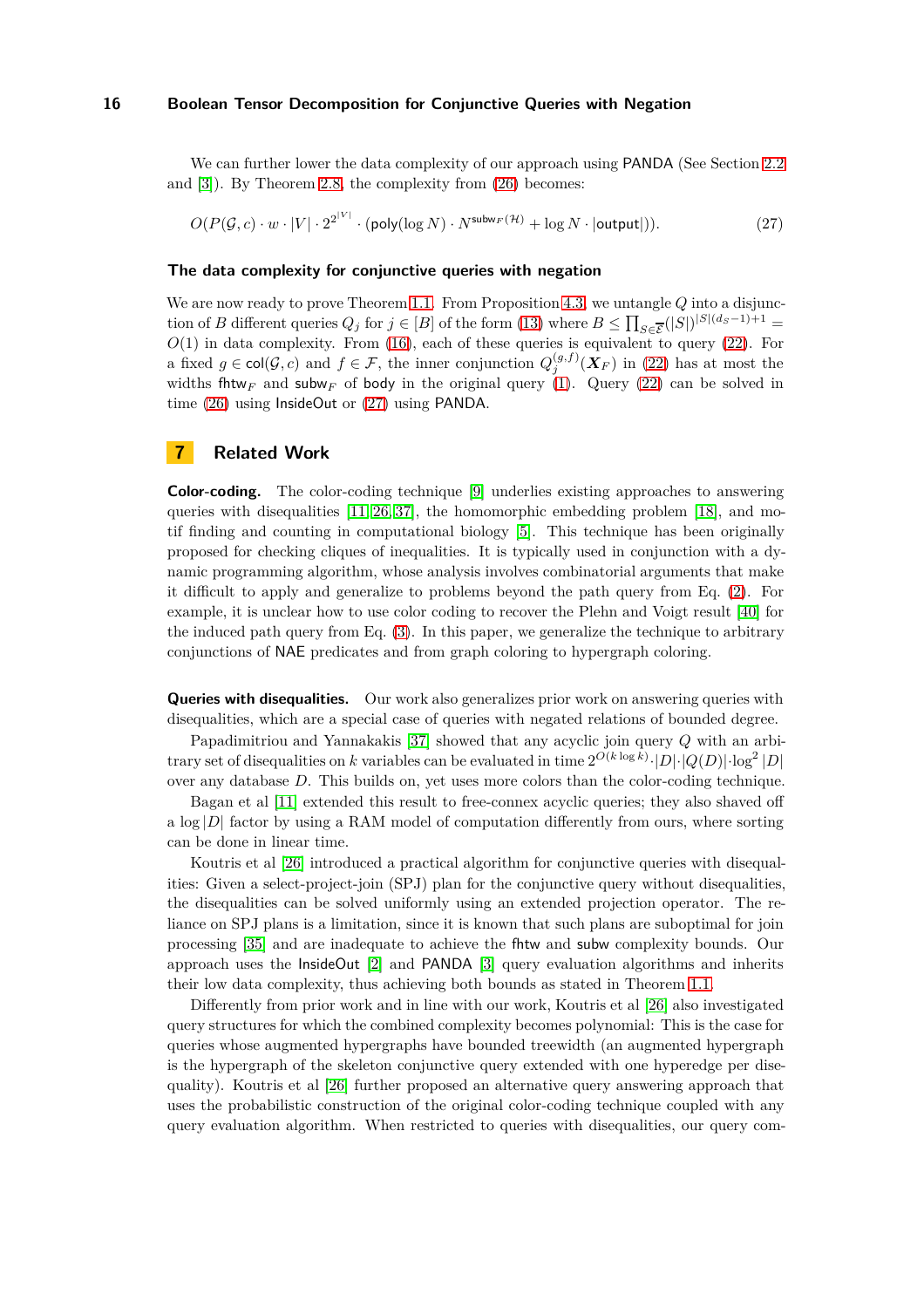plexity analysis is more refined than [\[26\]](#page-18-9) as the number of colors used in our generalization of color-coding is sensitive to the query structure.

**Tensor decomposition.** Our Boolean tensor decomposition for conjunctions of NAE predicates draws on the general framework of tensor decomposition used in signal processing and machine learning [\[24,](#page-18-12) [44\]](#page-18-13). It is a special case of sum-product decomposition and a powerful tool. Typical dynamic programming algorithms solve subproblems by *combining* relations and *eliminating* variables [\[2,](#page-17-0) [36,](#page-18-14) [46\]](#page-18-0). The sum-product decomposition is the dual approach that *decomposes* a formula and *introduces* new variables. The PANDA algorithm [\[3\]](#page-17-1) achieves a generalization of the submodular width by rewriting a conjunction as a sum-product over tree decompositions. By combining PANDA with our Boolean tensor decomposition, we can answer queries with negation in time defined by the submodular width.

While close in spirit to *k*-restrictions [7], our approach to derandomization of the construction of the Boolean tensor decomposition is different since we would like to execute it in time defined by the fhtw-bound for computing body. Our derandomization uses a code-concatenation technique where the outer-code is a linear error-correcting code on the Gilbert-Varshamov boundary [41] that can be constructed in linear time. As a byproduct, the code enables an efficient construction of an  $(N, k^2, k)$ -perfect hash family of size  $O(k^2 \log N)$ . To the best of our knowledge, the prior constructions yield families of size  $O(k^4 \log N)$  [7].

**Data sparsity.** We connect two notions of sparsity in this work. One is the bounded degree of the input relations that are negated in the query. There are notions of sparsity beyond bounded degree, cf. [\[38\]](#page-18-15) for an excellent and comprehensive course on sparsity. The most refined sparsity notion is that of *nowhere denseness* [\[20\]](#page-17-7), which characterizes the *input monotone* graph classes on which FO model checking is fixed-parameter tractable. We leave as future work the generalization of our work to queries with negated nowhere-dense relations.

The second notion of sparsity used in this work is given by the Boolean tensor rank of the Boolean tensor decomposition of the conjunction of NAE predicates. We note that the relation represented by such a conjunction is not necessarily nowhere dense.

# **8 Concluding remarks**

In this paper, we studied the complexity of answering conjunctive queries with negation on relations of bounded degree. We give an approach that matches the data complexity of the best known query evaluation algorithms InsideOut [\[2\]](#page-17-0) and PANDA [\[3\]](#page-17-1).

An intriguing venue of future research is to further lower the query complexity of our approach. Proposition [5.8](#page-12-4) presented lower bounds on  $\theta^*$  that are dependent on the structure of the multi-hypergraph  $\mathcal G$  of the input query. It is an intriguing open problem to give a lower bound on  $\theta^*$  that is dependent on some known parameter of  $\mathcal{G}$ . Appendix [C](#page-29-0) discusses two further ideas on how to reduce the query complexity:

Cast coloring as a join of "coloring predicates" and apply the InsideOut algorithm on the resulting query with the coloring predicates taken into account; and

Exploit symmetry to answer the *k*-path query in time  $2^{O(k)}N \log N$  [9] instead of  $O(k^k N \log N)$ . Our approach extends immediately to unions of conjunctive queries with negated relations and of degree bounds on the positive relations. In the latter case, we can achieve a runtime depending on the *degree-aware* version of the submodular width [\[3\]](#page-17-1).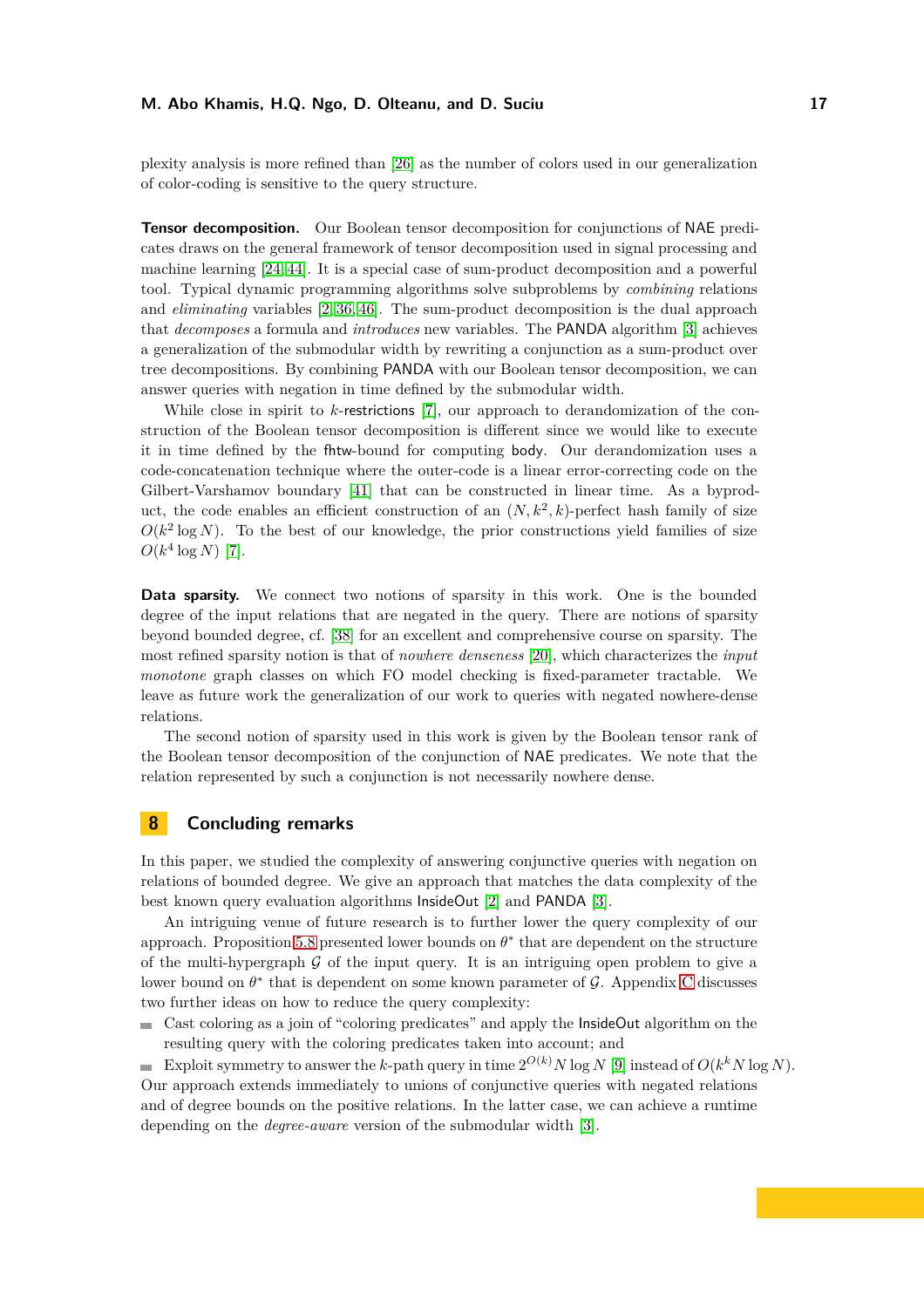We finally note that our Boolean tensor decomposition technique cannot be generalized to more powerful semirings such as the sum-product semiring over the reals due to an intrinsic computational difficulty: The counting version of the (induced) *k*-path query from Section [1](#page-0-2) is  $\#W[1]$ -hard [13, 18].

#### <span id="page-17-9"></span>**References**

- <span id="page-17-0"></span>**1** Mahmoud Abo Khamis, Hung Q. Ngo, Christopher Ré, and Atri Rudra. Joins via geometric resolutions: Worst-case and beyond. In *PODS*, pages 213–228, 2015.
- <span id="page-17-1"></span>**2** Mahmoud Abo Khamis, Hung Q. Ngo, and Atri Rudra. FAQ: Questions Asked Frequently. In *PODS*, pages 13–28, 2016.
- **3** Mahmoud Abo Khamis, Hung Q. Ngo, and Dan Suciu. What do Shannon-type inequalities, submodular width, and disjunctive datalog have to do with one another? In *PODS*, pages 429–444, 2017.
- <span id="page-17-11"></span>**4** Isolde Adler. *Width functions for hypertree decompositions*. 2006. Ph.D. Dissertation, Albert-Ludwigs-Universität Freiburg. 2006.
- **5** Noga Alon, Jehoshua Bruck, Joseph Naor, Moni Naor, and Ron M. Roth. Construction of asymptotically good low-rate error-correcting codes through pseudo-random graphs. *IEEE Trans. Information Theory*, 38(2):509–516, 1992.
- <span id="page-17-2"></span>**6** Noga Alon and Jeong Han Kim. On the degree, size, and chromatic index of a uniform hypergraph. *J. Combin. Theory Ser. A*, 77(1):165–170, 1997.
- **7** Noga Alon, Dana Moshkovitz, and Shmuel Safra. Algorithmic construction of sets for *k*restrictions. *ACM Trans. Algorithms*, 2(2):153–177, 2006.
- <span id="page-17-6"></span>**8** Noga Alon and Joel Spencer. *The Probabilistic Method*. John Wiley, 1992.
- <span id="page-17-10"></span>**9** Noga Alon, Raphael Yuster, and Uri Zwick. Color-coding. *J. ACM*, 42(4):844–856, 1995.
- <span id="page-17-4"></span>**10** Albert Atserias, Martin Grohe, and Dániel Marx. Size bounds and query plans for relational joins. In *FOCS*, pages 739–748, 2008.
- **11** Guillaume Bagan, Arnaud Durand, and Etienne Grandjean. On acyclic conjunctive queries and constant delay enumeration. In *CSL*, pages 208–222, 2007.
- **12** Yijia Chen and Jörg Flum. On parameterized path and chordless path problems. In *CCC*, pages 250–263, 2007.
- **13** Yijia Chen, Marc Thurley, and Mark Weyer. Understanding the complexity of induced subgraph isomorphisms. In *ICALP*, pages 587–596, 2008.
- **14** Rina Dechter. Bucket elimination: A unifying framework for reasoning. *Artif. Intell.*, 113(1- 2):41–85, 1999.
- <span id="page-17-5"></span>**15** Ding-Zhu Du and Frank K. Hwang. *Combinatorial group testing and its applications*, volume 12 of *Series on Applied Mathematics*. World Scientific Publishing Co. Inc., second edition, 2000.
- <span id="page-17-8"></span>**16** Guy Even, Oded Goldreich, Michael Luby, Noam Nisan, and Boban Veličković. Efficient approximation of product distributions. *Random Structures Algorithms*, 13(1):1–16, 1998.
- <span id="page-17-3"></span>**17** V. Faber. Linear Hypergraph Edge Coloring. *ArXiv e-prints*, 2016. [arXiv:1603.04938](http://arxiv.org/abs/1603.04938).
- **18** Jörg Flum and Martin Grohe. *Parameterized Complexity Theory*. Texts in Theoretical Computer Science. An EATCS Series. Springer, 2006.
- **19** Georg Gottlob, Gianluigi Greco, Nicola Leone, and Francesco Scarcello. Hypertree decompositions: Questions and answers. In *PODS*, pages 57–74, 2016.
- <span id="page-17-7"></span>**20** Martin Grohe, Stephan Kreutzer, and Sebastian Siebertz. Deciding first-order properties of nowhere dense graphs. *J. ACM*, 64(3):17:1–17:32, 2017.
- **21** Martin Grohe and Dániel Marx. Constraint solving via fractional edge covers. *ACM Trans. Alg.*, 11(1):4, 2014.
- **22** Piotr Indyk, Hung Q. Ngo, and Atri Rudra. Efficiently decodable non-adaptive group testing. In *SODA*, pages 1126–1142, 2010.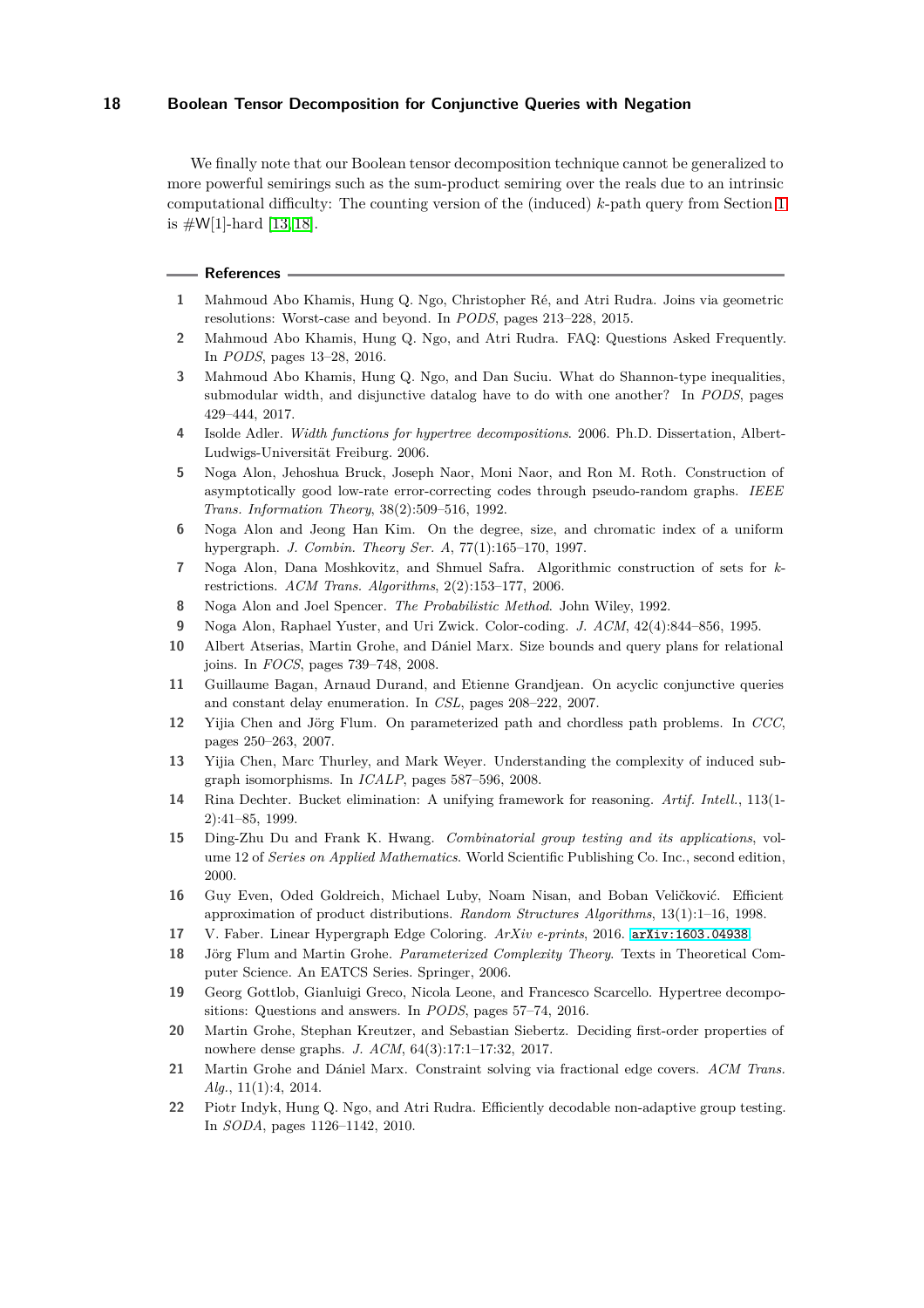- <span id="page-18-3"></span>**23** Tommy R. Jensen and Bjarne Toft. *Graph coloring problems*. Wiley-Interscience Series in Discrete Mathematics and Optimization. John Wiley & Sons Inc., New York, 1995. A Wiley-Interscience Publication.
- <span id="page-18-12"></span><span id="page-18-4"></span>**24** Tamara G. Kolda and Brett W. Bader. Tensor decompositions and applications. *SIAM Rev.*, 51(3):455–500, 2009.
- <span id="page-18-9"></span>**25** D. König. Über Graphen und ihre Anwendung auf Determinantentheorie und Mengenlehre. *Math. Ann.*, 77:453–465, 1916.
- <span id="page-18-5"></span>**26** Paraschos Koutris, Tova Milo, Sudeepa Roy, and Dan Suciu. Answering conjunctive queries with inequalities. *Theory Comput. Syst.*, 61(1):2–30, 2017.
- **27** Valentas Kurauskas and Katarzyna Rybarczyk. On the chromatic index of random uniform hypergraphs. *SIAM J. Discrete Math.*, 29(1):541–558, 2015.
- <span id="page-18-2"></span>**28** Dániel Marx. Tractable structures for constraint satisfaction with truth tables. *Theory Comput. Syst.*, 48(3):444–464, 2011.
- **29** Dániel Marx. Tractable hypergraph properties for constraint satisfaction and conjunctive queries. *J. ACM*, 60(6):42:1–42:51, November 2013. [doi:10.1145/2535926](http://dx.doi.org/10.1145/2535926).
- <span id="page-18-8"></span>**30** Moni Naor, Leonard J. Schulman, and Aravind Srinivasan. Splitters and near-optimal derandomization. In *FOCS*, pages 182–191, 1995.
- **31** Hung Q. Ngo and Ding-Zhu Du. A survey on combinatorial group testing algorithms with applications to DNA library screening. In *DIMACS*, volume 55, pages 171–182. Amer. Math. Soc., 2000.
- <span id="page-18-17"></span>**32** Hung Q. Ngo, Ely Porat, Christopher Ré, and Atri Rudra. Worst-case optimal join algorithms. In *PODS*, pages 37–48, 2012.
- **33** Hung Q. Ngo, Ely Porat, and Atri Rudra. Efficiently decodable error-correcting list disjunct matrices and applications - (extended abstract). In *ICALP*, pages 557–568, 2011.
- <span id="page-18-11"></span>**34** Hung Q. Ngo, Ely Porat, and Atri Rudra. Efficiently decodable compressed sensing by listrecoverable codes and recursion. In *STACS*, pages 230–241, 2012.
- **35** Hung Q. Ngo, Christopher Ré, and Atri Rudra. Skew strikes back: New developments in the theory of join algorithms. In *SIGMOD Rec.*, pages 5–16, 2013.
- <span id="page-18-14"></span>**36** Dan Olteanu and Jakub Závodnỳ. Size bounds for factorised representations of query results. *TODS*, 40(1):2:1–2:44, 2015.
- <span id="page-18-10"></span>**37** Christos H. Papadimitriou and Mihalis Yannakakis. On the complexity of database queries. *J. Comput. Syst. Sci.*, 58(3):407–427, 1999.
- <span id="page-18-15"></span>**38** Michał Pilipczuk and Sebastian Siebertz. Sparsity. Technical report, University of Warsaw, Dec 2017. <https://www.mimuw.edu.pl/~mp248287/sparsity/>.
- <span id="page-18-6"></span>**39** Nicholas Pippenger and Joel Spencer. Asymptotic behavior of the chromatic index for hypergraphs. *J. Combin. Theory Ser. A*, 51(1):24–42, 1989.
- <span id="page-18-1"></span>**40** Jürgen Plehn and Bernd Voigt. Finding minimally weighted subgraphs. In *Graph-Theoretic Concepts in Computer Science*, pages 18–29, 1990.
- **41** Ely Porat and Amir Rothschild. Explicit nonadaptive combinatorial group testing schemes. *IEEE Trans. Information Theory*, 57(12):7982–7989, 2011.
- <span id="page-18-19"></span>**42** I. S. Reed and G. Solomon. Polynomial codes over certain finite fields. *J. Soc. Indust. Appl. Math.*, 8:300–304, 1960.
- <span id="page-18-7"></span>**43** Luc Segoufin. Enumerating with constant delay the answers to a query. In *ICDT*, pages 10–20, 2013.
- <span id="page-18-13"></span>**44** Nicholas D. Sidiropoulos, Lieven De Lathauwer, Xiao Fu, Kejun Huang, Evangelos E. Papalexakis, and Christos Faloutsos. Tensor decomposition for signal processing and machine learning. *Trans. Sig. Proc.*, 65(13):3551–3582, 2017.
- <span id="page-18-18"></span>**45** Todd L. Veldhuizen. Triejoin: A simple, worst-case optimal join algorithm. In *ICDT*, pages 96–106, 2014.
- <span id="page-18-16"></span><span id="page-18-0"></span>**46** Mihalis Yannakakis. Algorithms for acyclic database schemes. In *VLDB*, pages 82–94, 1981.
- **47** Nevin Zhang and David Poole. A simple approach to Bayesian network computations. In *Canadian AI*, pages 171–178, 1994.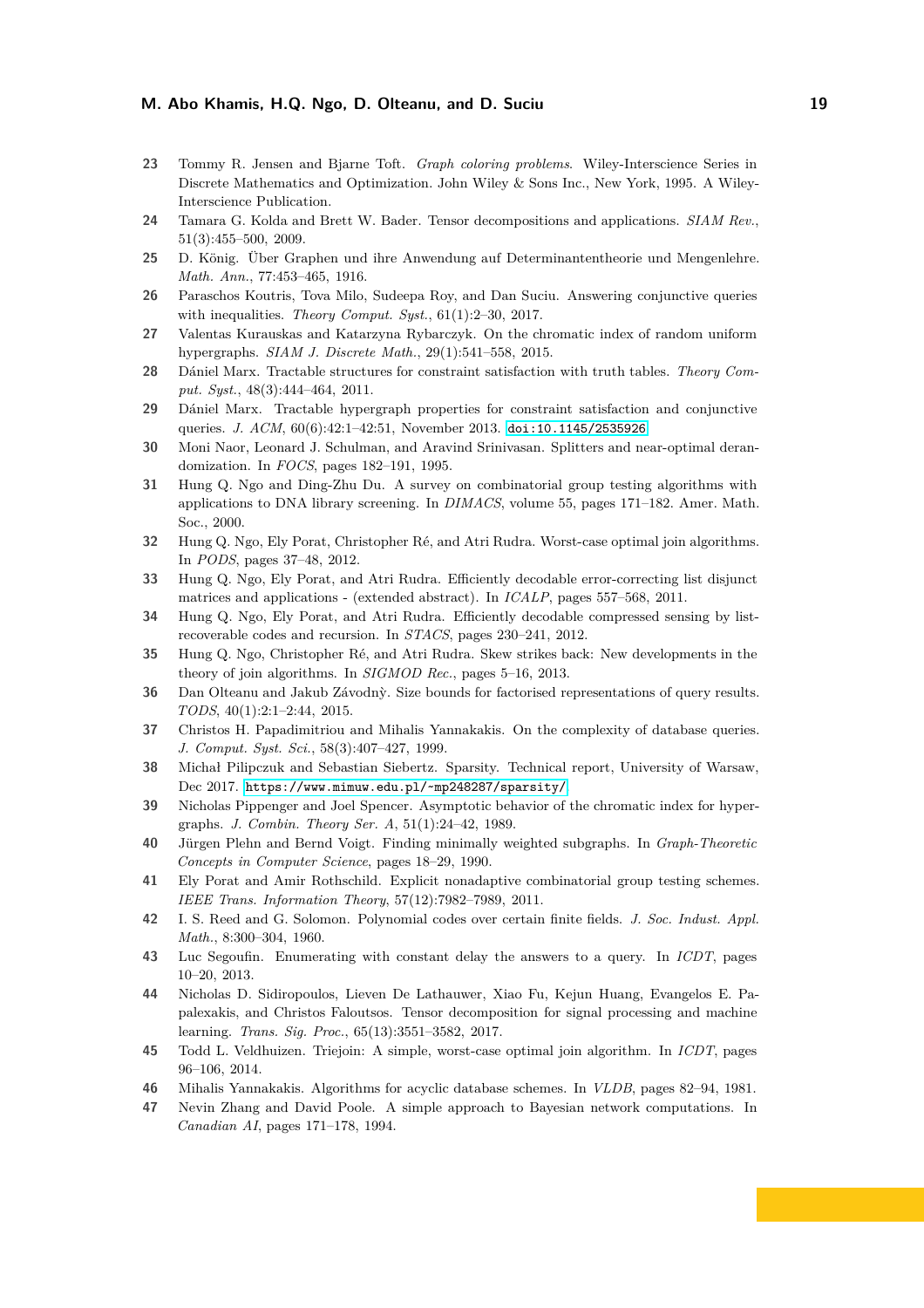<span id="page-19-0"></span>**48** Nevin Lianwen Zhang and David Poole. Exploiting causal independence in Bayesian network inference. *J. Artificial Intelligence Res.*, 5:301–328, 1996.

# **A Further Preliminaries**

In this section we give background on approximating distributions and on the InsideOut and PANDA algorithms for answering queries.

### <span id="page-19-2"></span>**A.1 Approximating distributions**

Let  $D$  and  $P$  be two distributions on the same set of variables  $X$ , with probability mass functions  $p_{\mathcal{D}}$  and  $p_{\mathcal{P}}$ , respectively. Then  $\|\mathcal{D} - \mathcal{P}\|_1 = \sum_{\mathbf{x}} |p_{\mathcal{D}}(\mathbf{x}) - p_{\mathcal{P}}(\mathbf{x})|$  is the total variational distance between the two distributions (the *ℓ*1-norm of the difference).

Let D be a distribution of vectors  $f \in \Sigma^N$ , where  $\Sigma$  is a finite alphabet. We think of D as a distribution of N random variables  $\mathbf{X} = (X_1, \ldots, X_N)$ , where  $X_i = f(i)$ . For any non-empty subset  $I \subseteq [N]$ , let  $\mathcal{D}_I$  denote the marginal distribution of  $\mathcal{D}$  on  $\mathbf{X}_I = (X_i)_{i \in I}$ .

Let  $P = (p_{vj})_{v \in \Sigma, j \in [N]}$  denote a  $|\Sigma| \times N$  matrix, where  $\sum_{v \in \Sigma} p_{vj} = 1$  for all  $j \in [N]$ . This matrix specifies a distribution  $\mathcal{D}^{\mathbf{P}}$  on  $\Sigma^N$  called the *product distribution*, defined by the following probability mass

$$
Prob[X_1 = v_1, ..., X_N = v_N] = \prod_{j=1}^{N} p_{v_j j}.
$$

In words,  $p_{vi}$  is the probability that  $X_i$  takes value v, and the variables are independent. Let  $\mathcal{S} \subseteq \Sigma^N$  be a multiset of vectors; then,  $\mathcal{S}$  is said to be a  $(k, \delta)$ *-approximation* to  $\mathcal{D}^P$  if the following holds: for any  $\ell \leq k$ , any set  $I \in \binom{[N]}{\ell}$ , and  $\boldsymbol{v} \in \Sigma^I$ , we have

$$
|\operatorname{Prob}_\mathcal{S}[X_I = v_I] - \operatorname{Prob}_{\mathcal{D}^P}[X_I = v_I]| < \delta.
$$

<span id="page-19-3"></span>The probability over  $S$  is taken over the uniform distribution on  $S$ .

**Theorem A.1** (Even et al [\[16\]](#page-17-8)). Given the matrix  $P$  for a product distribution  $D^P$  and two parameters *k* and  $\delta$ , a sample space  $S \subseteq \Sigma^N$  of size  $\text{poly}(2^k, 1/\delta, \log N)$  that is a  $(k, \delta)$ approximation for  $\mathcal{D}^{\mathbf{P}}$  can be computed in time  $\mathsf{poly}(N, 2^k, 1/\delta, \log |\Sigma|)$ .

#### <span id="page-19-1"></span>**A.2** FAQ **and the** InsideOut **algorithm: Missing Details from Section [2.2](#page-4-2)**

◮ **Definition A.2** (Commutative semiring)**.** A triple (*D,* <sup>⊕</sup>*,* <sup>⊗</sup>) is a *commutative semiring* if ⊕ and ⊗ are commutative binary operators over *D* satisfying the following:

- **1.**  $(D, \oplus)$  is a commutative monoid with an additive identity, denoted by **0**.
- **2.**  $(D, \otimes)$  is a commutative monoid with a multiplicative identity, denoted by **1**. (In the usual semiring definition, we do not need the multiplicative monoid to be commutative.)
- **3.** ⊗ distributes over ⊕.
- **4.** For any element  $e \in D$ ,  $e \otimes 0 = 0 \otimes e = 0$ .

Recall the definition of the FAQ problem from Section [2.2.](#page-4-2)

Let  $\partial(n)$  denotes all edges incident to *n* in H and  $J_n = \bigcup_{S \in \partial(n)} S$ . The idea behind variable elimination  $[14, 47, 48]$  $[14, 47, 48]$  $[14, 47, 48]$  is to evaluate  $(5)$  by "folding" common factors, exploiting the distributive law:

$$
\bigoplus_{x_{f+1}} \cdots \bigoplus_{x_n} \bigotimes_{S \in \mathcal{E}} \psi_S(x_S) = \bigoplus_{x_{f+1}} \cdots \bigoplus_{x_{n-1}} \bigotimes_{S \in \mathcal{E} - \partial(n)} \psi_S(x_S) \otimes \underbrace{\left(\bigoplus_{x_n} \bigotimes_{S \in \partial(n)} \psi_S(x_S)\right)}_{\text{new factor } \psi_{J_n - \{n\}}},
$$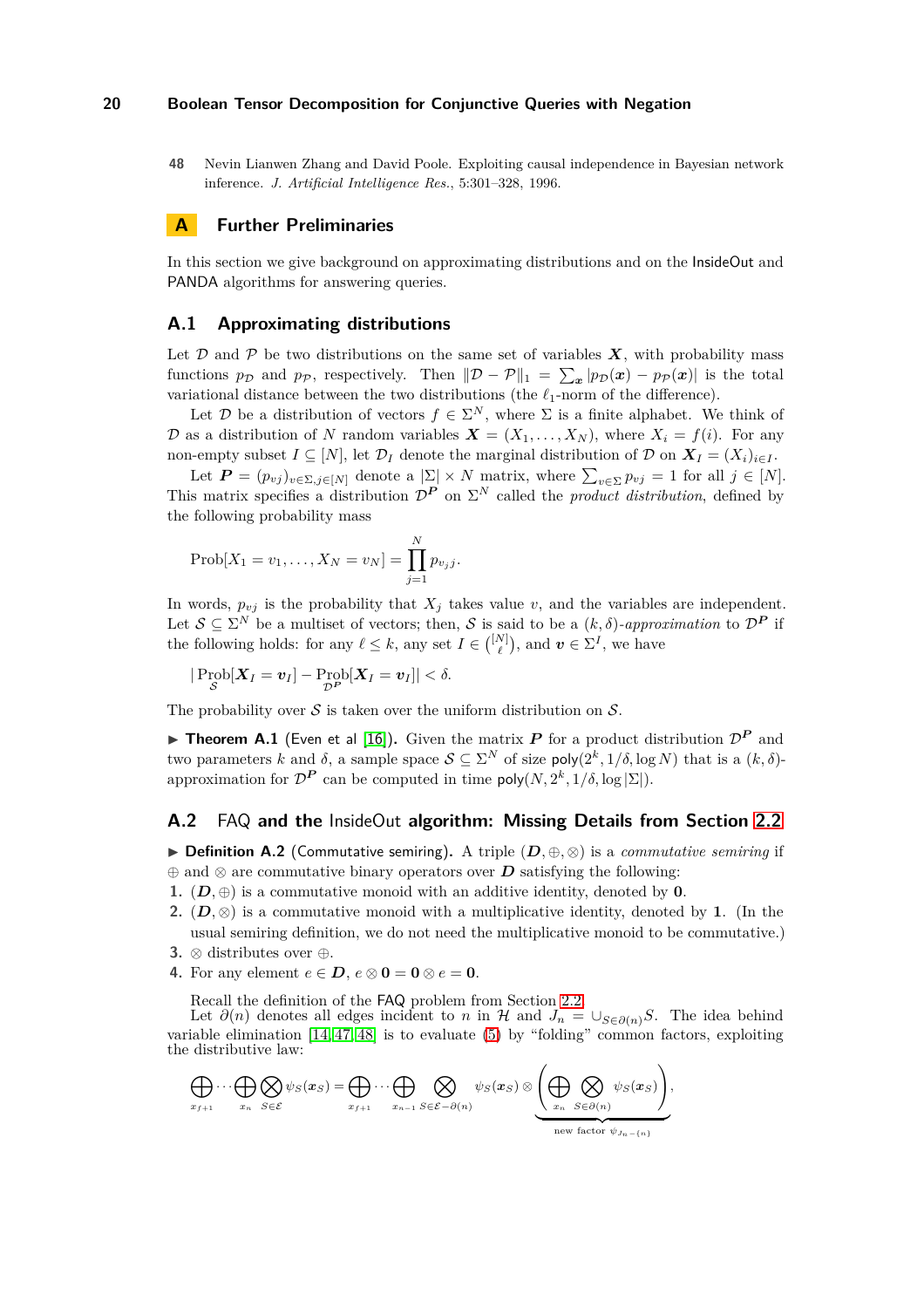where the equality follows from the fact that  $\otimes$  distributes over  $\oplus$ .

The InsideOut algorithm [\[2\]](#page-17-0) extends variable elimination with the following observation. For any two sets  $S, T \subseteq [n]$  such that  $S \cap T \neq \emptyset$  and for any factor  $\psi_S$ , the function  $\psi_{S/T} : \prod_{i \in S \cap T} \mathsf{Dom}(X_i) \to \mathcal{D}$  defined by

$$
\psi_{S/T}(\boldsymbol{x}_{S\cap T}) = \begin{cases} 1 & \exists \boldsymbol{x}_{S-T} \text{ s.t. } \psi_S(\boldsymbol{x}_{S\cap T}, \boldsymbol{x}_{S-T}) \neq \mathbf{0} \\ \mathbf{0} & \text{otherwise} \end{cases}
$$

is called the *indicator projection* of *ψ<sup>S</sup>* onto *T* . Using indicator factors, InsideOut computes the following factor when marginalizing  $X_n$  away:

$$
\psi_{J_n-\{n\}}(\boldsymbol{x}_{J_n-\{n\}}) = \bigoplus_{x_n} \left[ \bigotimes_{S \in \partial(n)} \psi_S(\boldsymbol{x}_S) \otimes \bigotimes_{\substack{S \notin \partial(n),\\S \cap J_n \neq \emptyset}} \psi_{S/J_n}(\boldsymbol{x}_{S \cap J_n}) \right]. \tag{28}
$$

The key advantage of indicator projections is that the intermediate factor  $\psi_{J_n-\{n\}}$  can be computed using any *worst-case optimal join* algorithms [\[1,](#page-17-9)[32,](#page-18-17)[35,](#page-18-11)[45\]](#page-18-18) in time  $O(m \cdot n \cdot \log N \cdot$ AGM $(J_n)$ , where  $m = |\mathcal{E}|$ , N is the input size in the listing representation, and AGM $(J_n)$ denotes the AGM-bound [\[10\]](#page-17-10) on the set  $J_n$ .

After computing the intermediate factor, the resulting problem is another instance of SumProd on a modified multi-hypergraph  $\mathcal{H}'$ , constructed from  $\mathcal{H}$  by removing vertex  $n$ (corresponding to variable  $X_n$ ) along with all edges in  $\partial(n)$  (corresponding to the relations whose schemas contain the variable  $X_n$ ), and *adding* a new hyperedge  $J_n - \{n\}$ . Recursively, we continue this process until all variables  $X_n, X_{n-1}, \ldots, X_{f+1}$  are eliminated. At this point, we are ready to report the output  $\varphi(\boldsymbol{x}_F)$  in time  $O(m \cdot n \cdot \log N \cdot \text{AGM}(F))$ . However, if we continue with eliminating the remaining variables  $X_f, X_{f-1}, \ldots, X_1$ , then we can subsequently report the output in time roughly |output| where |output| is the output size in the listing representation [\[2\]](#page-17-0). More formally, we analyze the runtime of InsideOut using variable orderings and their widths.

▶ **Definition A.3** (Vertex ordering of a hypergraph). A *vertex ordering* (also called *variable ordering*) of a hypergraph  $\mathcal{H} = (\mathcal{V}, \mathcal{E})$  is a listing  $\sigma = (v_1, \dots, v_n)$  of all vertices in  $\mathcal{V}$ . Let  $\Sigma(\mathcal{H})$  denote the set of all vertex orderings  $\sigma = (v_1, \ldots, v_n)$  of  $\mathcal{H}$ , and let  $\Sigma_F(\mathcal{H})$  denote the set of all vertex orderings  $\sigma = (v_1, \ldots, v_n)$  of H that satisfy  $\{v_1, \ldots, v_f\} = F$ , i.e., where free variables  $F = [f]$  appear first in  $\sigma$ .

 $\triangleright$  **Definition A.4** (Elimination hypergraph sequence). Given a vertex ordering  $\sigma = (v_1, \ldots, v_n)$ of H, for  $j = n, n-1, \ldots, 1$  we recursively define a sequence of *n* hypergraphs  $\mathcal{H}_n^{\sigma}, \mathcal{H}_{n-1}^{\sigma}, \ldots, \mathcal{H}_1^{\sigma}$ as follows. Define  $\mathcal{H}_n^{\sigma} = (\mathcal{V}_n^{\sigma}, \mathcal{E}_n^{\sigma}) = (\mathcal{V}, \mathcal{E}) = \mathcal{H}$  and

<span id="page-20-0"></span>
$$
\partial^{\sigma}(v_n) = \{ S \in \mathcal{E}_n^{\sigma} \mid v_n \in S \},\tag{29}
$$

$$
J_n^{\sigma} = \bigcup_{S \in \partial^{\sigma}(v_n)} S. \tag{30}
$$

For each  $j = n - 1, n - 2, \ldots, 1$ , define the hypergraph  $\mathcal{H}_j^{\sigma} = (\mathcal{V}_j^{\sigma}, \mathcal{E}_j^{\sigma})$  as follows.

<span id="page-20-1"></span>
$$
\mathcal{V}_j^{\sigma} = \{v_1, \dots, v_j\}
$$
  
\n
$$
\mathcal{E}_j^{\sigma} = (\mathcal{E}_{j+1}^{\sigma} - \partial^{\sigma}(v_{j+1})) \cup \{J_{j+1}^{\sigma} - \{v_{j+1}\}\}
$$
  
\n
$$
\partial^{\sigma}(v_j) = \{S \in \mathcal{E}_j^{\sigma} \mid v_j \in S\}
$$
  
\n
$$
J_j^{\sigma} = \bigcup_{S \in \partial^{\sigma}(v_j)} S.
$$
\n(31)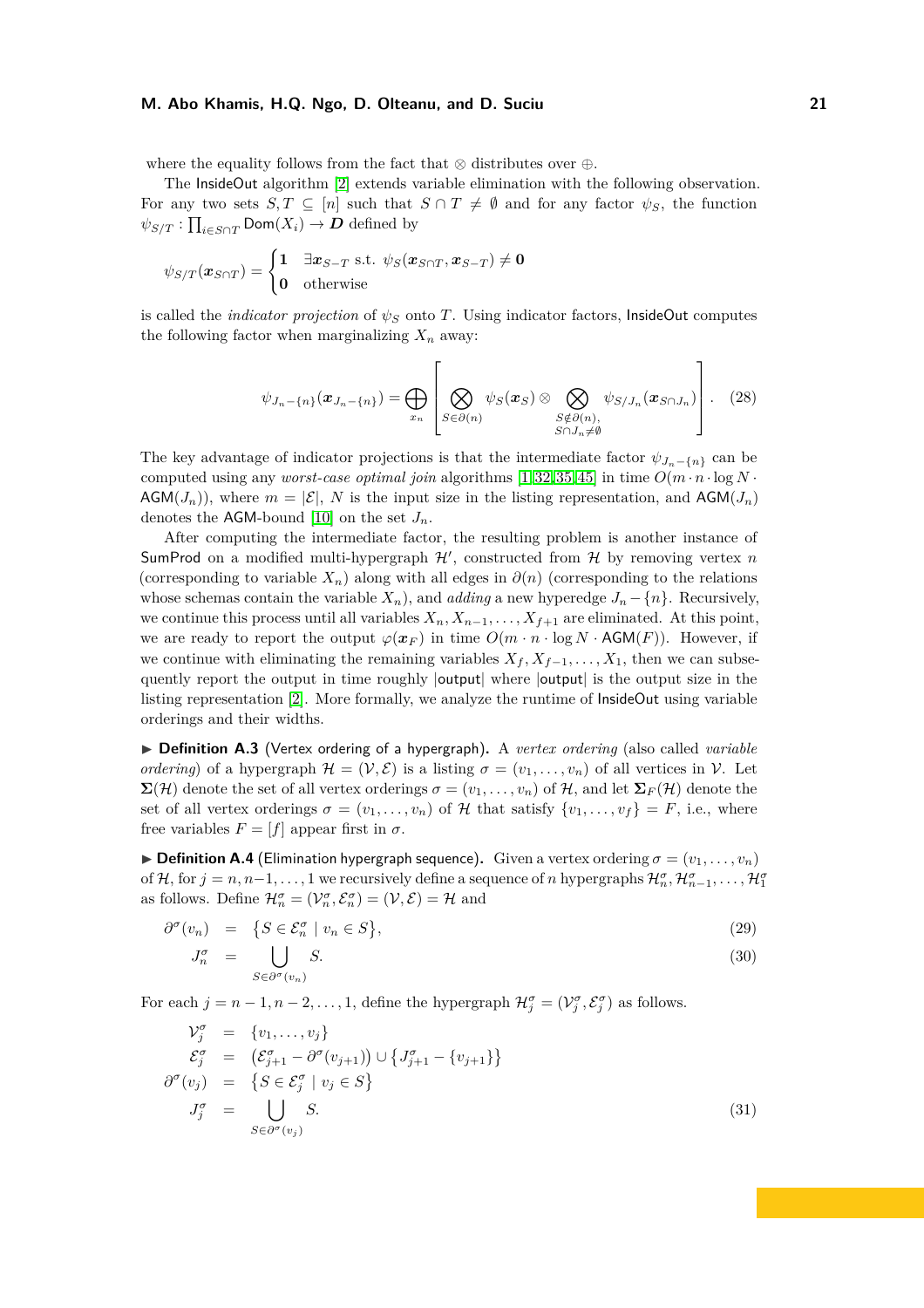The above sequence of hypergraphs is called the *elimination hypergraph sequence* associated with the vertex ordering *σ*.

<span id="page-21-3"></span>▶ **Definition A.5** (Induced *g*-width [\[3,](#page-17-1)[4\]](#page-17-11)). Let  $\mathcal{H} = (\mathcal{V}, \mathcal{E})$  be a hypergraph. Let  $g: 2^{\mathcal{V}} \to \mathbb{R}^+$ be a function and  $\sigma = (v_1, \ldots, v_n)$  be a vertex ordering of H. Then, the *induced q-width* of *σ* is the quantity  $\max_{j \in [n]} g(J_j^{\sigma})$ . When  $g(B) = |B| - 1$ , this is called the *induced tree-width* of  $\sigma$ , denoted by  $\text{itw}(\mathcal{H}, \sigma)$  When  $g(B) = \rho^*_{\mathcal{H}}(B)$  (where  $\rho^*_{\mathcal{H}}(B)$  denotes the fractional edge cover number [21] of the hypergraph  $\mathcal{H}[B]$  which is the restriction of  $\mathcal H$  to  $B$ ), this is called the *induced fractional hypertreee width* of  $\sigma$ , denoted by ifhtw( $H, \sigma$ ).

<span id="page-21-0"></span>From the above along with the fact that  $AGM(B) \leq N^{\rho^*_{\mathcal{H}}(B)}$  for any  $B \subseteq \mathcal{V}$ , we have

**► Theorem A.6** ( [\[2\]](#page-17-0)). Given an FAQ query  $\varphi$  with hypergraph  $\mathcal{H} = (\mathcal{V}, \mathcal{E})$  and a variable ordering  $\sigma \in \Sigma_F(\mathcal{H})$ , the InsideOut algorithm computes the output of  $\varphi$  in time  $O(m \cdot n^2 \cdot$  $\log N \cdot (N^{\text{ifhtw}(\mathcal{H}, \sigma)} + |\text{output}|)).$ 

(Recall that  $n = |\mathcal{V}|$ ,  $m = |\mathcal{E}|$ , and N is the input size in the listing representation.)

Vertex orderings of a hypergraph H are an alternative way to characterize *tree decompositions* of H. Recall the definitions of tree decomposition and *F-connex* tree decomposition from Section [2.2.](#page-4-2)

<span id="page-21-1"></span> $\triangleright$  **Definition A.7** (*g*-width and *g*-width *F* of a hypergraph [\[4\]](#page-17-11)). Given a hypergraph  $\mathcal{H}$  =  $(V, \mathcal{E})$  and a function  $g : 2^{\mathcal{V}} \to \mathbb{R}^+$ , the *g-width* of a tree decomposition  $(T, \chi)$  of H is  $\max_{t \in V(T)} q(\chi(t))$ . The *q-width of* H is the *minimum q*-width over all tree decompositions  $(T, \chi) \in TD(\mathcal{H}).$ 

Given additionally a set  $F \subseteq V$ , the *g*-width *F* of H is the minimum *g*-width over all F*connex* tree decompositions  $(T, \chi) \in \text{TD}_F(\mathcal{H})$ . (Note that when  $F = \emptyset$ , *g*-width<sub>F</sub> becomes identical to *g*-width.)

<span id="page-21-2"></span> $\triangleright$  **Definition A.8** (Common width parameters). Given a hypergraph H, the *tree-width* of H, denoted by  $\text{tw}(\mathcal{H})$ , is the *s*-width of H where the function *s* is defined as  $s(B) = |B| - 1$ . The *fractional hypertree width* of  $H$ , denoted by fhtw( $H$ ), is the  $\rho^*_{H}$ -width of  $H$ .

Given additionally a set  $F \subseteq V$ , we use  $\text{tw}_F(\mathcal{H})$  and  $\text{fhtw}_F(\mathcal{H})$  to denote the *s*-width  $F$  and  $\rho^*_{\mathcal{H}}$ -width<sub>*F*</sub> of  $\mathcal H$  respectively. (When  $F = \emptyset$ , tw $F(\mathcal{H}) =$ tw $(\mathcal{H})$  and fhtw $F(\mathcal{H}) =$ fhtw $(\mathcal{H})$ .)

(Section [2.2](#page-4-2) provides alternative yet equivalent definitions of fhtw(H) and fhtw $_F(\mathcal{H})$ . See [\[3\]](#page-17-1) for a proof of equivalence.)

We will use an FAQ-query  $\varphi$  and its hypergraph H interchangeably, and use  $\mathsf{tw}(\varphi)$ , fhtw( $\varphi$ ), tw<sub>F</sub>( $\varphi$ ), fhtw<sub>F</sub>( $\varphi$ ) to denote tw(H), fhtw(H), tw<sub>F</sub>(H), fhtw<sub>F</sub>(H) respectively.

A function  $g: 2^{\mathcal{V}} \to \mathbb{R}^+$  is said to be *monotone* if  $g(A) \leq g(B)$  whenever  $A \subseteq B$ .

**Lemma A.9** ( [\[2\]](#page-17-0)). Let  $g: 2^{\mathcal{V}} \to \mathbb{R}^+$  be a monotone function and  $\mathcal{H} = (\mathcal{V}, \mathcal{E})$  be a hypergraph. Then, there exists a tree decomposition of  $\mathcal H$  with *g*-width *w* if and only if there exists a vertex ordering  $\sigma \in \Sigma(\mathcal{H})$  such that the induced *g*-width of  $\sigma$  is *w*.

Moreover given additionally a set  $F \subseteq V$ , there exists an *F-connex* tree decomposition of H with *g*-width *w* if and only if there exists a vertex ordering  $\sigma \in \Sigma_F(\mathcal{H})$  such that the induced *g*-width of  $\sigma$  is *w*.

Because the functions  $s(B) = |B| - 1$  and  $\rho^*_{\mathcal{H}}(B)$  are monotone, the following holds.

► Corollary A.10. Given any hypergraph  $\mathcal{H} = (\mathcal{V}, \mathcal{E})$ , we have tw $(\mathcal{H}) = \min_{\sigma \in \mathbf{\Sigma}(\mathcal{H})} i$ tw $(\mathcal{H}, \sigma)$ and  $f$ htw $(\mathcal{H}) = \min_{\sigma \in \Sigma(\mathcal{H})}$  ifhtw $(\mathcal{H}, \sigma)$ . Given additionally a set  $F \subseteq \mathcal{V}$ , we have tw $_F(\mathcal{H}) =$  $\min_{\sigma \in \mathbf{\Sigma}_F(\mathcal{H})} \text{itw}(\mathcal{H}, \sigma)$  and  $\text{fhtw}_F(\mathcal{H}) = \min_{\sigma \in \mathbf{\Sigma}_F(\mathcal{H})} \text{ifhtw}(\mathcal{H}, \sigma)$ .

Combining the above corollary with Theorem [A.6,](#page-21-0) we get Theorem [2.7.](#page-6-3)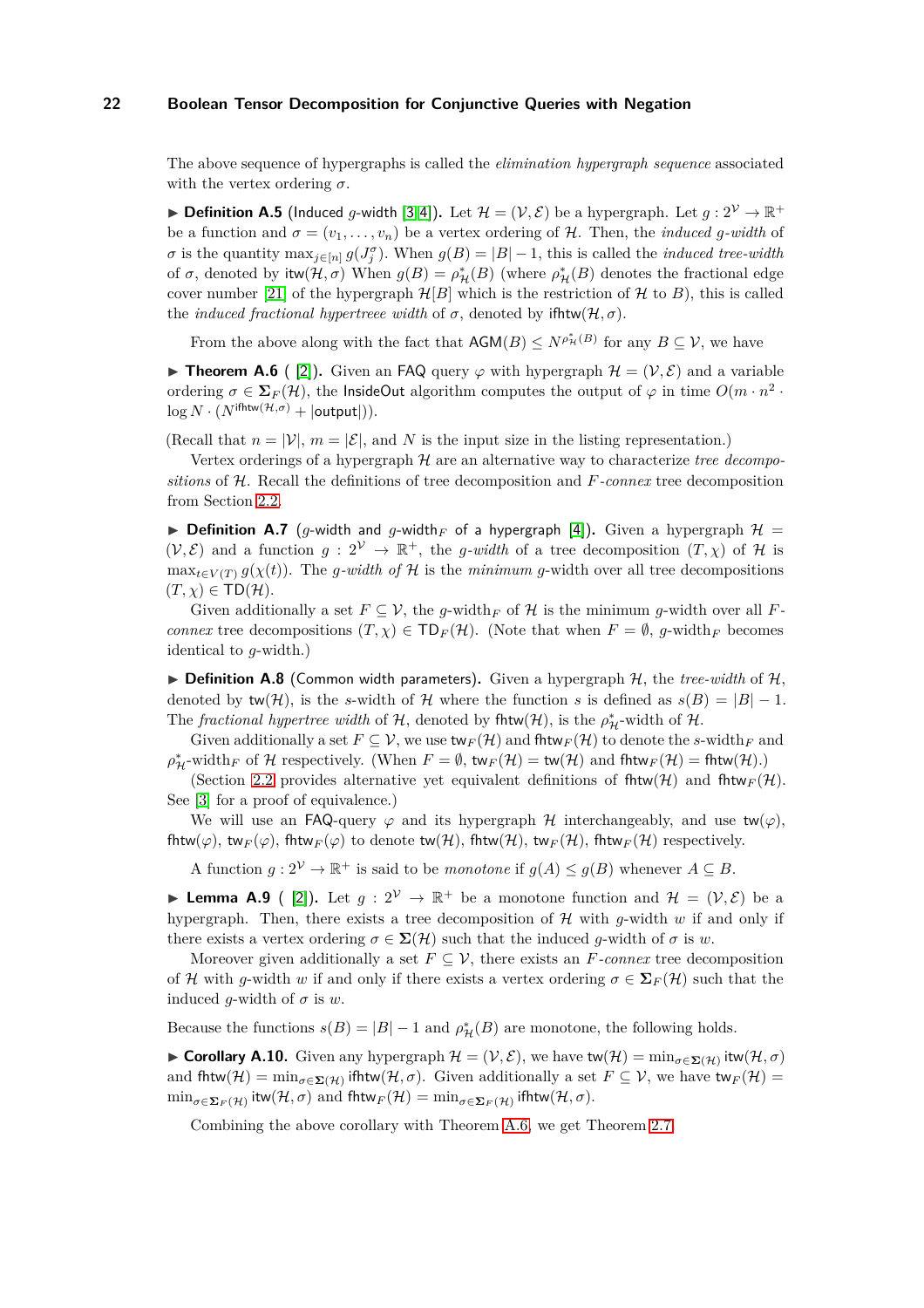# **A.3 Submodular width and the** PANDA **algorithm: Missing Details from Section [2.2](#page-4-2)**

Classic width parameters, such as the ones given by Definitions [A.7](#page-21-1) and [A.8,](#page-21-2) are defined by first defining the width of a tree decomposition and then choosing the tree decomposition that minimizes that width. Hence for each query, there is a single best tree decomposition that is used to define the width and compute the query.

Recently more advanced width parameters were introduced such as the *adaptive width* [28], *submodular width* [\[29\]](#page-18-2), and *degree-aware submodular width* [\[3\]](#page-17-1). Those newer width notions are more dynamic in the sense that for the same query, multiple tree decompositions are simultaneously used to compute (different parts of) the query, thus allowing for better bounds and faster query evaluation algorithms. The newer width notions are also intimately related to information theory [\[3\]](#page-17-1).

Recall the definitions of *polymatroids* and submodular width (subw and subw*<sup>F</sup>* ) from Section [2.2.](#page-4-2) Comparing these definitions to the analogous definitions of fit and fitural  $F$  in the same section, it is easy to see that:

► Corollary A.11 ( [\[3,](#page-17-1) [29\]](#page-18-2)). For any hypergraph  $\mathcal{H} = (\mathcal{V}, \mathcal{E})$  and set  $F \subset \mathcal{V}$ , we have subw<sub>F</sub>(H)  $\leq$  fhtw<sub>F</sub>(H). Moreover, there are classes of hypergraphs H for which subw(H)  $\ll$ fhtw $(\mathcal{H})$ .

Marx [\[29\]](#page-18-2) proposed an algorithm to solve any Boolean conjunctive query *Q* (i.e., when the set of free variables  $F = \emptyset$  in time  $O(\text{poly}(N^{\text{subw}(\mathcal{H})}))$  in data complexity, where N is the input data size. The more recent PANDA algorithm [\[3\]](#page-17-1) achieves a better runtime. See Theorem [2.8.](#page-6-4)

#### **Variable Introduction and the Sum-product Decomposition**

While variable elimination is the key ingredient of the InsideOut algorithm (as explained in Section [A.2\)](#page-19-1), the PANDA algorithm uses an additional key ingredient that complements the power of variable elimination, which is *variable introduction*. In particular, consider a conjunctive query  $Q(\boldsymbol{X}_F) \leftarrow \bigwedge_{S \in \mathcal{E}} R_S(\boldsymbol{X}_S)$  and the corresponding FAQ query [\(5\)](#page-5-1). In the PANDA algorithm, we often decompose some relation  $R_T(X_T)$  into a union of a small number of pairwise-disjoint relations  $R_T^{(1)}$  $T_T^{(1)}, \ldots, R_T^{(k)}$  where typically  $k = O(\log |R_T|)$ . This decomposition corresponds to *decomposing* the function  $\psi_T(\mathbf{X}_T)$  into a *sum* of *k* functions  $\psi_T^{(1)}$  $\psi_T^{(1)}(\boldsymbol{X}_T),\ldots,\psi_T^{(k)}(\boldsymbol{X}_T),$  i.e.,

<span id="page-22-0"></span>
$$
\psi_T(\boldsymbol{x}_T) = \bigoplus_{i \in [k]} \psi_T^{(i)}(\boldsymbol{x}_T). \tag{32}
$$

Alternatively, we can *introduce* an additional variable  $X_{n+1}$  whose domain  $Dom(X_{n+1}) = [k]$ and define  $T = T \cup \{n+1\}$  along with a new function:  $\psi_{\overline{T}}$ :

$$
\psi_{\overline{T}}: \prod_{i\in \overline{T}} \text{Dom}(X_i) \to \mathcal{\mathbf{D}}
$$
  

$$
\psi_{\overline{T}}(\mathbf{\mathbf{x}}_{\overline{T}}) = \psi_T^{(x_{n+1})}(\mathbf{\mathbf{x}}_T)
$$

Now we can write

$$
\psi_T(\pmb{x}_T) = \bigoplus_{x_{n+1} \in \text{Dom}(X_{n+1})} \psi_T(\pmb{x}_T)
$$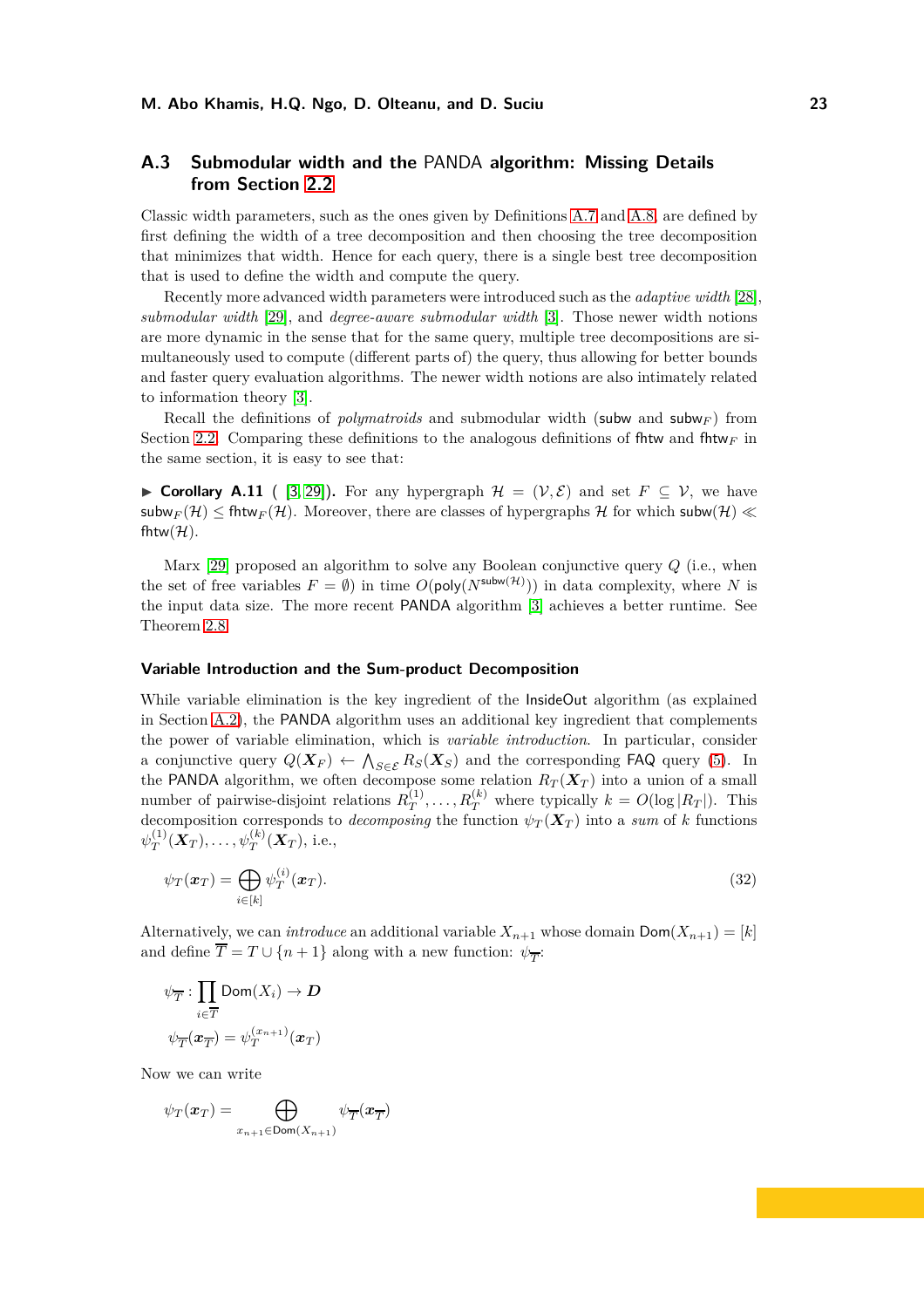Correspondingly, the entire FAQ query  $\varphi(X_F)$  can be expressed as a sum of *k* sub-queries  $\varphi^{(1)}(\boldsymbol{X}_{F}), \ldots, \varphi^{(k)}(\boldsymbol{X}_{F})$ :

$$
\varphi(\boldsymbol{x}_{F}) = \bigoplus_{x_{f+1}} \cdots \bigoplus_{x_{n}} \bigotimes_{S \in \mathcal{E}} \psi_{S}(\boldsymbol{x}_{S})
$$
\n
$$
= \bigoplus_{x_{f+1}} \cdots \bigoplus_{x_{n}} \left[ \psi_{T}(\boldsymbol{x}_{T}) \otimes \bigotimes_{S \in \mathcal{E} - \{T\}} \psi_{S}(\boldsymbol{x}_{S}) \right]
$$
\n
$$
= \bigoplus_{x_{f+1}} \cdots \bigoplus_{x_{n}} \left[ \left( \bigoplus_{x_{n+1}} \psi_{\overline{T}}(\boldsymbol{x}_{\overline{T}}) \right) \otimes \bigotimes_{S \in \mathcal{E} - \{T\}} \psi_{S}(\boldsymbol{x}_{S}) \right]
$$
\n
$$
= \bigoplus_{x_{f+1}} \cdots \bigoplus_{x_{n}} \bigoplus_{x_{n+1}} \left[ \psi_{\overline{T}}(\boldsymbol{x}_{\overline{T}}) \otimes \bigotimes_{S \in \mathcal{E} - \{T\}} \psi_{S}(\boldsymbol{x}_{S}) \right]
$$
\n
$$
= \bigoplus_{x_{n+1} \in [k]} \bigoplus_{x_{f+1}} \cdots \bigoplus_{x_{n}} \bigotimes_{S \in \mathcal{E} - \{T\}} \bigotimes_{\varphi(x_{n+1})} \psi_{S}(\boldsymbol{x}_{S})
$$
\n
$$
\varphi^{(x_{n+1})}(\boldsymbol{x}_{F})
$$

Now, we have an FAQ query over a larger hypergraph  $\overline{\mathcal{H}} = (\overline{\mathcal{V}} = [n+1], \overline{\mathcal{E}})$  where  $\overline{\mathcal{E}} =$  $\mathcal{E}-\{T\}\bigcup \{\overline{T}\}\.$  However if the decomposition [\(32\)](#page-22-0) was applied carefully, then each one of the  $_1$ queries  $\varphi^{(1)}(\bm{X}_F),\ldots,\varphi^{(k)}(\bm{X}_F)$  can be solved more efficiently than the original query  $\varphi(\bm{X}_F).$ The PANDA algorithm can be described as a sequence of interleaving variable eliminations and introductions. The sequence is carefully designed in light of entropic bounds of the query. See [\[3\]](#page-17-1) for more details.

#### **Effect of query rewriting on width parameters**

In this section, we show that the query rewrites we apply in Section [4](#page-8-0) do not increase the fractional hypertree width and submodular width of the input query.

<span id="page-23-1"></span>We start with a simple proposition.

▶ **Proposition A.12.** For any hypergraph  $\mathcal{H} = (\mathcal{V} = [n], \mathcal{E})$  and any  $F \subseteq \mathcal{V}$ , we have subw $_F(\mathcal{H}) \geq 1$ .

**Proof.** Consider the function  $\tilde{h}: 2^{[n]} \to R^+$  defined as follows. For any  $B \subseteq [n]$ ,

$$
\tilde{h}(B) = \begin{cases} 1 & \text{if } 1 \in B, \\ 0 & \text{otherwise.} \end{cases}
$$

It is straightforward to verify that  $\tilde{h} \in \Gamma_n \cap \mathsf{ED}_n$ . Hence

$$
\mathsf{subw}_F(\mathcal{H}) \ge \min_{(T,\chi) \in \mathsf{T} \mathsf{D}_F(\mathcal{H})} \max_{t \in V(T)} \tilde{h}(\chi(t)) \ge 1.
$$

◭

<span id="page-23-0"></span>The following lemma is used in the proof of Proposition [4.3.](#page-9-0) In particular, the lemma proves that body*<sup>i</sup>* in [\(14\)](#page-10-3) and [\(13\)](#page-9-0) has at most the same fractional hypertree width and submodular width of body. While this is obvious for the fractional hypertree width, it is less obvious for the submodular width.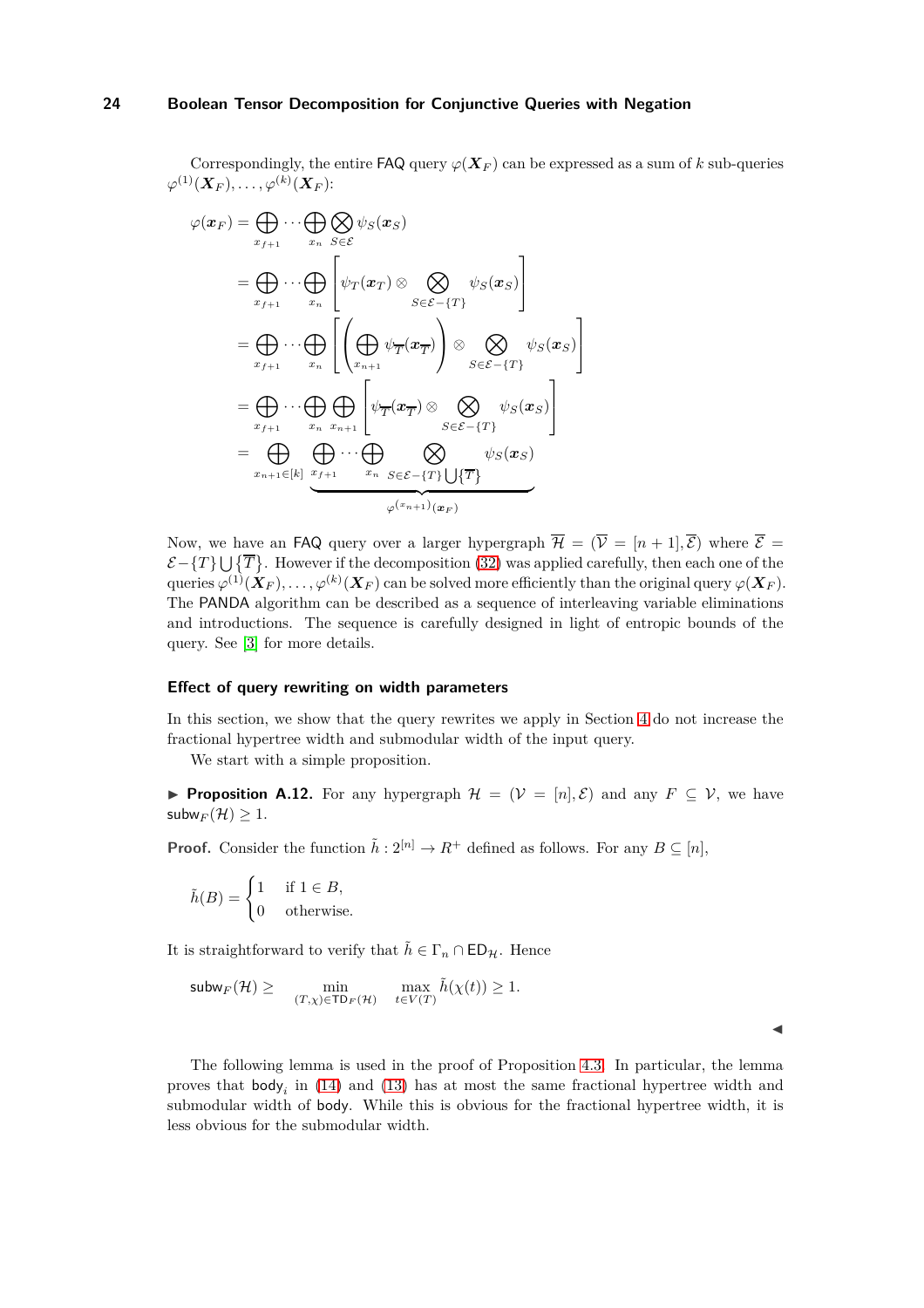**Lemma A.13.** Given a positive integer *n*, a hypergraph  $\mathcal{H} = (\mathcal{V} = [n], \mathcal{E})$  and a set  $F \subseteq V$ , let  $n' > n$  be another integer and  $\mathcal{H}' = (\mathcal{V}' = [n'], \mathcal{E}')$  be a hypergraph satisfying the following:  $\mathcal{E}' = \mathcal{E} \cup \{S_j \mid j \in [n'] - [n]\}$  where for each  $j \in [n'] - [n], S_j = \{i, j\}$  for some  $i \in [n]$ . Then, we have fhtw $F(\mathcal{H}') \leq$  fhtw $F(\mathcal{H})$  and  $\mathsf{subw}_F(\mathcal{H}') \leq \mathsf{subw}_F(\mathcal{H})$ .

**Proof.** Given any *F*-connex tree decomposition  $(T, \chi)$  of  $\mathcal{H}$ , let  $(\overline{T}, \overline{\chi})$  be a tree decomposition of  $\mathcal{H}'$  that is constructed from  $(T, \chi)$  as follows: For each edge  $S_j = \{i, j\} \in \mathcal{E}' - \mathcal{E}$ where  $j \in [n'] - [n]$  (hence  $i \in [n]$ ), we create a new bag  $t_j$  with  $\chi(t_j) = \{i, j\}$  and connect  $t_i$  to an arbitrary bag  $t \in V(T)$  where  $i \in \chi(t)$ . It is easy to verify that at the end we get a valid *F*-connex tree decomposition of  $\mathcal{H}'$ . We denote this tree decomposition by  $(\overline{T}, \overline{\chi})$ .

Let  $(T^*, \chi^*)$  be an *F*-connex tree decomposition of H whose fractional hypertree width is the minimum, i.e.,  $f$ htw $F((T^*, \chi^*))$  =  $f$ htw $F(\mathcal{H})$ . It follows that  $(\overline{T}^*, \overline{\chi}^*)$  is an *F*-connex tree decomposition of  $\mathcal{H}'$  and  $f$ htw $F(\mathcal{H}') \leq f$ htw $F((\overline{T}^*, \overline{\chi}^*)) \leq f$ htw $F((T^*, \chi^*)) = f$ htw $F(\mathcal{H})$ .

Let  $\beta$ :  $(\Gamma_n \cap \mathsf{ED}_\mathcal{H}) \to \mathsf{TD}_F(\mathcal{H})$  be a function that maps any given  $h \in \Gamma_n \cap \mathsf{ED}_\mathcal{H}$  to an *F*-connex tree decomposition  $\beta(h) = (T_h, \chi_h) \in \text{TD}_F(\mathcal{H})$  that satisfies

$$
\max_{t \in V(T_h)} h(\chi_h(t)) = \min_{(T,\chi) \in \mathsf{T} \mathsf{D}_F(\mathcal{H})} \max_{t \in V(T)} h(\chi(t)).
$$

Let  $\beta'$ :  $(\Gamma_{n'} \cap \mathsf{ED}_{\mathcal{H'}}) \to \mathsf{TD}_F(\mathcal{H'})$  be a function that maps any given  $h' \in \Gamma_{n'} \cap \mathsf{ED}_{\mathcal{H'}}$ to an *F*-connex tree decomposition  $\beta'(h') = (T_{h'}, \chi_{h'}) \in \text{TD}_F(\mathcal{H'})$  defined as follows. Let  $h: 2^{[n]} \to \mathbb{R}^+$  be the restriction of  $h'$  to  $2^{[n]}$ . Clearly,  $h \in \Gamma_n \cap \mathsf{ED}_{\mathcal{H}}$ . Let  $\beta(h) = (T_h, \chi_h)$ , then  $\beta'(\mathcal{H}') = (T_{h'}, \chi_{h'}) = (\overline{T}_h, \overline{\chi}_h).$ 

Now we have

$$
\text{subw}_F(\mathcal{H}') = \max_{h' \in \Gamma_{n'} \cap \text{ED}_{\mathcal{H}'}} \min_{(T,\chi) \in \text{TD}_F(\mathcal{H}')} \max_{t \in V(T)} h'(\chi(t))
$$
  
\n
$$
\leq \max_{h' \in \Gamma_{n'} \cap \text{ED}_{\mathcal{H}'}} \max_{t \in V(T_{h'})} h'(\chi_{h'}(t))
$$
  
\n
$$
\leq \max_{h' \in \Gamma_{n'} \cap \text{ED}_{\mathcal{H}'}} \max_{t \in V(T_{h'})} \left(1, \max_{t \in V(T_{h'})} h'(\chi_{h'}(t))\right)
$$
  
\n
$$
= \max_{h \in \Gamma_n \cap \text{ED}_{\mathcal{H}}} \max_{t \in V(T_h)} \left(1, \max_{t \in V(T_h)} h(\chi_h(t))\right)
$$
  
\n
$$
= \max_{h \in \Gamma_n \cap \text{ED}_{\mathcal{H}}} \max_{t \in V(T_h)} h(\chi_h(t))
$$
  
\n
$$
= \max(1, \text{subw}_F(\mathcal{H}))
$$
  
\n
$$
\leq \text{subw}_F(\mathcal{H})
$$

The last inequality above follows from Proposition [A.12.](#page-23-1)

#### <span id="page-24-0"></span>**A.4** *k***-restriction and error-correcting codes**

*k-restriction* is a very general class of problems introduced by Alon, Moshkovitz, and Safra [7]. An instance of a *k*-restriction problem has as its input an alphabet  $\Sigma$ , a positive integer *N* called the "length", and a set *D* of functions  $d : \Sigma^k \to \{0,1\}$ . Functions in *D* are called "demands," satisfying the condition that for every  $d \in D$ , there is some tuple  $\boldsymbol{a} \in \Sigma^k$  for which  $d(\mathbf{a}) = 1$ , i.e., every demand is satisfiable.

The problem is to construct a family  $\mathcal{F} \subseteq \Sigma^N$  as small as possible such that, for every subset  $S \in \binom{[N]}{k}$  and every demand  $d \in D$ , there is some  $f \in \mathcal{F}$  for which  $d(f(S)) = 1$ . Here, *f*(*S*) denote the restriction of *f* onto coordinates in *S*. In particular,  $f(S) \in \Sigma^k$ .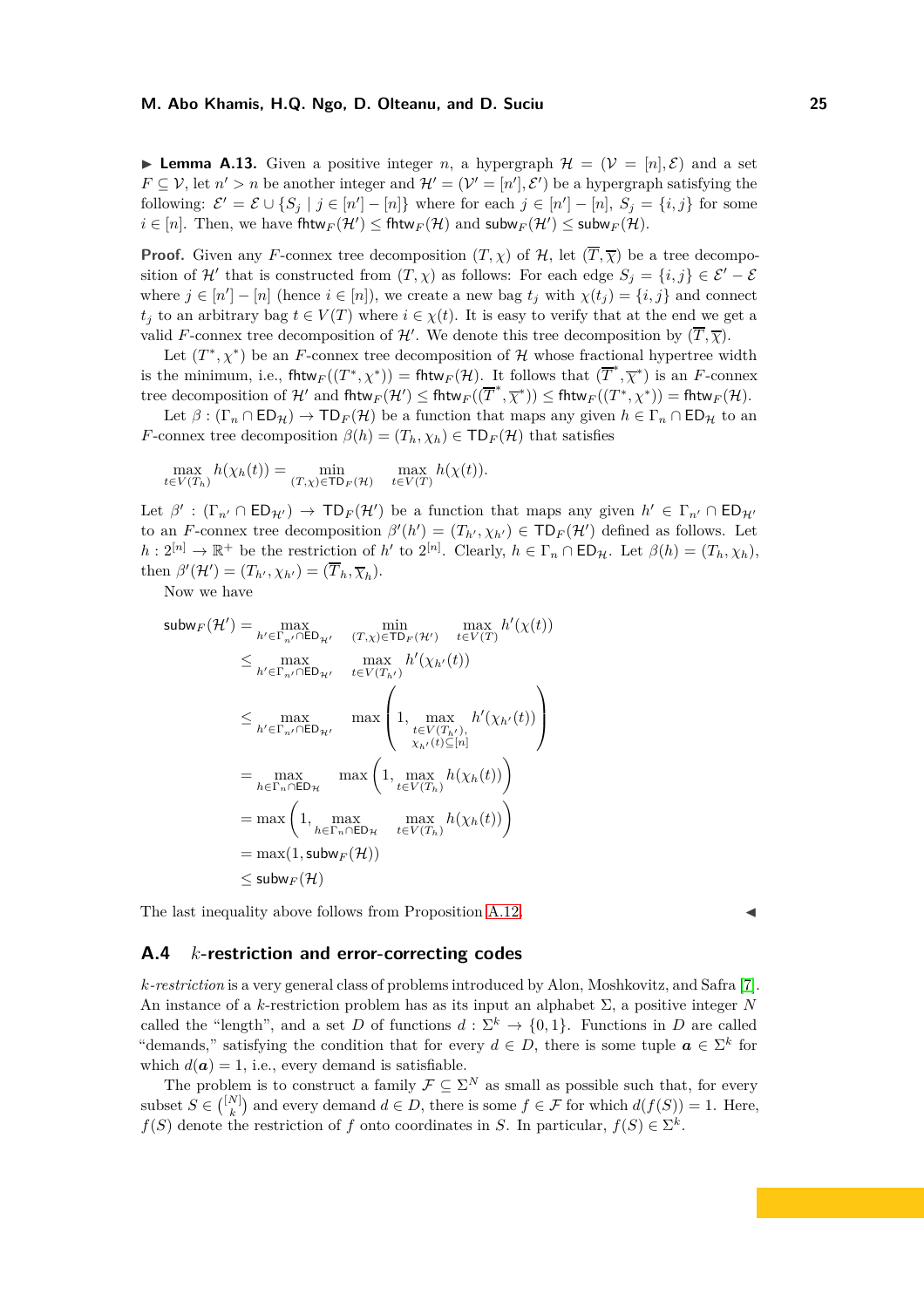It is also not hard to see that constructing a  $k$ -disjunct matrix is a  $(k + 1)$ -restriction problem, where the demands are of the form  $d(a) = 1$  for every  $(k + 1)$ -tuple *a* with one 1 and *k* 0s.

Let *n* and  $\Delta$  be positive integers, and  $\Sigma$  a finite alphabet. A *code* of length *n* and distance  $\Delta$  is a set of vectors  $C \subseteq \Sigma^n$  such that the Hamming distance between every two different vectors in *C* is at least  $\Delta$ . The vectors  $\mathbf{c} = (c_i)_{i \in [n]}$  in *C* are called *codewords*; and the indices  $i \in [n]$  are often called the *positions* of the code. The quantity  $\delta = \Delta/n$  is called the *relative distance* of the code.

A code *C* is called an  $[n, d, \Delta]_q$ *-linear code* if *C* is a linear subspace of  $\mathbb{F}_q^n$  of dimension *d* and minimum Hamming distance  $\Delta$  (where  $\mathbb{F}_q$  is the finite field of order *q*). The alphabet is  $\Sigma = \mathbb{F}_q$ . A linear code *C* can be generated from a *generator matrix*  $\mathbf{A} \in \mathbb{F}_q^{d \times n}$  in the sense that  $C = \{Am \mid m \in \mathbb{F}_q^d\}$ . (The canonical example of linear codes is the *Reed-Solomon code* [\[42\]](#page-18-19), widely used both in theory and practice.) One important aspect of linear codes is that, given the generator matrix  $\boldsymbol{A}$  (which can be stored with  $nd \log q$  bits), and a "message"  $m \in \mathbb{F}_q^d$ , we can compute any position of the codeword  $Am$  in time  $O(d \log q)$ .

# **B Missing Proofs**

# **B.1 Theorem [5.6](#page-12-1)**

<span id="page-25-0"></span>To prove the theorem, we need an auxiliary lemma.

**Lemma B.1.** Given positive integers  $2 \leq k \leq N$ , there exists a linear  $[n, d, \delta n]_q$ -code with relative distance  $\delta \geq 1 - 2/k^2$ , alphabet size  $q = \Theta(k^2)$ , length  $n = O(k^2 \log N)$ , and dimension  $d = \lceil \log_a N \rceil$ . Furthermore, a generator matrix for the code can be constructed in  $O(nq^d) = O(nN)$  time.

**Proof.** For  $q \geq 2$  define the *q*-ary entropy function

$$
H_q(x) = x \log_q(q-1) - x \log_q x - (1-x) \log_q(1-x).
$$

Using the method of conditional expectation to construct a generator matrix for linear codes, Porat and Rothschild [41] were able to obtain the following result. Theorem 3 from [41] states that, given prime power *q*, relative distance  $\delta \in (0,1)$ , integers *d, n* such that  $d \leq$  $(1-H_q(\delta))n$ , then we can construct the generator matrix of an  $[n, d, \delta n]_q$ -linear code in time  $O(nq^d)$ . To apply their result in our setting, we set *q* to be a power of 2 in the interval  $[2k^2, 4k^2)$ ,  $d = \lceil \log_q N \rceil$ , and  $\delta = 1 - 2/k^2$ . Then, there exists the desired code with length  $n = \left[\frac{d}{1-H_q(\delta)}\right]$ . We prove that  $n = O(k^2 \log N)$ . To see this, observe that

$$
1 - H_q(\delta) = \frac{\log q - \delta \log (q - 1) + \delta \log \delta + (1 - \delta) \log (1 - \delta)}{\log q}
$$
  
= 
$$
\frac{k^2 \log \frac{q}{q-1} + 2 \log \frac{2(q-1)}{k^2} - (k^2 - 2) \log \frac{k^2}{k^2 - 2}}{k^2 \log q}
$$
  
= 
$$
\frac{\Theta(1)}{k^2 \log k}
$$

In the above, we used the fact that, for any constant  $c > 0$ , the function  $(1 + c/x)^x$  is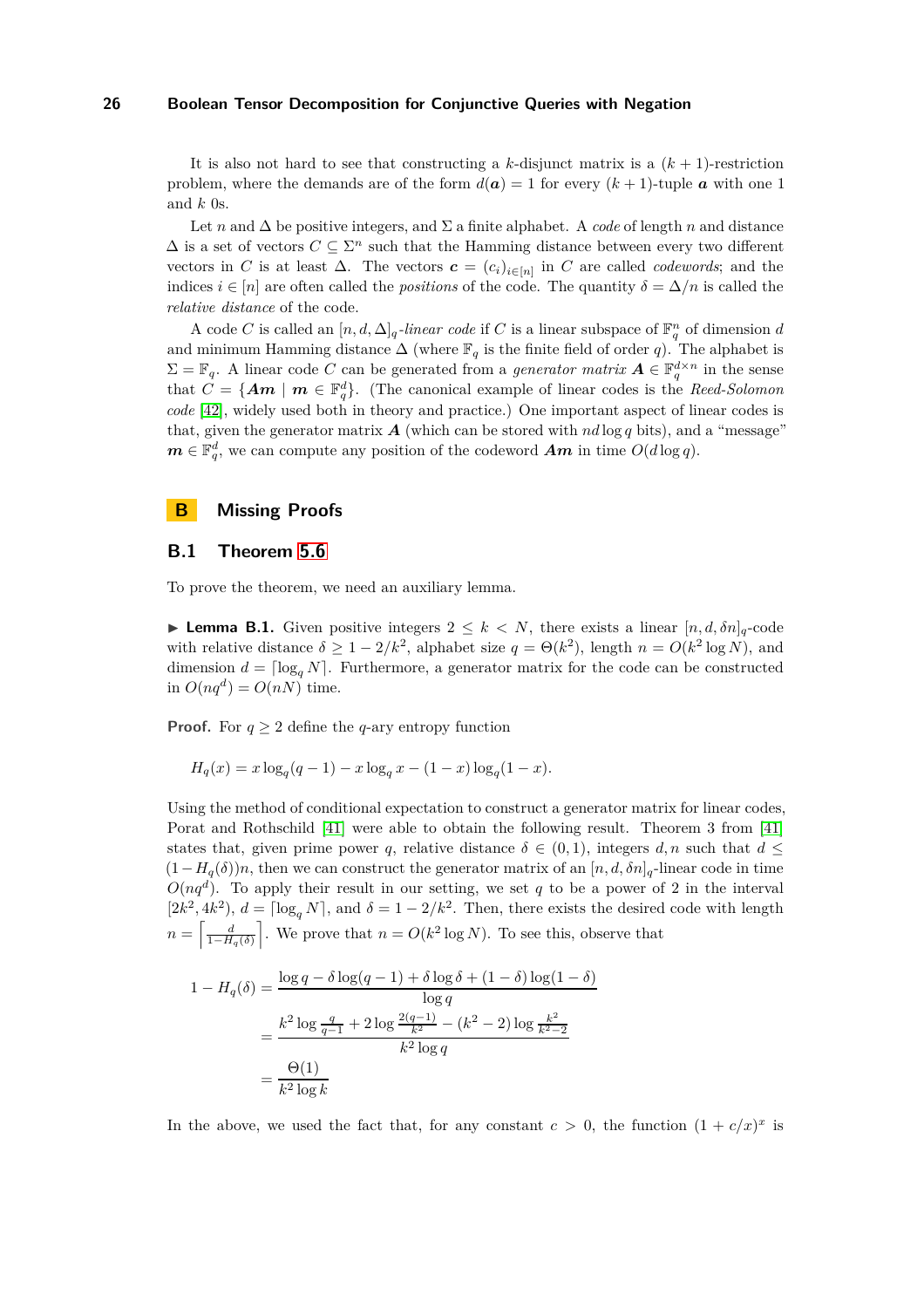sandwiched between  $1 + c$  and  $e^c$ . For example, since  $k^2 \le q - 1 \le 4k^2$ , we have

$$
k^2 \log \frac{q}{q-1} = \log \left(1 + \frac{1}{q-1}\right)^{k^2} \le \log \left(1 + \frac{1}{k^2}\right)^{k^2} \le 1,
$$
  

$$
k^2 \log \frac{q}{q-1} = \log \left(1 + \frac{1}{q-1}\right)^{k^2} \ge \log \left(1 + \frac{1}{4k^2}\right)^{k^2} \ge \log(5/4).
$$

The other two terms  $2 \log \frac{2(q-1)}{k^2}$  and  $(k^2 - 2) \log \frac{k^2}{k^2 - 1}$ *k*2−2 are bounded similarly. ◭

The derandomization step in the proof of the theorem below is a simple adaptation of the construction from [7]. Their construction does not work directly on our problem because ours is not exactly a *k*-restrictions problem, and we had to choose the "outer code" carefully to have good parameters with a linear runtime.

#### **Theorem [5.6](#page-12-1) re-stated**

Let  $\mathcal{G} = (U, \mathcal{A})$  be a multi-hypergraph,  $c = \max_{h \in \mathsf{col}(\mathcal{G}, N)} \chi(h(\mathcal{G}))$ , and  $\mathbf{p} = (p_1, \ldots, p_c) \in \mathbb{R}_+^c$ be a fixed non-negative real vector such that  $||p||_1 = 1$ . Define

$$
\theta(\mathbf{p}) = \min_{h \in \text{col}(\mathcal{G}, N)} \sum_{\mathbf{\mu} \in T_c(h)} n(\mathbf{\mu}, h) \prod_{i=1}^c p_i^{\mu_i}
$$
\n(33)

Then, the following hold:

(a) There exists a family F of functions  $f : [N] \to [c]$  satisfying [\(15\)](#page-10-4) such that

<span id="page-26-0"></span>
$$
|\mathcal{F}| \le \left\lceil \frac{\ln P(\mathcal{G}, N)}{\theta(\mathbf{p})} \right\rceil \le \frac{|U| \log N}{\theta(\mathbf{p})}.\tag{34}
$$

(b) There is a strongly explicit family  $\mathcal{F}'$  of functions  $f : [N] \to [c]$  satisfying [\(15\)](#page-10-4) such that

$$
|\mathcal{F}'| = O\left(\frac{|U|^3 \cdot \log|U| \cdot \log N}{\theta(\mathbf{p})}\right). \tag{35}
$$

**Proof of Theorem [5.6.](#page-12-1)** To prove part (*a*), let  $h: U \to [N]$  be an arbitrary *N*-coloring of G. Let D be the distribution of functions  $f : [N] \to [c]$  in which we assign  $f(x) = i \in [c]$  with probability  $p_i$  independently for every  $x \in [N]$ . In other words,  $\mathcal{D}$  is the product distribution specified by the matrix  $P = (p_{ij})_{i \in [c], j \in [N]}$  where  $p_{ij} = p_i$  for all *j*. (See Section [A.1.](#page-19-2)) It is straightforward to verify that

$$
\text{Prob}[f \circ h \text{ is a proper coloring of } \mathcal{G}] = \text{Prob}[f \text{ is a proper coloring of } h(\mathcal{G})]
$$
\n
$$
= \sum_{\mu \in T_c(h)} n(\mu, h) \prod_{i=1}^c p_i^{\mu_i} \ge \theta(p).
$$

Now, let F be a (random) family of functions  $f : [N] \to [c]$  constructed by picking randomly and independently (with replacement)  $r = \left[\frac{\ln P(G,N)}{\theta(n)}\right]$  $\left[\frac{P(\mathcal{G},N)}{\theta(\boldsymbol{p})}\right]$  functions *f* from the distribution  $\mathcal{D}$ above. Then, for a fixed proper  $N$ -coloring  $h$  of  $\mathcal{G}$ ,

$$
\operatorname{Prob}_{\mathcal{F}}\left[\forall f \in \mathcal{F} : f \circ h \text{ is not a proper coloring of } \mathcal{G}\right] \le (1 - \theta(\mathbf{p}))^r < e^{-\theta(\mathbf{p})r}. \tag{36}
$$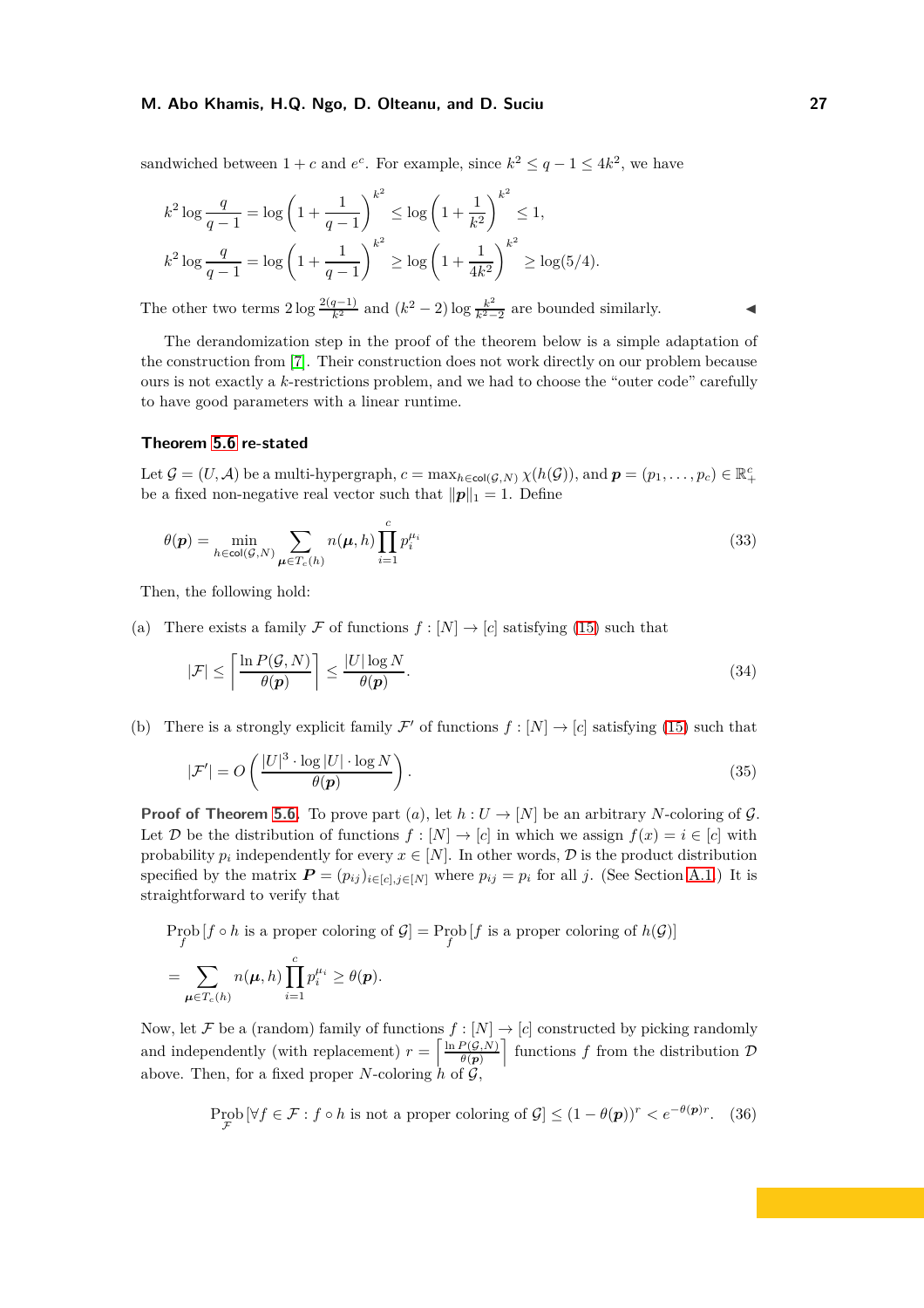The last inequality above holds because  $1 - x < e^{-x}$  for all  $x \neq 0$ . By the union bound, it follows that

$$
\operatorname{Prob}_{\mathcal{F}}[\exists h \forall f \in \mathcal{F} : f \circ h \text{ is not a proper coloring of } \mathcal{G}] < P(\mathcal{G}, N) \cdot e^{-\theta(\mathbf{p})r} \le 1. \tag{37}
$$

Hence, there exists a family  $\mathcal F$  satisfying [\(15\)](#page-10-4) whose size is bounded in [\(34\)](#page-26-0), proving part (*a*) of the theorem. We also used the trivial fact that  $P(G, N) \leq N^{|U|}$  to obtain the second inequality in  $(34)$ , but this inequality may be a huge overestimate for some graphs  $\mathcal{G}$ .

To show part (*b*), we first prove a claim.

**Claim.** In  $O(N^{|U|})$ -time, we can construct a family F satisfying [\(15\)](#page-10-4) with size  $|\mathcal{F}| \le$  $2\frac{|U|\log N}{\theta(n)}$  $\frac{|\log N}{\theta(\boldsymbol{p})}$ .

*Proof of the claim.* We show how the above randomized construction of  $\mathcal F$  can be derandomized to run in time  $O(N^{|U|})$ . First, we show how to construct the family  $\mathcal F$ satisfying [\(34\)](#page-26-0) in an **un**reasonable amount of time. To do so, we formulate the construction of F as a set cover problem. In this set cover problem, the universe consists of all *N*-colorings  $h: U \to \mathcal{G}$ , and every function  $f: [N] \to [c]$  is a "set," which contains all elements *h* in the universe for which  $f \circ h$  is a proper *c*-coloring of  $\mathcal{G}$ . By running the greedy set-covering algorithm for this set cover instance<sup>[7](#page-27-0)</sup>, we can construct  $\mathcal F$  satisfying [\(15\)](#page-10-4) in time  $O(N^{|U|} \cdot c^N)$ . From Proposition 3 from [7], the size of the cover,  $|\mathcal{F}|$ , can also be bounded by [\(34\)](#page-26-0). The runtime of  $O(N^{|U|} \cdot c^N)$  is too large, however. Of the two factors,  $c^N$  is the much more serious one, caused by the fact that there are too many "sets" to choose from. The next idea is to use distribution approximation to reduce the number of "sets".

From Theorem [A.1,](#page-19-3) by setting  $\delta = \frac{\theta(\mathbf{p})}{2e^{\mathcal{U}}}\mathbf{p}$  $\frac{\theta(\mathbf{p})}{2c^{|U|}},$  we can construct a set  $\mathcal{S} \subseteq \Sigma^N$  with  $|\mathcal{S}| =$  $p$ oly $(c^{|U|}/\theta(p), \log N)$  for which S is a  $(|U|, \frac{\theta(p)}{2c^{|U|}})$  $\frac{\partial(\mathbf{p})}{\partial c^{|U|}}$ -approximation of  $\mathcal{D}$ . The algorithm runs in time  $\text{poly}(N, c^{|U|}/\theta(p))$ . Let  $I = \{h(j) \mid j \in U\}$ . Recall that a random  $f \in \Sigma^N$  (from either D or S) is equivalent to a random tuple  $X_{[N]}$  where  $X_i = f(i)$ . Let  $V_I \subseteq \Sigma^I$  denote the set of tuples  $v_I \in \Sigma^I$  such that  $f \circ h$  is a proper *c*-coloring of  $\mathcal G$  iff  $X_I = v_I$ .

Due to the  $(|U|, \frac{\theta(\mathbf{p})}{2c^{|U|}})$  $\frac{\partial(\mathbf{p})}{\partial c^{|U|}}$ -approximation, it follows that

$$
\begin{aligned} &\text{Prob}[f \circ h \text{ is a proper coloring of } \mathcal{G}] = \sum_{\mathbf{v}_I \in \mathbf{V}_I} \text{Prob}[\mathbf{X}_I = \mathbf{v}_I] \\ &\geq \sum_{\mathbf{v}_I \in \mathbf{V}_I} \left( \text{Prob}[\mathbf{X}_I = \mathbf{v}_I] - \frac{\theta(\mathbf{p})}{2c^{|U|}} \right) \\ &= \text{Prob}[f \circ h \text{ is a proper coloring of } \mathcal{G}] - |V_I| \frac{\theta(\mathbf{p})}{2c^{|U|}} \geq \theta(\mathbf{p}) - c^{|I|} \frac{\theta(\mathbf{p})}{2c^{|U|}} \geq \theta(\mathbf{p}) - c^{|U|} \frac{\theta(\mathbf{p})}{2c^{|U|}} \\ &= \theta(\mathbf{p})/2. \end{aligned}
$$

Now, we run the greedy algorithm on the smaller set collection  $S$ , and apply Proposition 3 from [7], we obtain a family F whose size is bounded by  $\frac{2|U|\log N}{\theta(p)}$ . The greedy algorithm now runs in time  $\mathsf{poly}(N^{|U|}, c^{|U|}/\theta(\mathbf{p}))$  only, because the "sets" are now only members of  $|\mathcal{S}|$ instead of  $[c]^N$ . This is an improvement that we will use as a blackbox for part  $(b)$ . This *concludes the proof of the above claim.* 

To prove part (*b*) of Theorem [5.6,](#page-12-1) our next idea is to use "code concatenation" to reduce the runtime of  $\text{poly}(N^{|U|}, c^{|U|}/\theta(p))$  dramatically down to  $\tilde{O}(N)$ . Code concatenation is an idea widely used in coding theory and derandomization [7, 30], and their numerous applications such as group testing [22, 33] or compressed sensing [34].

<span id="page-27-0"></span><sup>7</sup> At each step, select the set covering the most number of uncovered elements in the universe.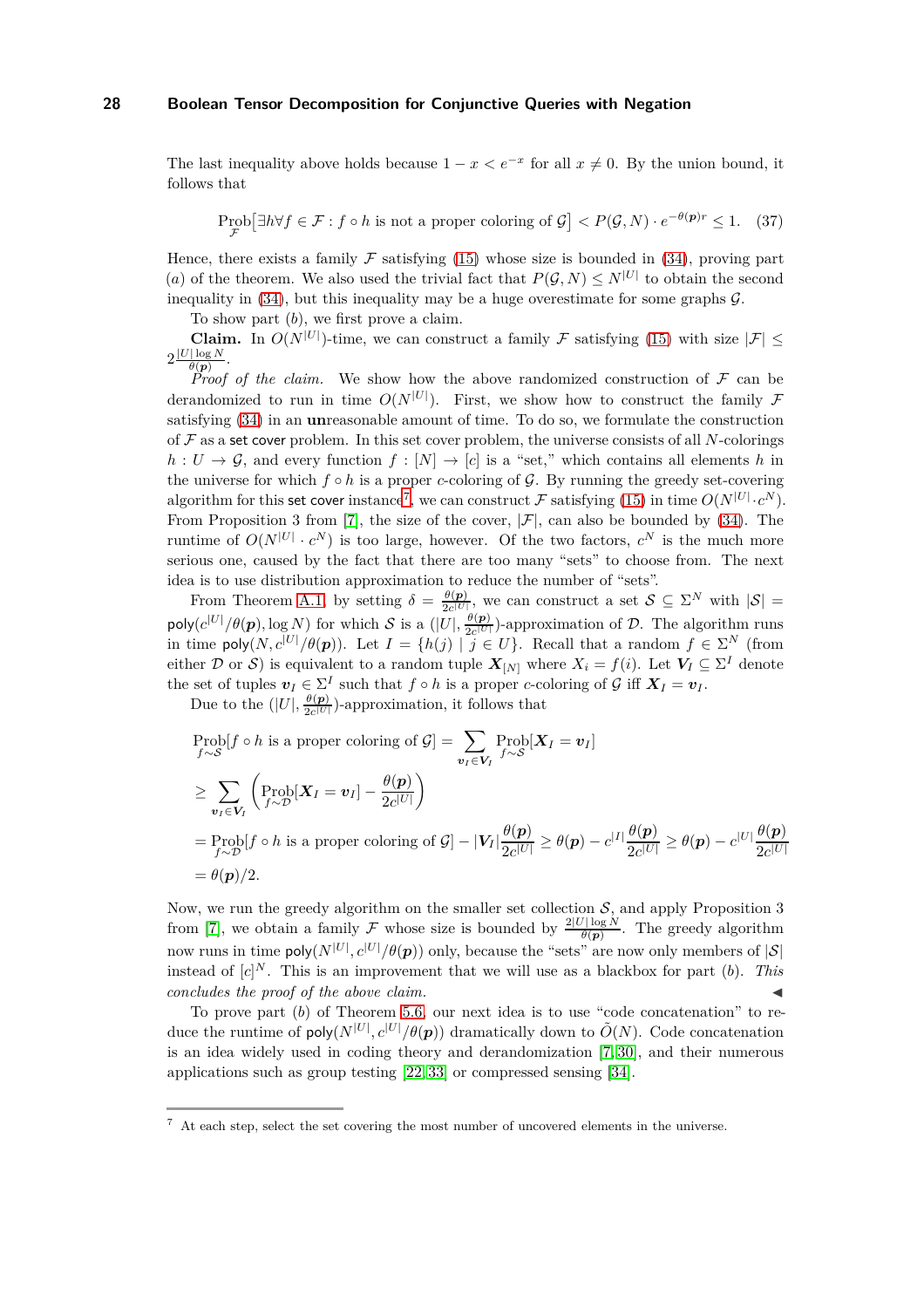Let *C* denote the  $[n, d, \delta n]_q$ -linear code obtained from Lemma [B.1](#page-25-0) with  $k = |U|$  and  $n = O(k^2 \log N)$ . Now, every pair of codewords share at most  $(1 - \delta)n = 2n/|U|^2$  positions. Hence, given any collection of |*U*| codewords, there has to be  $n - {U \choose 2} \frac{2n}{|U|^2} > 0$  positions where those |*U*| codewords contain pair-wise distinct symbols. In particular, there has to be one position  $i \in [n]$  in which all |*U*| codewords have different symbols.

From the derandomization result in the claim above, applied to the same problem with *N* replaced by *q*, we know that we can construct a family  $\bar{\mathcal{F}}$  of functions  $\bar{f}$  : [*q*]  $\rightarrow$  [*c*] such that, for any proper *q*-coloring  $\bar{h}: U \to [q]$  of G, there exists an  $\bar{f} \in \bar{\mathcal{F}}$  such that  $\bar{f} \circ \bar{h}$  is a proper *c*-coloring of G. The family  $\bar{\mathcal{F}}$  has size bounded by

$$
|\bar{\mathcal{F}}| \le \frac{2|U| \log q}{\theta(p)} = O\left(\frac{|U| \log |U|}{\theta(p)}\right).
$$

Now, we construct  $\mathcal F$  by using  $C$  as the outer code and  $\bar{\mathcal F}$  as the inner code. In particular, let  $C = \{w_j | j \in [N]\}\$ . For every position  $i \in [n]$  of *C* and every function  $\bar{f} \in \bar{\mathcal{F}}$ , there is a function  $f : [N] \to [c]$  defined by  $f(i) = \overline{f}(\mathbf{w}_i(i))$ . (Here,  $\mathbf{w}_i$  denotes the *j*th codeword and  $w_i(i)$  is the symbol at the *i*th position of the *j*th codeword.) We show that this family F satisfies condition [\(15\)](#page-10-4). Let  $h: U \to [N]$  be an arbitrary *N*-coloring of G. Then, as reasoned above, there has to be a position  $i \in [n]$  for which the symbols  $w_i(i)$  are distinct for all  $j \in h(U)$ . Define  $\bar{h}: U \to [q]$  where  $\bar{h}(v) = \mathbf{w}_{h(v)}(i)$ . Then,  $\bar{h}$  is a proper *q*-coloring of  $\mathcal{G},$ which means there exists  $\bar{f} \in \bar{\mathcal{F}}$  for which  $\bar{f} \circ \bar{h}$  is a proper *c*-coloring of G. By construction  $\bar{f} \circ \bar{h} \in \mathcal{F}$ . The size of the strongly explicit family F constructed above is bounded by  $|U|^2$  $\log N \cdot |\bar{\mathcal{F}}|$ .

# **B.2 Proposition [5.8](#page-12-4)**

#### **Proposition [5.8](#page-12-4) re-stated**

The following hold:

- (a) Given a multi-hypergraph  $\mathcal{G} = (U, \mathcal{A})$  with  $|U| = k$  and  $c = \max_{h \in \text{col}(\mathcal{G}, N)} \chi(h(\mathcal{G}))$ , it holds that  $\theta^* \geq \frac{1}{c^c} \geq \frac{1}{k^k}$ .
- (b) Suppose  $\mathcal{G} = K_{\mu}$  for some positive integer tuple  $\mu = (\mu_1, \dots, \mu_{\ell}),$  where  $\mu_1 \geq \dots \geq$  $\mu_{\ell} \geq 1$ . Let  $S_{\ell}$  denote the set of all permutations of [ $\ell$ ], and FP( $\mu$ ) denote the number of permutations  $\pi \in S_{\ell}$  for which  $\mu_i = \mu_{\pi(i)}, \forall i \in [\ell]$ . Then,

<span id="page-28-0"></span>
$$
\theta^* = \max_{\mathbf{p}} \sum_{\pi \in S_{\ell}} \prod_{i=1}^{\ell} p_i^{\mu_{\pi(i)}} \ge \sum_{\pi \in S_{\ell}} \prod_{i=1}^{\ell} \left( \frac{\mu_i}{\|\boldsymbol{\mu}\|_1} \right)^{\mu_{\pi(i)}} \ge \text{FP}(\boldsymbol{\mu}) \prod_{i=1}^{\ell} \left( \frac{\mu_i}{\|\boldsymbol{\mu}\|_1} \right)^{\mu_i}.
$$
 (38)

**Proof.** Part (*a*) is trivial to verify, by picking  $p = (p_i)_{i \in [c]}$  where  $p_i = 1/c$ . For part (*b*), consider any *N*-coloring *h* of G. Let  $I_1, \ldots, I_\ell$  denote the independent sets of G where  $|I_i| = \mu_i$ . It is easy to verify that  $h(\mathcal{G})$  is also a complete  $\ell$ -partite graph, with independent sets  $I_i^h, i \in [\ell]$  such that  $I_i^h \subseteq I_i$  for all  $i \in [\ell]$ . Every  $\ell$ -coloring of  $h(\mathcal{G})$  is a permutation  $\pi \in S_\ell$  which assigns color *i* to all vertices in  $I_i^h$ . Hence, for any  $\pi$ ,

$$
\sum_{\mu' \in T_{\ell}(h)} n(\mu, h) \prod_{i=1}^{\ell} p_i^{\mu'_i} = \sum_{\pi \in S_{\ell}} \prod_{i=1}^{\ell} p_i^{I_{\pi(i)}^h} \ge \sum_{\pi \in S_{\ell}} \prod_{i=1}^{\ell} p_i^{I_{\pi(i)}} = \sum_{\pi \in S_{\ell}} \prod_{i=1}^{\ell} p_i^{\mu_{\pi(i)}}
$$

This proves that  $\theta^* \ge \max_{p} \sum_{\pi \in S_{\ell}} \prod_{i=1}^{\ell} p_i^{\mu_{\pi(i)}}$ . To see that equality holds, note that for the function *h* assigning  $h(v) = i$ , we have  $I_i^h = I_i$ . Hence, the equality in [\(38\)](#page-28-0) follows. The first inequality in [\(38\)](#page-28-0) follows from setting  $p_i = (\mu_i / ||\mu||_1)^{\mu_i}$ . The last inequality is trivial.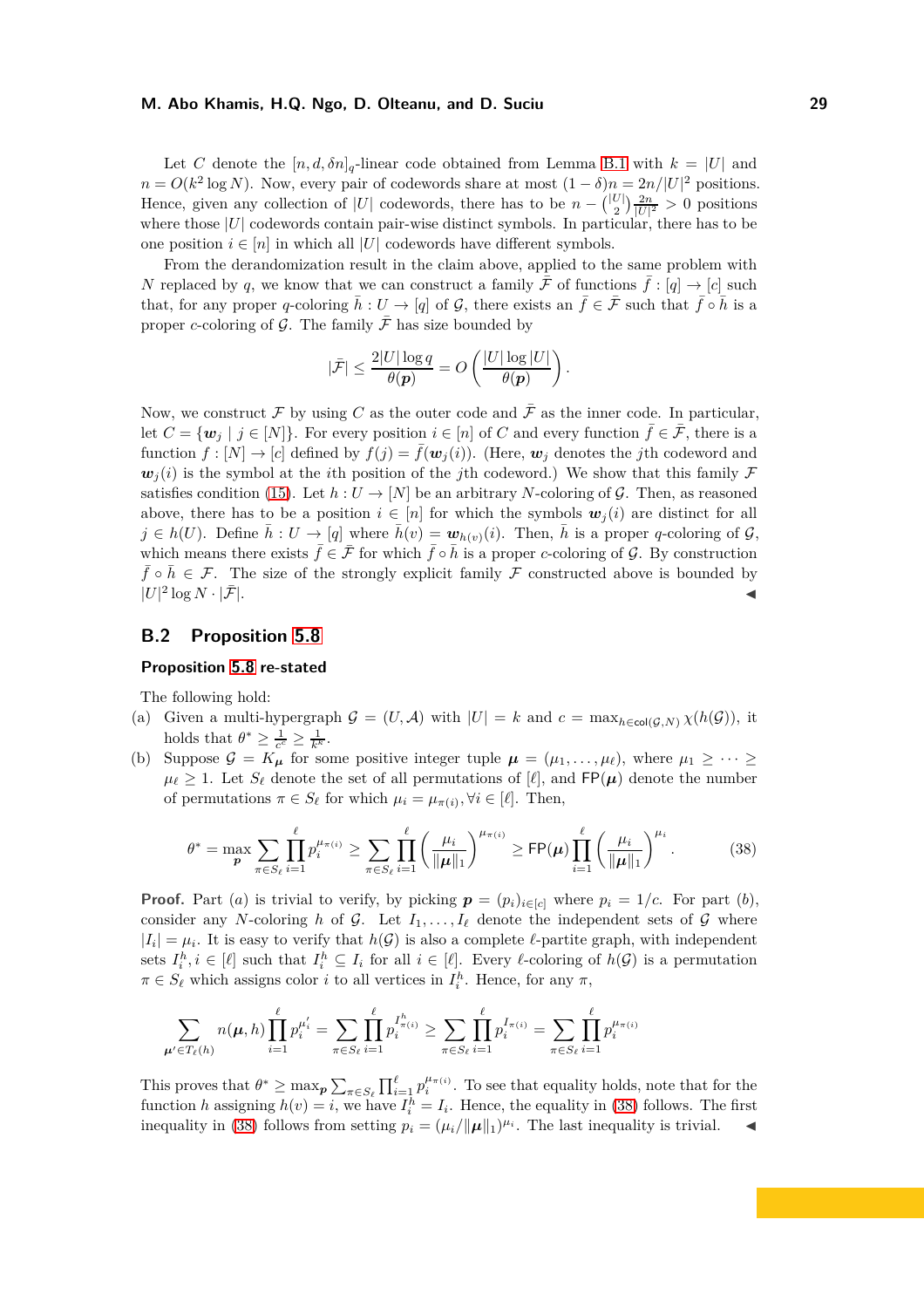# <span id="page-29-0"></span>**C** Reducing query complexity

Theorem [1.1,](#page-1-2) proved in Section [6,](#page-13-0) was mainly concerned with reducing the data complexity of the evaluation problem of queries of the form [\(1\)](#page-0-1). In this section, we introduce two ideas to further reduce the combined complexity of that problem. The first idea is to think of colorings as a join problem. The second idea is to exploit symmetry in the colorings to save computation time.

#### **Colorings as a join**

In the runtime expression [\(26\)](#page-14-0) above,  $P(\mathcal{G}, c)$  can be as large as  $c^{|U|}$ , even when the graph  $\mathcal G$  itself is very simple. Our next idea aims to reduce this factor down. We present a couple of ideas to reduce this factor down dramatically, by encoding the colorings  $g \in \text{col}(\mathcal{G}, c)$ as the result of a join as follows. Introduce  $|U|$  new variables  $(C_i)_{i\in U}$ , whose domains are  $Dom(C_i) = [c]$ , for all  $i \in U$ . To each hyperedge  $S \in \mathcal{A}$ , the relation  $NAE(C_S)$  encodes the fact that the coloring is valid for the hyperedge *S*. (These relations  $NAE(C<sub>S</sub>)$  can be materialized, but we don't have to because we can verify easily if a tuple belongs to the relation.) Then, the body of the query [\(22\)](#page-13-1) can be equivalently formulated as

$$
\bigvee_{f \in \mathcal{F}} \bigwedge_{S \in \mathcal{E}} R_S(X_S) \land \bigwedge_{i \in U} (f(X_i) = C_i) \land \bigwedge_{S \in \mathcal{A}} \mathsf{NAE}(C_S).
$$
\n(39)

Now, by using a semiring over  $|\mathcal{F}|$ -bit vectors, the formula [\(39\)](#page-29-1) can be viewed as a **SumProd** formula over  $|\mathcal{F}|$ -bit vectors, whose hypergraph  $\mathcal{H}' = (\mathcal{V}', \mathcal{E}')$  is defined as follows. The vertex set is  $\mathcal{V}' = \{X_i \mid i \in \mathcal{V}\} \cup \{C_i \mid i \in U\}$ . The edge set is  $\mathcal{E}' = \mathcal{E} \cup \{\{X_i, C_i\} \mid i \in \mathcal{V}\}$ *U*}∪{ $C_S$  |  $S \in \mathcal{A}$ }. In words,  $\mathcal{H}'$  is a super-graph of  $\mathcal{H}$ , where we add to  $\mathcal{H}$  the edges  $\{X_i, C_i\}$  for  $i \in U$ , and  $C_S$  for  $S \in \mathcal{A}$ .

► **Example C.1.** Consider the following query:

$$
Q \leftarrow \bigwedge_{i \in [5]} R_i(X_i, X_{i+1}) \land (X_4 \neq X_1) \land (X_4 \neq X_2) \land (X_4 \neq X_6). \tag{40}
$$

<span id="page-29-2"></span>The graphs  $\mathcal H$  and  $\mathcal H'$  are shown in Fig. [1.](#page-29-2)

<span id="page-29-3"></span><span id="page-29-1"></span>



**Figure 1** The graphs  $H$  and  $H'$  from Example [C.1.](#page-29-3)

<span id="page-29-4"></span>To evaluate [\(39\)](#page-29-1), we run  $\mathsf{InsideOut}$  on a variable ordering of  $\mathcal{H}'$ . (See Section [A.2](#page-19-1) and [\[2\]](#page-17-0).) Let  $\pi$  be a variable ordering of  $\mathcal{H}'$ . Given a variable  $Z$  of  $\mathcal{H}'$  (which could be either an "input variable"  $X_i$  or a "color variable"  $C_j$ ), let  $J_Z^{\pi}$  denote the set of variables involved in computing the intermediate result when  $\textsf{InsideOut}\$  eliminates the variable  $Z$ , as in Eq. [\(30\)](#page-20-0) and [\(31\)](#page-20-1) of Definition [A.4.](#page-20-1)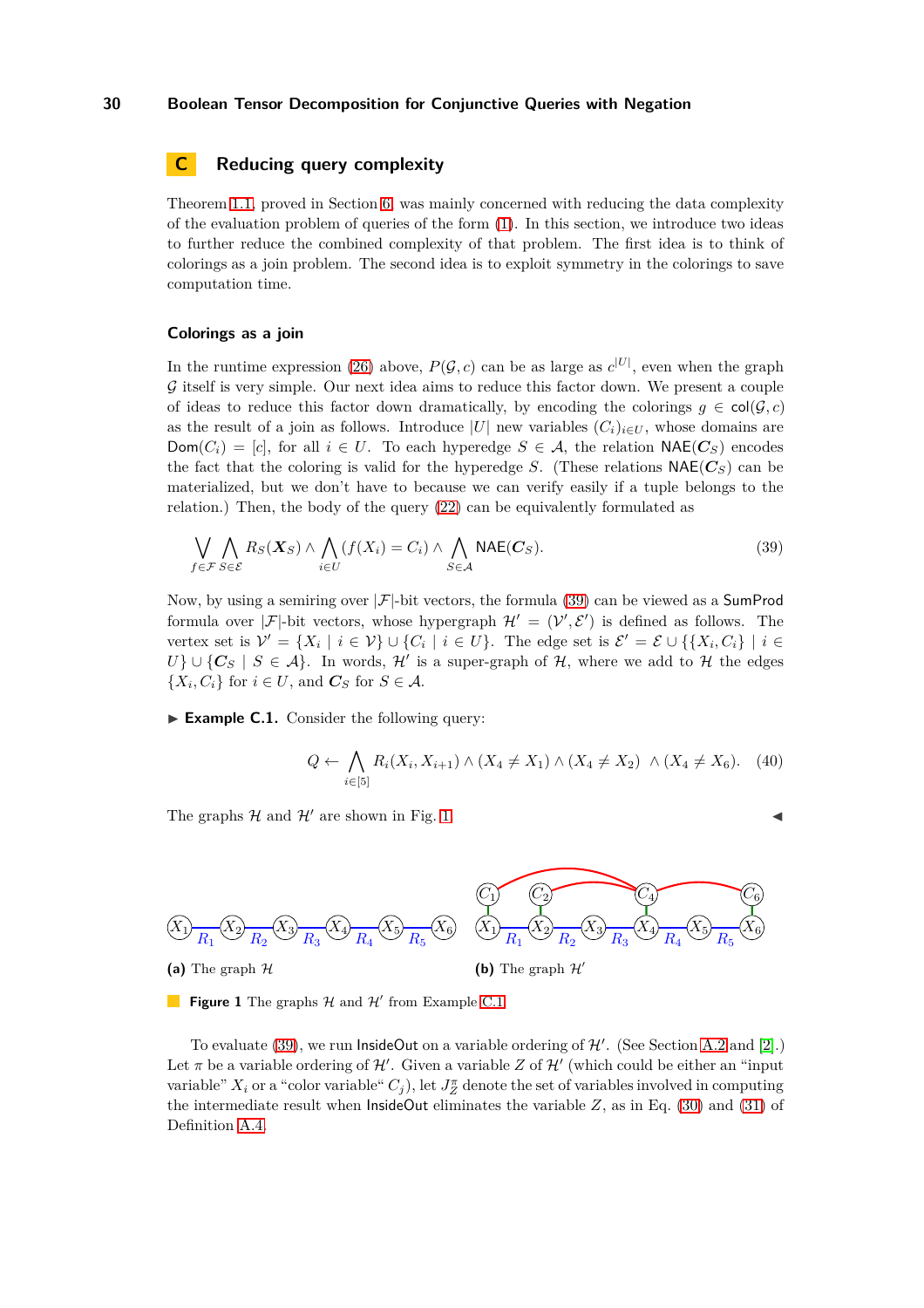► **Example C.2.** For the query shown in Example [C.1,](#page-29-3) consider the following three different variable orders of  $\mathcal{H}'$  to run InsideOut on:

$$
\pi_1 = X_4 X_5 X_6 X_3 X_2 X_1 C_4 C_6 C_2 C_1
$$
  
\n
$$
\pi_2 = C_4 C_6 C_2 C_1 X_4 X_5 X_6 X_3 X_2 X_1
$$
  
\n
$$
\pi_3 = C_4 X_4 X_5 C_6 X_6 X_3 C_2 X_2 C_1 X_1.
$$

These variable orders correspond to different tree decompositions. For  $\pi_1$ , there is an intermediate relation computed over  $J_{C_4}^{\pi_1} = \{X_4, X_6, X_2, X_1, C_4\}$ . Since  $C_4$  is functionally determined by  $X_4$ , this subproblem can be solved in  $O(N^3)$ -time, because  $\rho^*_{\mathcal{H}}(X_4X_6X_2X_1) = 3$ . (See Definition [A.5.](#page-21-3)) For  $\pi_2$ , there is an intermediate relation computed over  $J_{X_4}^{\pi_2}$  =  $\{C_4, C_6, C_2, C_1, X_4\}$ , which can be solved in time  $O((c-1)^3 \cdot N)$ . This is because once we fix a binding for  $X_4$ , the color  $C_4$  is also fixed at  $C_4 = f(X_4)$ , and there are  $c - 1$  choices for each of the other three colors. For  $\pi_3$ , the runtime is bounded by  $O(cN)$ , which is better than both  $\pi_1$  and  $\pi_2$ .

Assume a variable ordering  $\pi$  of  $\mathcal{H}'$  and let *Z* be either an input variable  $X_i$  or a color variable  $C_j$ . Let  $J_Z^{\pi}|\mathcal{V}$  denote the set of input variables in  $J_Z^{\pi}$ , and  $J_Z^{\pi}|_U$  denote the set of color variables in  $J_Z^{\pi}$  which are *not* functionally determined by input variables in  $J_Z^{\pi}$ . Let  $\pi|_{\mathcal{V}}$  denote the subsequence of  $\pi$  containing only the input variables.

<span id="page-30-0"></span>**Proposition C.3.** For a given variable ordering  $\pi$  of  $\mathcal{H}'$ , the runtime of InsideOut is in the order of

$$
\alpha \cdot \max_Z \left( c^{|J_Z^{\pi}|_{U}|} \cdot N^{\rho^{\ast}_{\mathcal{H}}(J_Z^{\pi}|_{\mathcal{V}})} \right) + \beta \geq \alpha \cdot N^{\mathsf{ifhtw}(\mathcal{H}, \pi|_{\mathcal{V}})} + \beta \geq \alpha \cdot N^{\mathsf{fhtw}(\mathcal{H})} + \beta
$$

where  $\alpha = |\mathcal{E}'| \cdot |\mathcal{V}'|^2 \cdot \log N$  and  $\beta = \alpha \cdot |\textsf{output}|$ .

**Proof.** The first bound is proved in the exact same way as Theorem [2.7.](#page-6-3) The first inequality follows from the fact that  $\mathcal{H}'$  is a super-graph of  $\mathcal{H}$ . The second inequality follows from the fact that, the induced fractional hypertree width of of  $\pi|_V$  w.r.t. H is at least the fractional hypertree width of  $H$ . (See Definition [A.5\)](#page-21-3)

**Example C.4.** Consider the variable order  $\pi_2$  above. For each variable *Z* in  $\pi_2$ , the following table shows the sets  $J_Z^{\pi_2}$ ,  $J_Z^{\pi_2}|_V$ ,  $J_Z^{\pi_2}|_U$  and the time needed to compute the subproblem over  $J_Z^{\pi}$  and eliminate  $Z$ :

|       |                   | $J^{\pi_2}_Z _{\mathcal{V}}$ | $J^{\pi_2}_{Z} _U$ | runtime  |
|-------|-------------------|------------------------------|--------------------|----------|
| $X_1$ | $X_2X_1C_1$       | $X_2X_1$                     |                    | N        |
| $X_2$ | $X_2X_3C_1C_2$    | $X_2X_3$                     | $C_1$              | $N_c$    |
| $X_3$ | $X_3X_4C_1C_2$    | $X_3X_4$                     | $C_1C_2$           | $Nc^2$   |
| $X_6$ | $X_5X_6C_6$       | $X_5X_6$                     |                    | N        |
| $X_5$ | $X_4X_5C_6$       | $X_4X_5$                     | $C_6$              | $N_c$    |
| $X_4$ | $X_4C_4C_6C_1C_2$ | $X_4$                        | $C_6C_1C_2$        | $Nc^3$ . |
|       |                   |                              |                    |          |

Note that for  $Z = X_1$ , the set  $J_Z^{\pi_2}|_U$  does not contain the color variable  $C_1$  but is rather empty. This is because  $C_1$  is determined by the functional dependency  $C_1 = f(X_1)$  where  $X_1$  is in  $J_Z^{\pi_2}|_V$ . Moreover,  $\rho^*_{\mathcal{H}}(J_Z^{\pi_2}|_V = \{X_1, X_2\}) = 1$ , and hence the runtime to eliminate  $Z = X_1$  is  $O(N)$ .

Data complexity is more important than query complexity in database applications and we do not want to construct a variable ordering for which the interleaving of the color variables may increase the data complexity unnecessarily. This was the case for variable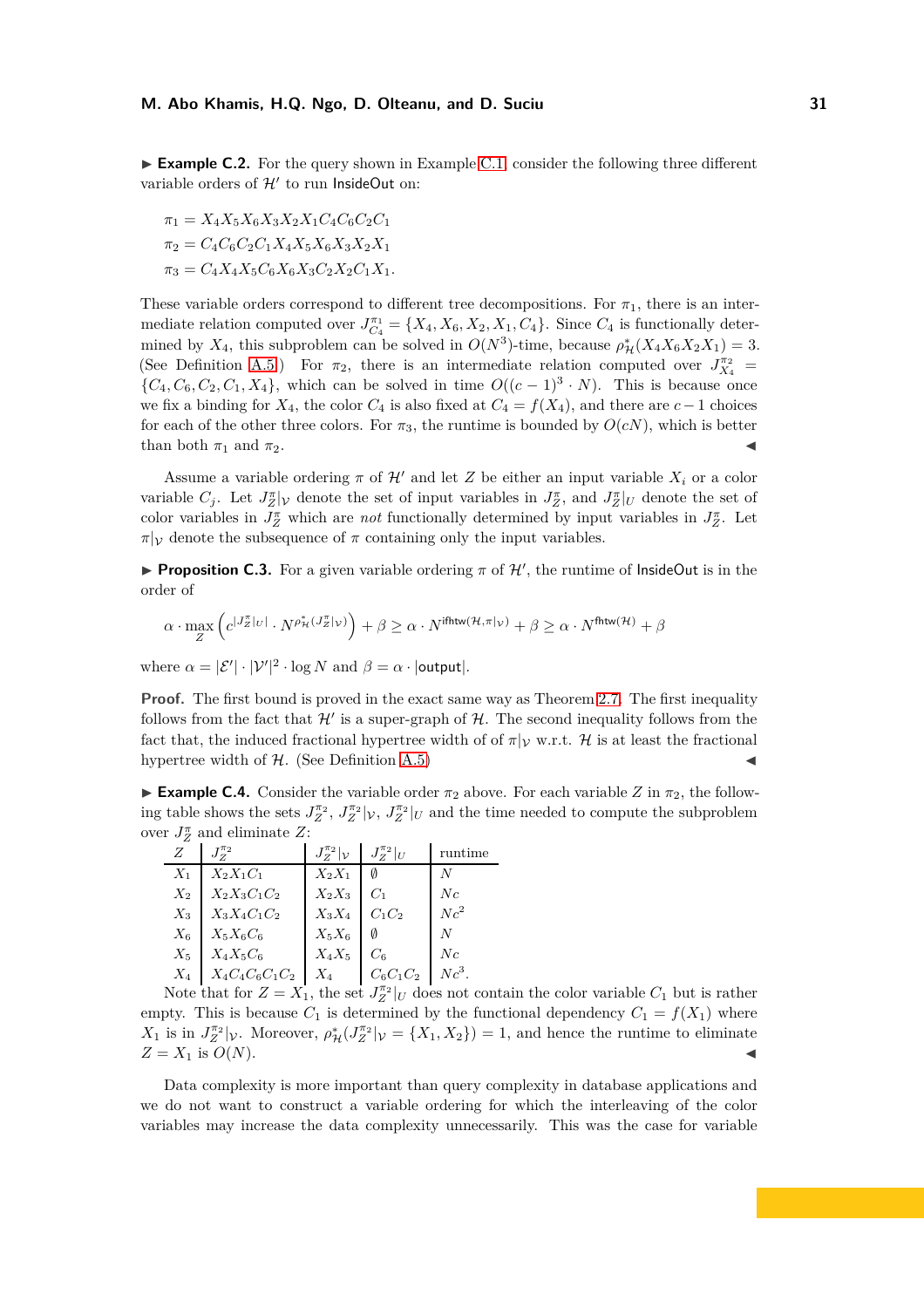ordering  $\pi_1$  in Example [C.2](#page-29-4) above: the subsequence  $\pi_1|_V = X_4 X_5 X_6 X_3 X_2 X_1$  has an optimal induced fractional hypertree width of ifhtw $(\mathcal{H}, \pi_1|_{\mathcal{V}}) = 1$ , but the interleaving of the color variables increases the data-complexity to be  $\max_{Z} N^{\rho_{\mathcal{H}}^*}(\hat{J}_Z^{\pi_1}|\nu) = N^3$ , hence for  $\pi_1$ , the first inequality in Proposition [C.3](#page-30-0) is strict! This observation motivates the following question:

**Problem 1** (Color amendment problem). Given a good variable ordering  $\sigma$  of H with low induced fractional hypertree width ifhtw( $H, \sigma$ ), how do we interleave the color variables to obtain a variable ordering  $\pi$  for  $\mathcal{H}'$  such that  $\rho^*_{\mathcal{H}}(J^{\pi}_{X_i}|\nu) \leq \text{ifhtw}(\mathcal{H},\sigma)$  for all input variables  $X_i$ , and that  $\max_Z |J^{\pi}_Z|_U|$  is as small as possible?

For example, we can simply append all color variables to the beginning of  $\sigma$  to maintain  $\rho^*_{\mathcal{H}}(J^{\pi}_{X_i}|\nu) \leq \text{ifhtw}(\mathcal{H}, \sigma)$ ; this was the case with  $\pi_2$  in Example [C.2](#page-29-4) above; however, the quantity  $\max_Z |J_Z^{\pi_2}|_U| = 3 > 1 = \max_Z |J_Z^{\pi_3}|_U|$ . Hence  $\pi_2$  induces higher query complexity than  $\pi_3$  (while both  $\pi_2$  and  $\pi_3$  induce the same data complexity of *N*). From the fact that computing the treewidth is NP-hard, it is easy to show the following.

#### ▶ **Proposition C.5.** Color amendment is NP-hard in query complexity.

We leave open the problem of finding an approximation algorithm for color amendment. We present here a simple greedy algorithm which works well in some cases. Given an input variable ordering  $\sigma$  of the hypergraph H. We first construct the corresponding tree decomposition  $(T, \chi)$  for which  $\sigma$  is the GYO-elimination order of the tree decomposition. (See Section [A.2](#page-19-1) and [\[2\]](#page-17-0), for example, for the equivalence between variable orderings and tree decompositions.) Then, for each  $i \in U$ , we add the color variable  $C_i$  to every bag  $\chi(t)$  of the tree decomposition for which  $X_i \in \chi(t)$ . The idea is that adding  $C_i$  does not increase the cost of the bag  $\chi(t)$  because  $X_i$  functionally determines  $C_i$  for free. The running intersection property (RIP) (property (b) of Definition [2.5\)](#page-5-2) is still satisfied thus far; and all but the NAE hyperedges of  $\mathcal{H}'$  are covered by the bags of the new tree decomposition. Next, we add more color variables to bags in order to cover the  $NAE(C<sub>S</sub>)$  predicates, hence satisfy property (a) of Definition [2.5.](#page-5-2)

Our objective is to minimize the maximum number of non-functionally-determined color variables over all bags. Initially, this quantity is 0 because all color variables are functionally determined. Covering the predicates  $NAE(C_S)$  is done greedily. Let  $NAE(C_S)$  be a predicate not yet covered by the current tree decomposition. According to a criteria to be specified later, we choose a bag  $\chi(t)$  to add  $C_S$  to. Once  $C_S$  is added to  $\chi(t)$ , we deterministically enforce RIP as follows: for every color variable  $C_i$  that is disconnected in the tree (i.e., where there are at least two disconnected subtrees whose bags contain  $C_i$ , we add  $C_i$  to every bag on the (unique) path connecting the two subtrees in the tree. Finally, our criteria for choosing the bag  $\chi(t)$  that we add  $C_S$  to is as follows: We pick the bag  $\chi(t)$  that already contains a variable in *C<sup>S</sup>* and increases the objective value the *least*.

**Example C.6.** Consider the query from Example [C.1](#page-29-3) whose hypergraphs  $H$  and  $H'$  are both depicted in Figure [1.](#page-29-2) Given the ordering  $\sigma = X_1 X_2 X_3 X_4 X_5 X_6$  of  $\mathcal{H}$ , the GYO elimination procedure over  $\sigma$  produces the tree decomposition in Fig. [2\(](#page-32-0)a). We add color variables  $C_i$  to every bag containing  $X_i$ , resulting in the tree decomposition in Fig [2\(](#page-32-0)b). Note that the hyperedge  ${C_1, C_4}$ , for example, is not contained in any bag of this tree decomposition. To fix this, we choose the bag  $\{X_1, X_2, C_1, C_2\}$  and add  $\{C_1, C_4\}$  to it, resulting in the tree decomposition in Fig. [2\(](#page-32-0)c). Now this tree decomposition has a different problem which is that there are two disconnected subtrees of bags containing *C*4. To fix this, we add  $C_4$  to the middle bag  $\{X_2, X_3, C_2\}$ , resulting in the tree decomposition in Fig. [2\(](#page-32-0)d). The hyperedge  $\{C_4, C_6\}$  is still not contained in any bag in the resulting tree decomposition,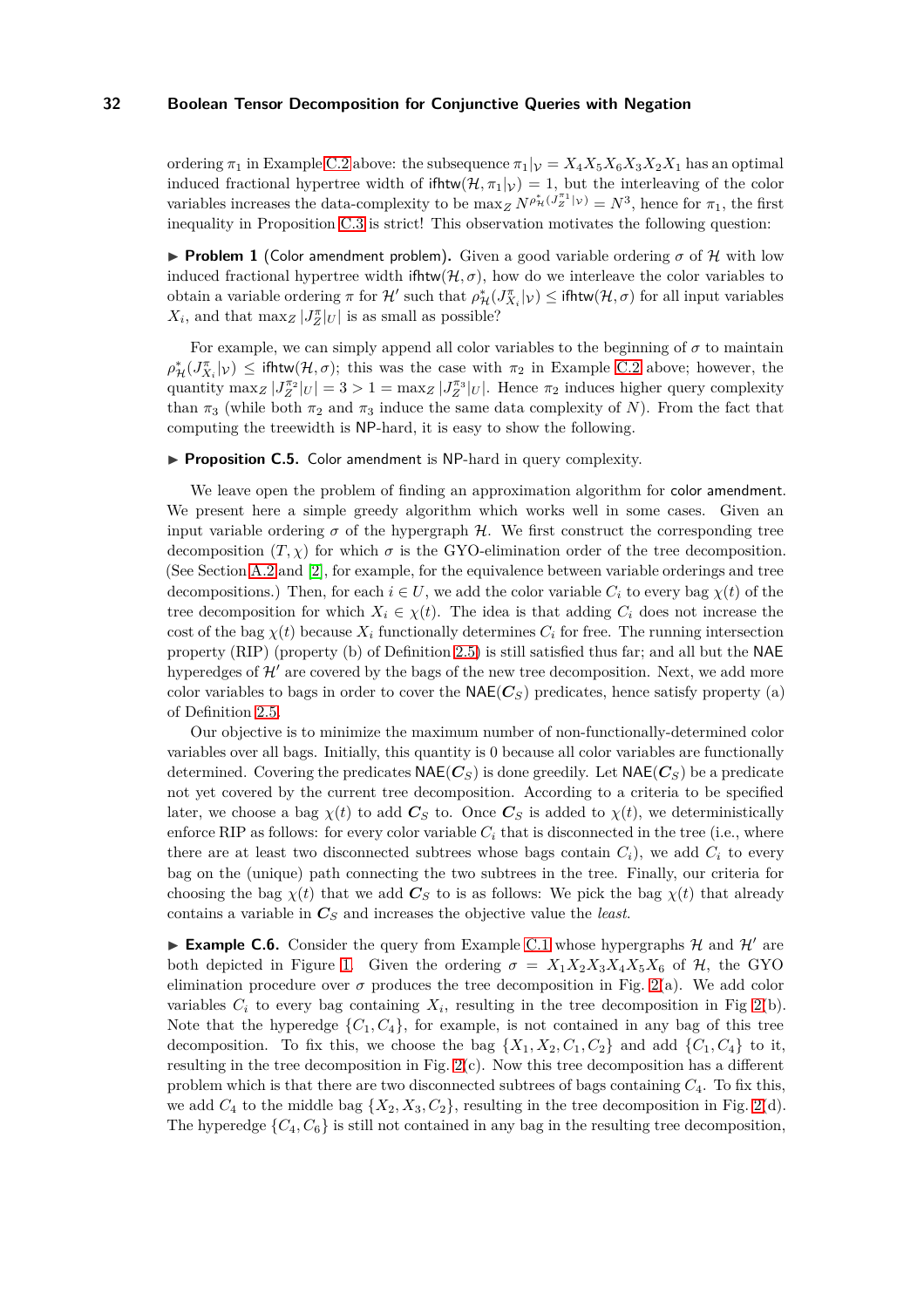which we fix by repeating the above process. In particular, we can add  $\{C_4, C_6\}$  to the bag  ${X_5, X_6, C_6}$ . The resulting tree decomposition satisfies both properties (a) and (b) of Definition [2.5,](#page-5-2) hence the algorithm terminates.

<span id="page-32-0"></span>

**(b)** Adding  $C_i$  for every  $X_i$  in the same bag



(c) Adding hyperedge  $\{C_1, C_4\}$  to the bag  $\{X_1, X_2, C_1, C_2\}$ . Note that now the bags containing  $C_4$ form two disconnected subtrees: the red and the blue.



(d) Adding  $C_4$  to bag  $\{X_2, X_3, C_2\}$  to connect the two subtrees.

**Figure 2** Greedy algorithm for color amendment applied to query from Example [C.1.](#page-29-3)

# **Exploiting symmetry**

The original color-coding paper [9] made an important observation that helps reduce the query complexity of the *k*-path query from  $2^{O(k \log k)}$  down to  $2^{O(k)}$ . This is an exponential reduction in query complexity and helped answer an open question at the time: the *k*path query, or more generally the bounded-treewidth subgraph isomorphism queries, can be solved in polynomial time for  $k$  up to  $O(\log n)$ . In the dynamic programming algorithm that is used to evaluate the query (for example InsideOut [\[2\]](#page-17-0) or Yannakakis [\[46\]](#page-18-0)), the idea is to keep for each vertex only the (unordered) *sets* of colors it has seen instead of the (ordered) *tuples* of colors it has encountered.

We can generalize this idea to our context as follows. Consider the subproblem when InsideOut is about to eliminate a variable  $Z$ , which is either a color variable  $C_j$  or an input